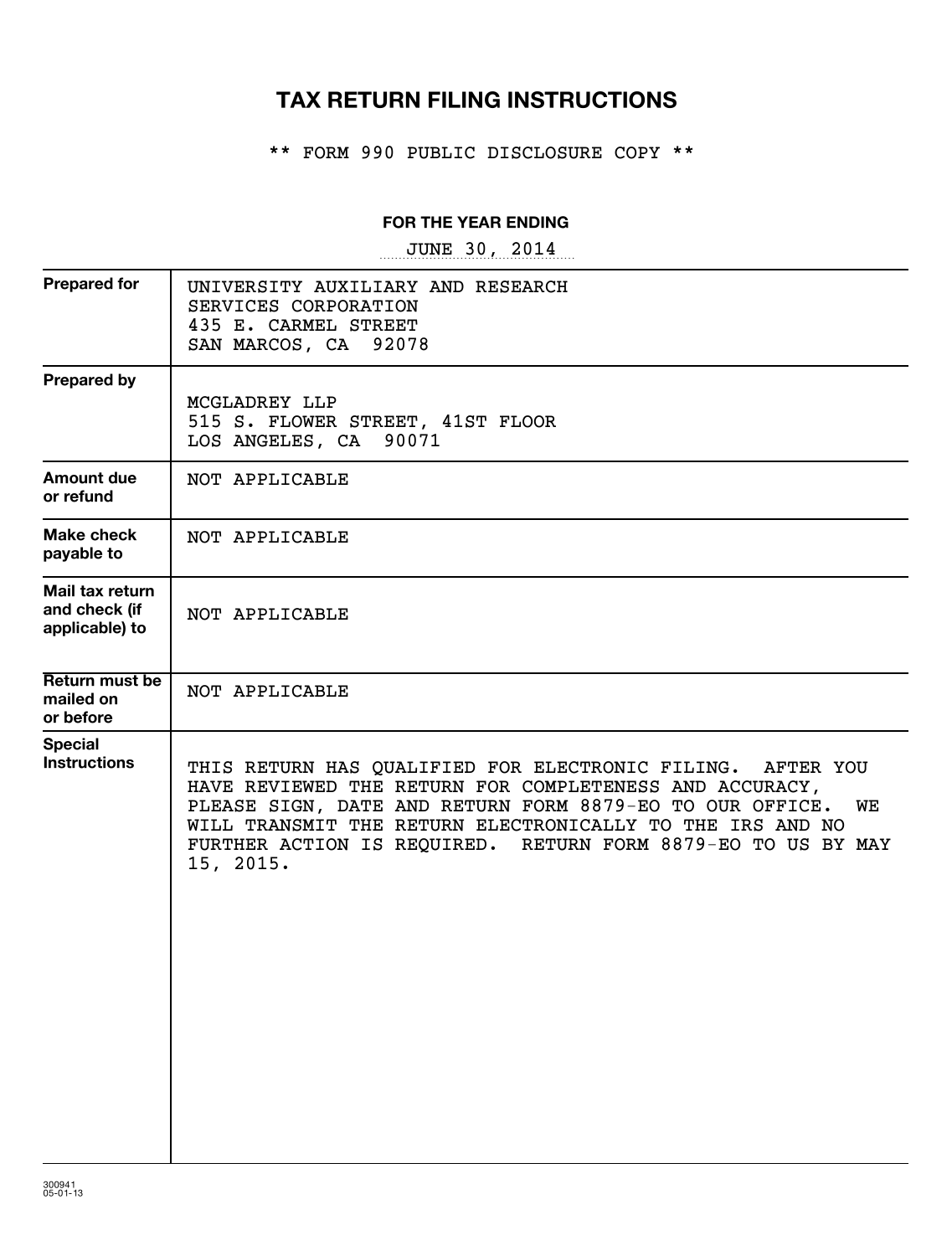|                                                                                                                   |                                  |                                        | EXTENDED UNTIL MAY 15, 2015                                                                                                                                                |            |                                                         |                                                                                       |
|-------------------------------------------------------------------------------------------------------------------|----------------------------------|----------------------------------------|----------------------------------------------------------------------------------------------------------------------------------------------------------------------------|------------|---------------------------------------------------------|---------------------------------------------------------------------------------------|
| <b>Return of Organization Exempt From Income Tax</b>                                                              |                                  |                                        |                                                                                                                                                                            |            |                                                         | OMB No. 1545-0047                                                                     |
| 990<br>Form<br>Under section 501(c), 527, or 4947(a)(1) of the Internal Revenue Code (except private foundations) |                                  |                                        |                                                                                                                                                                            |            |                                                         |                                                                                       |
|                                                                                                                   |                                  | Department of the Treasury             | Do not enter Social Security numbers on this form as it may be made public.                                                                                                |            |                                                         | <b>Open to Public</b>                                                                 |
|                                                                                                                   |                                  | Internal Revenue Service               | Information about Form 990 and its instructions is at www irs gov/form990                                                                                                  |            |                                                         | Inspection                                                                            |
|                                                                                                                   |                                  |                                        | $JUL$ 1, $2013$<br>A For the 2013 calendar year, or tax year beginning                                                                                                     |            | and ending $J\check{U}N$ 30, $2014$                     |                                                                                       |
|                                                                                                                   | <b>B</b> Check if<br>applicable: |                                        | C Name of organization<br>UNIVERSITY AUXILIARY AND RESEARCH                                                                                                                |            | D Employer identification number                        |                                                                                       |
|                                                                                                                   | Address<br>change                |                                        | SERVICES CORPORATION                                                                                                                                                       |            |                                                         |                                                                                       |
|                                                                                                                   | Name<br>change                   |                                        | Doing Business As                                                                                                                                                          |            |                                                         | 33-0397688                                                                            |
|                                                                                                                   | 1Initial<br>return               |                                        | Number and street (or P.O. box if mail is not delivered to street address)                                                                                                 | Room/suite | E Telephone number                                      |                                                                                       |
|                                                                                                                   | Termin-<br>ated                  |                                        | 435 E. CARMEL STREET                                                                                                                                                       |            |                                                         | $760 - 750 - 4700$                                                                    |
|                                                                                                                   | Amended<br>Ireturn               |                                        | City or town, state or province, country, and ZIP or foreign postal code                                                                                                   |            | G Gross receipts \$                                     | 10,342,486.                                                                           |
|                                                                                                                   | Applica-<br>tion<br>pending      |                                        | SAN MARCOS, CA 92078                                                                                                                                                       |            | H(a) Is this a group return                             |                                                                                       |
|                                                                                                                   |                                  |                                        | F Name and address of principal officer: BELLA NEWBERG                                                                                                                     |            | for subordinates?                                       | $\Box$ Yes $\boxed{\mathrm{X}}$ No                                                    |
|                                                                                                                   |                                  |                                        | SAME AS C ABOVE                                                                                                                                                            |            | $H(b)$ Are all subordinates included? $\Box$ Yes $\Box$ | l No                                                                                  |
|                                                                                                                   |                                  | Tax-exempt status: $X \over 301(c)(3)$ | $\frac{1}{4947(a)(1)}$ or<br>$501(c)$ (<br>$\sqrt{\frac{1}{1}}$ (insert no.)                                                                                               | 527        |                                                         | If "No," attach a list. (see instructions)                                            |
|                                                                                                                   |                                  |                                        | J Website: WWW.CSUSM.EDU/UARSC<br>Other $\blacktriangleright$<br>Trust<br>Association                                                                                      |            | $H(c)$ Group exemption number $\blacktriangleright$     | L Year of formation: $1990 \text{ m}$ State of legal domicile: $\overline{\text{CA}}$ |
|                                                                                                                   |                                  | Part I Summary                         | <b>K</b> Form of organization: $X$ Corporation                                                                                                                             |            |                                                         |                                                                                       |
|                                                                                                                   |                                  |                                        | Briefly describe the organization's mission or most significant activities: TO PROVIDE FINANCIAL AND PROGRAM                                                               |            |                                                         |                                                                                       |
| <b>Activities &amp; Governance</b>                                                                                | 1                                |                                        | ADMINISTRATIVE SUPPORT TO CALIFORNIA STATE UNIVERSITY SAN MARCOS.                                                                                                          |            |                                                         |                                                                                       |
|                                                                                                                   | 2                                |                                        | Check this box $\blacktriangleright$ $\Box$ if the organization discontinued its operations or disposed of more than 25% of its net assets.                                |            |                                                         |                                                                                       |
|                                                                                                                   | з                                |                                        | Number of voting members of the governing body (Part VI, line 1a)                                                                                                          |            | 3                                                       | 13                                                                                    |
|                                                                                                                   | 4                                |                                        |                                                                                                                                                                            |            | $\overline{\mathbf{4}}$                                 | ब्र                                                                                   |
|                                                                                                                   | 5                                |                                        |                                                                                                                                                                            |            | 5                                                       | 587                                                                                   |
|                                                                                                                   | 6                                |                                        |                                                                                                                                                                            |            | $6\phantom{a}$                                          | 56                                                                                    |
|                                                                                                                   |                                  |                                        |                                                                                                                                                                            |            | 7a                                                      | $\overline{0}$ .                                                                      |
|                                                                                                                   |                                  |                                        |                                                                                                                                                                            |            | 7 <sub>b</sub>                                          | $\overline{0}$ .                                                                      |
|                                                                                                                   |                                  |                                        |                                                                                                                                                                            |            | <b>Prior Year</b>                                       | <b>Current Year</b>                                                                   |
|                                                                                                                   | 8                                |                                        |                                                                                                                                                                            |            | 7,527,060.                                              | 7,442,507.                                                                            |
|                                                                                                                   | 9                                |                                        |                                                                                                                                                                            |            | 1,526,200.                                              | 2,356,413.                                                                            |
| Revenue                                                                                                           | 10                               |                                        |                                                                                                                                                                            |            | 47,360.                                                 | 29,928.                                                                               |
|                                                                                                                   | 11                               |                                        | Other revenue (Part VIII, column (A), lines 5, 6d, 8c, 9c, 10c, and 11e)                                                                                                   |            | 515, 643.                                               | 419,534.                                                                              |
|                                                                                                                   | 12                               |                                        | Total revenue - add lines 8 through 11 (must equal Part VIII, column (A), line 12)                                                                                         |            | 9,616,263.                                              | 10,248,382.                                                                           |
|                                                                                                                   | 13                               |                                        | Grants and similar amounts paid (Part IX, column (A), lines 1-3)                                                                                                           |            | 94,662.                                                 | 8,214.                                                                                |
|                                                                                                                   | 14                               |                                        | Benefits paid to or for members (Part IX, column (A), line 4)                                                                                                              |            | Ο.                                                      | 0.                                                                                    |
|                                                                                                                   | 15                               |                                        | Salaries, other compensation, employee benefits (Part IX, column (A), lines 5-10)                                                                                          |            | 6,351,516.<br>0                                         | 6,582,578.<br>$\overline{0}$ .                                                        |
| Expenses                                                                                                          |                                  |                                        |                                                                                                                                                                            | υ.         |                                                         |                                                                                       |
|                                                                                                                   |                                  |                                        | <b>b</b> Total fundraising expenses (Part IX, column (D), line 25)<br>▶                                                                                                    |            | 4,020,152.                                              | 4,188,681.                                                                            |
|                                                                                                                   | 17<br>18                         |                                        | Total expenses. Add lines 13-17 (must equal Part IX, column (A), line 25)                                                                                                  |            | 10, 466, 330.                                           | 10, 779, 473.                                                                         |
|                                                                                                                   | 19                               |                                        |                                                                                                                                                                            |            | $-850,067$ .                                            | $-531,091.$                                                                           |
|                                                                                                                   |                                  |                                        |                                                                                                                                                                            |            | <b>Beginning of Current Year</b>                        | <b>End of Year</b>                                                                    |
| Net Assets or                                                                                                     | 20                               | Total assets (Part X, line 16)         |                                                                                                                                                                            |            | 19,374,852.                                             | 20, 745, 961.                                                                         |
|                                                                                                                   | 21                               |                                        | Total liabilities (Part X, line 26)                                                                                                                                        |            | 11,004,132.                                             | 12,876,403.                                                                           |
|                                                                                                                   | 22                               |                                        |                                                                                                                                                                            |            | 8,370,720.                                              | 7,869,558.                                                                            |
|                                                                                                                   | Part II                          | Signature Block                        |                                                                                                                                                                            |            |                                                         |                                                                                       |
|                                                                                                                   |                                  |                                        | Under penalties of perjury, I declare that I have examined this return, including accompanying schedules and statements, and to the best of my knowledge and belief, it is |            |                                                         |                                                                                       |
|                                                                                                                   |                                  |                                        | true, correct, and complete. Declaration of preparer (other than officer) is based on all information of which preparer has any knowledge.                                 |            |                                                         |                                                                                       |

| Sign<br>Here | Signature of officer<br>SVATORA,<br>GREG                                                   | FINANCE DIRECTOR                    | <b>Date</b>                     |
|--------------|--------------------------------------------------------------------------------------------|-------------------------------------|---------------------------------|
|              | Type or print name and title                                                               |                                     |                                 |
|              | Print/Type preparer's name                                                                 | <b>Date</b><br>Preparer's signature | PTIN<br>Check                   |
| Paid         | CHRISTOPHER M.<br>PEKULA                                                                   | 05/01/15                            | P00734965<br>self-emploved      |
| Preparer     | MCGLADREY LLP<br>Firm's name<br>$\blacksquare$                                             |                                     | $42 - 0714325$<br>$F$ irm's EIN |
| Use Only     | 515 S. FLOWER<br>Firm's address                                                            | 41ST FLOOR<br>STREET,               |                                 |
|              | LOS ANGELES, CA 90071                                                                      |                                     | Phone no. $213 - 330 - 4800$    |
|              | May the IRS discuss this return with the preparer shown above? (see instructions)          |                                     | ΧI<br>Yes<br><b>No</b>          |
|              | asses of a committed. Each concerted Backs at an Act Matter and the accounts to store that |                                     | $F = 000 \text{ (0010)}$        |

332001 10-29-13 **For Paperwork Reduction Act Notice, see the separate instructions.** LHA Form (2013)

Form **990** (2013)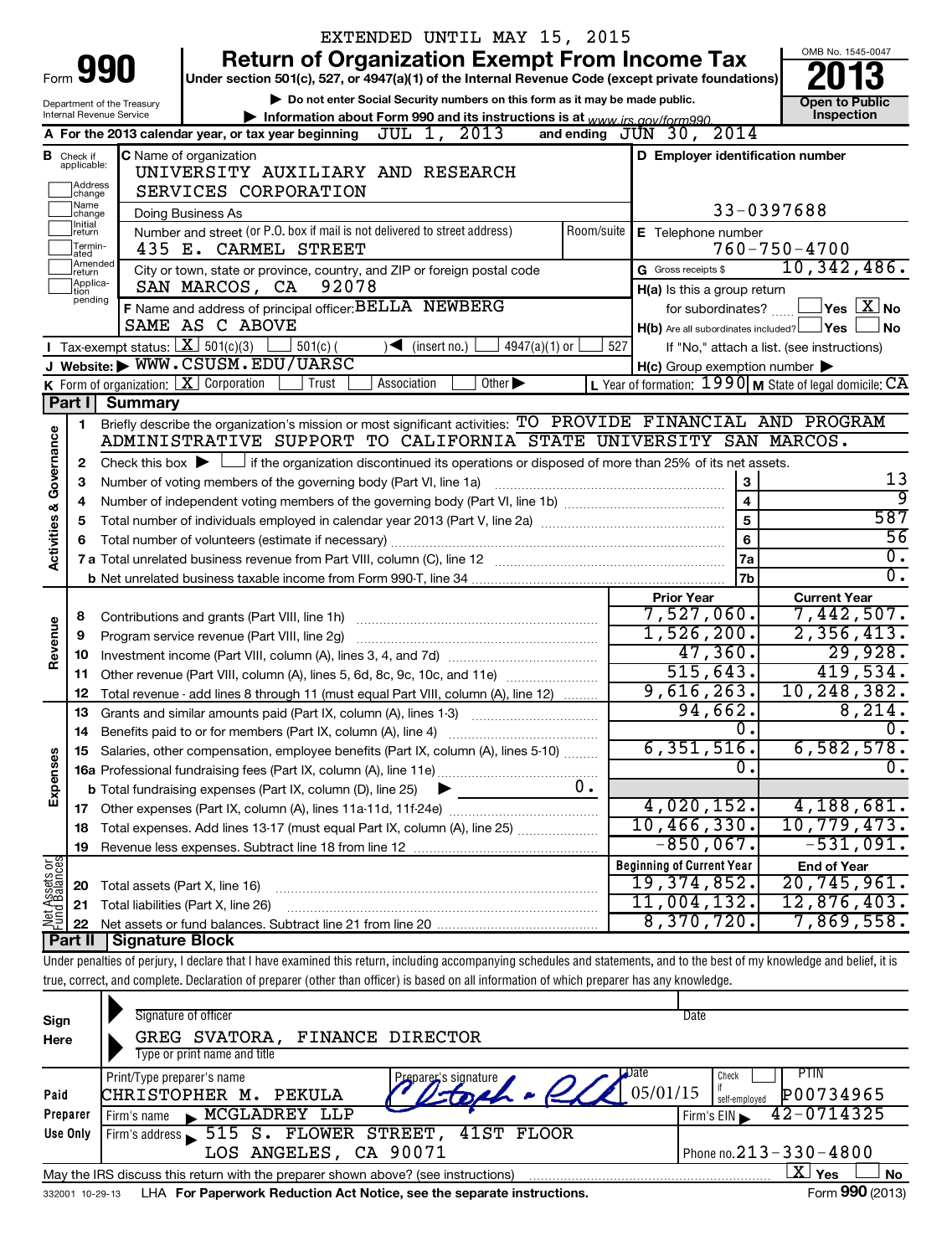|              | UNIVERSITY AUXILIARY AND RESEARCH                                                                                                            | 33-0397688                                                         |
|--------------|----------------------------------------------------------------------------------------------------------------------------------------------|--------------------------------------------------------------------|
|              | SERVICES CORPORATION<br>Form 990 (2013)<br><b>Statement of Program Service Accomplishments</b><br>Part III                                   | Page 2                                                             |
|              |                                                                                                                                              | $\boxed{\textbf{X}}$                                               |
|              |                                                                                                                                              |                                                                    |
| $\mathbf{1}$ | Briefly describe the organization's mission:<br>SEE SCHEDULE O                                                                               |                                                                    |
|              |                                                                                                                                              |                                                                    |
|              |                                                                                                                                              |                                                                    |
|              |                                                                                                                                              |                                                                    |
| $\mathbf{2}$ | Did the organization undertake any significant program services during the year which were not listed on                                     |                                                                    |
|              | the prior Form 990 or 990-EZ?                                                                                                                | $\sqrt{\mathsf{Yes}\mathord{\;\mathbb{X}}\mathord{\;\mathsf{No}}}$ |
|              | If "Yes," describe these new services on Schedule O.                                                                                         |                                                                    |
| 3            | Did the organization cease conducting, or make significant changes in how it conducts, any program services?                                 | $\exists$ Yes $\boxed{\text{X}}$ No                                |
|              | If "Yes," describe these changes on Schedule O.                                                                                              |                                                                    |
| 4            | Describe the organization's program service accomplishments for each of its three largest program services, as measured by expenses.         |                                                                    |
|              | Section 501(c)(3) and 501(c)(4) organizations are required to report the amount of grants and allocations to others, the total expenses, and |                                                                    |
|              | revenue, if any, for each program service reported.                                                                                          |                                                                    |
| 4a           | $6,216,828.$ including grants of \$<br>) (Expenses \$<br>(Code:                                                                              | ) (Revenue \$                                                      |
|              | ADMINISTRATION OF RESEARCH AND TRAINING GRANTS AWARDED                                                                                       | TO THE CAMPUS                                                      |
|              | FACULTY FROM VARIOUS FEDERAL, STATE, AND OTHER GOVERNMENTAL AGENCIES                                                                         |                                                                    |
|              | FEDERAL GRANT REVENUES TOTALED \$6.1 MILLION<br>AND PRIVATE FOUNDATIONS.                                                                     |                                                                    |
|              | WHILE STATE AND LOCAL GOVERNMENT AGENCY GRANT REVENUES TOTALED                                                                               |                                                                    |
|              | \$853,000. GRANTS AND AWARDS FROM PRIVATE FOUNDATIONS AND OTHER                                                                              |                                                                    |
|              | NON-GOVERNMENTAL ENTITIES TOTALED \$499,000.                                                                                                 |                                                                    |
|              |                                                                                                                                              |                                                                    |
|              |                                                                                                                                              |                                                                    |
|              |                                                                                                                                              |                                                                    |
|              |                                                                                                                                              |                                                                    |
|              |                                                                                                                                              |                                                                    |
|              |                                                                                                                                              |                                                                    |
| 4b           | 1,436,632. including grants of \$<br>$8, 214.$ ) (Revenue \$<br>(Expenses \$<br>(Code:                                                       | 2,356,413.                                                         |
|              | PROVIDE FINANCIAL AND ADMINISTRATIVE SUPPORT SERVICES TO VARIOUS CAMPUS                                                                      |                                                                    |
|              | PROGRAMS AND ACTIVITIES<br>INCLUDING STUDENT HOUSING AND ASSOCIATED                                                                          |                                                                    |
|              | STUDENTS ORGANIZATIONS.<br>OTHER CAMPUS PROGAMS FOR WHICH SERVICES WERE                                                                      |                                                                    |
|              | PROVIDED INCLUDE FACULTY RESEARCH DEVELOPMENT AND VARIOUS COMMUNITY                                                                          |                                                                    |
|              | OUTREACH PROGRAMS.                                                                                                                           |                                                                    |
|              |                                                                                                                                              |                                                                    |
|              |                                                                                                                                              |                                                                    |
|              |                                                                                                                                              |                                                                    |
|              |                                                                                                                                              |                                                                    |
|              |                                                                                                                                              |                                                                    |
|              |                                                                                                                                              |                                                                    |
|              |                                                                                                                                              |                                                                    |
| 4с           | 1,327,230.<br>(Code:<br>) (Expenses \$<br>including grants of \$                                                                             | ) (Revenue \$                                                      |
|              | THE CAMPUS FOOD<br>SERVICE AND BOOKSTORE ACTIVITIES<br>OPERATION OF                                                                          | FOR THE                                                            |
|              | FACULTY,<br><b>STAFF</b><br>OF<br>CALIFORNIA STATE<br>STUDENTS,<br>AND                                                                       | UNIVERSITY<br>SAN MARCOS.                                          |
|              |                                                                                                                                              |                                                                    |
|              |                                                                                                                                              |                                                                    |
|              |                                                                                                                                              |                                                                    |
|              |                                                                                                                                              |                                                                    |
|              |                                                                                                                                              |                                                                    |
|              |                                                                                                                                              |                                                                    |
|              |                                                                                                                                              |                                                                    |
|              |                                                                                                                                              |                                                                    |
|              |                                                                                                                                              |                                                                    |
|              |                                                                                                                                              |                                                                    |
| 4d           | Other program services (Describe in Schedule O.)                                                                                             |                                                                    |
|              | Expenses \$<br>including grants of \$<br>(Revenue \$                                                                                         |                                                                    |
| 4е           | 8,980,690.<br>Total program service expenses                                                                                                 |                                                                    |
| 332002       |                                                                                                                                              | Form 990 (2013)                                                    |
| 10-29-13     |                                                                                                                                              |                                                                    |
|              | 2<br>$1.00120, 111101, 1200$<br>DO12 OEOOO INITIIRRATE                                                                                       |                                                                    |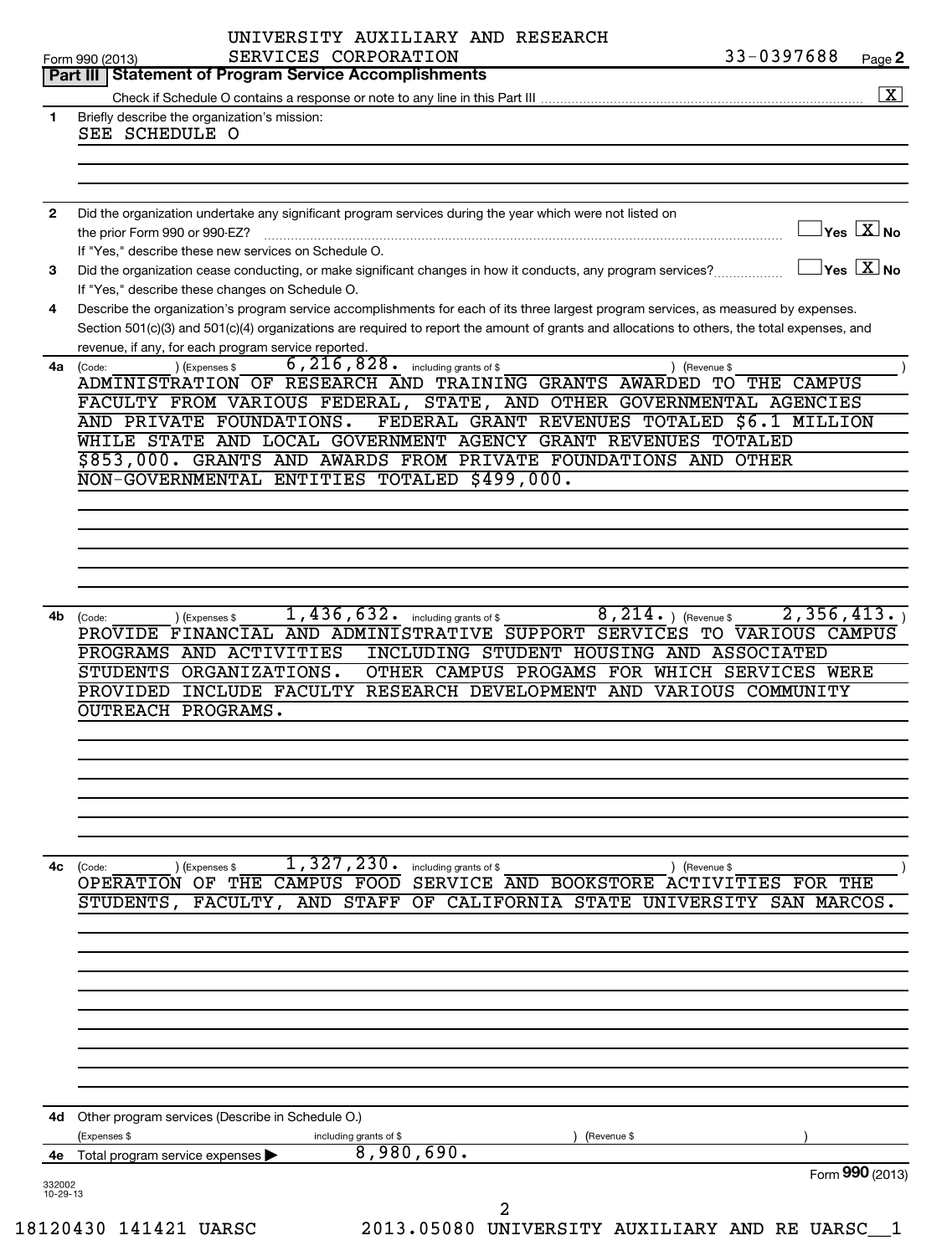|  | Form 990 (2013) |  |
|--|-----------------|--|

**Part IV Checklist of Required Schedules**

# UNIVERSITY AUXILIARY AND RESEARCH

| Form 990 (2013) | CORPORATION<br><b>SERVICES</b> | 0397688<br>າ າ<br>$-11$<br>Page J<br><u>. .</u> |
|-----------------|--------------------------------|-------------------------------------------------|
|-----------------|--------------------------------|-------------------------------------------------|

|     |                                                                                                                                                                                         |                 | Yes                     | No                      |
|-----|-----------------------------------------------------------------------------------------------------------------------------------------------------------------------------------------|-----------------|-------------------------|-------------------------|
| 1   | Is the organization described in section 501(c)(3) or 4947(a)(1) (other than a private foundation)?                                                                                     |                 |                         |                         |
|     | If "Yes," complete Schedule A                                                                                                                                                           | 1               | Х                       |                         |
| 2   |                                                                                                                                                                                         | $\overline{2}$  | $\overline{\text{x}}$   |                         |
| З   | Did the organization engage in direct or indirect political campaign activities on behalf of or in opposition to candidates for<br>public office? If "Yes," complete Schedule C, Part I | 3               |                         | x                       |
| 4   | Section 501(c)(3) organizations. Did the organization engage in lobbying activities, or have a section 501(h) election in effect                                                        | 4               |                         | x                       |
| 5   | Is the organization a section 501(c)(4), 501(c)(5), or 501(c)(6) organization that receives membership dues, assessments, or                                                            |                 |                         |                         |
|     |                                                                                                                                                                                         | 5               |                         | x                       |
| 6   | Did the organization maintain any donor advised funds or any similar funds or accounts for which donors have the right to                                                               |                 |                         |                         |
|     | provide advice on the distribution or investment of amounts in such funds or accounts? If "Yes," complete Schedule D, Part I                                                            | 6               |                         | x                       |
| 7   | Did the organization receive or hold a conservation easement, including easements to preserve open space,                                                                               |                 |                         |                         |
|     | the environment, historic land areas, or historic structures? If "Yes," complete Schedule D, Part II                                                                                    | $\overline{7}$  |                         | x                       |
| 8   | Did the organization maintain collections of works of art, historical treasures, or other similar assets? If "Yes," complete<br>Schedule D, Part III                                    | 8               |                         | x                       |
| 9   | Did the organization report an amount in Part X, line 21, for escrow or custodial account liability; serve as a custodian for                                                           |                 |                         |                         |
|     | amounts not listed in Part X; or provide credit counseling, debt management, credit repair, or debt negotiation services?<br>If "Yes," complete Schedule D, Part IV                     | 9               |                         | x                       |
| 10  | Did the organization, directly or through a related organization, hold assets in temporarily restricted endowments, permanent                                                           |                 |                         |                         |
|     |                                                                                                                                                                                         | 10              |                         | х                       |
| 11  | If the organization's answer to any of the following questions is "Yes," then complete Schedule D, Parts VI, VII, VIII, IX, or X<br>as applicable.                                      |                 |                         |                         |
|     | a Did the organization report an amount for land, buildings, and equipment in Part X, line 10? If "Yes," complete Schedule D,                                                           |                 |                         |                         |
|     | Part VI                                                                                                                                                                                 | 11a             | Х                       |                         |
| b   | Did the organization report an amount for investments - other securities in Part X, line 12 that is 5% or more of its total                                                             | 11b             |                         | x                       |
| c   | Did the organization report an amount for investments - program related in Part X, line 13 that is 5% or more of its total                                                              |                 |                         |                         |
|     |                                                                                                                                                                                         | 11c             |                         | x                       |
|     | d Did the organization report an amount for other assets in Part X, line 15 that is 5% or more of its total assets reported in                                                          | 11d             |                         | x                       |
|     | Did the organization report an amount for other liabilities in Part X, line 25? If "Yes," complete Schedule D, Part X                                                                   | 11e             | $\overline{\textbf{X}}$ |                         |
| f   | Did the organization's separate or consolidated financial statements for the tax year include a footnote that addresses                                                                 |                 |                         |                         |
|     | the organization's liability for uncertain tax positions under FIN 48 (ASC 740)? If "Yes," complete Schedule D, Part X                                                                  | 11f             | х                       |                         |
|     | 12a Did the organization obtain separate, independent audited financial statements for the tax year? If "Yes," complete<br>Schedule D, Parts XI and XII                                 | 12a             | Χ                       |                         |
|     | <b>b</b> Was the organization included in consolidated, independent audited financial statements for the tax year?                                                                      |                 |                         |                         |
|     | If "Yes," and if the organization answered "No" to line 12a, then completing Schedule D, Parts XI and XII is optional <i>manuma</i>                                                     | 12b             | $\mathbf X$             |                         |
| 13  | Is the organization a school described in section $170(b)(1)(A)(ii)$ ? If "Yes," complete Schedule E                                                                                    | 13              |                         | X                       |
| 14a | Did the organization maintain an office, employees, or agents outside of the United States?                                                                                             | 14a             |                         | $\overline{\mathbf{x}}$ |
| b   | Did the organization have aggregate revenues or expenses of more than \$10,000 from grantmaking, fundraising, business,                                                                 |                 |                         |                         |
|     | investment, and program service activities outside the United States, or aggregate foreign investments valued at \$100,000                                                              |                 |                         | x                       |
| 15  | Did the organization report on Part IX, column (A), line 3, more than \$5,000 of grants or other assistance to or for any                                                               | 14b             |                         |                         |
|     |                                                                                                                                                                                         | 15              |                         | x                       |
| 16  | Did the organization report on Part IX, column (A), line 3, more than \$5,000 of aggregate grants or other assistance to                                                                |                 |                         |                         |
|     |                                                                                                                                                                                         | 16              |                         | x                       |
| 17  | Did the organization report a total of more than \$15,000 of expenses for professional fundraising services on Part IX,                                                                 |                 |                         |                         |
|     |                                                                                                                                                                                         | 17              |                         | x                       |
| 18  | Did the organization report more than \$15,000 total of fundraising event gross income and contributions on Part VIII, lines                                                            | 18              |                         | x                       |
| 19  | Did the organization report more than \$15,000 of gross income from gaming activities on Part VIII, line 9a? If "Yes,"                                                                  |                 |                         |                         |
|     | complete Schedule G, Part III                                                                                                                                                           | 19              |                         | X                       |
|     | 20a Did the organization operate one or more hospital facilities? If "Yes," complete Schedule H                                                                                         | 20a             |                         | $\overline{\textbf{X}}$ |
|     |                                                                                                                                                                                         | 20 <sub>b</sub> |                         | Form 990 (2013)         |
|     |                                                                                                                                                                                         |                 |                         |                         |

332003 10-29-13

3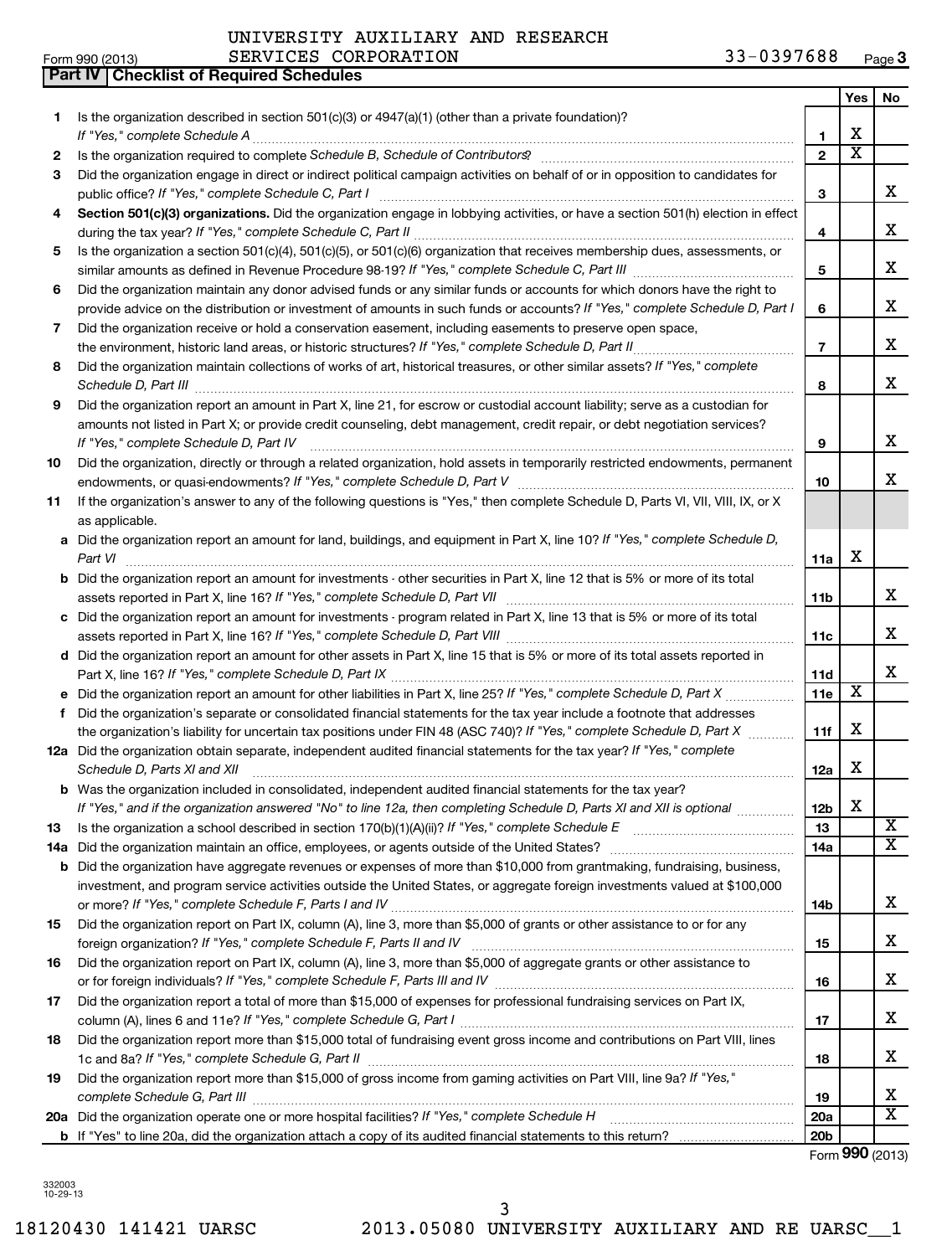#### **Yes No 21 22 23 24 a** Did the organization have a tax-exempt bond issue with an outstanding principal amount of more than \$100,000 as of the **25 a Section 501(c)(3) and 501(c)(4) organizations.**  Did the organization engage in an excess benefit transaction with a **26 27 28** Was the organization a party to a business transaction with one of the following parties (see Schedule L, Part IV **29 30 31 32 33 34 35 a** Did the organization have a controlled entity within the meaning of section 512(b)(13)? ~~~~~~~~~~~~~~~~~~ 36 Section 501(c)(3) organizations. Did the organization make any transfers to an exempt non-charitable related organization? **37 38 21 22 23 24a 24b 24c 24d 25a 25b 26 27 28a 28b 28c 29 30 31 32 33 34 35a 35b 36 37 b** Did the organization invest any proceeds of tax-exempt bonds beyond a temporary period exception? *\_\_\_\_\_\_\_\_\_\_\_\_\_\_\_\_\_\_\_\_\_* **c** Did the organization maintain an escrow account other than a refunding escrow at any time during the year to defease **d** Did the organization act as an "on behalf of" issuer for bonds outstanding at any time during the year? ~~~~~~~~~~~ **b** Is the organization aware that it engaged in an excess benefit transaction with a disqualified person in a prior year, and **a** *If "Yes," complete Schedule L, Part IV* A current or former officer, director, trustee, or key employee? ~~~~~~~~~~~ **b** A family member of a current or former officer, director, trustee, or key employee? If "Yes," complete Schedule L, Part IV ...... **c** An entity of which a current or former officer, director, trustee, or key employee (or a family member thereof) was an officer, **b** If "Yes" to line 35a, did the organization receive any payment from or engage in any transaction with a controlled entity *(continued)* **Part IV Checklist of Required Schedules** *If "Yes," complete Schedule I, Parts I and II* government on Part IX, column (A), line 1? ~~~~~~~~~~~~~~~~~~ *If "Yes," complete Schedule I, Parts I and III* column (A), line 2? ~~~~~~~~~~~~~~~~~~~~~~~~~~~~~~ and former officers, directors, trustees, key employees, and highest compensated employees? If "Yes," complete *Schedule J* ~~~~~~~~~~~~~~~~~~~~~~~~~~~~~~~~~~~~~~~~~~~~~~~~~~~~~~~~ last day of the year, that was issued after December 31, 2002? If "Yes," answer lines 24b through 24d and complete *Schedule K. If "No", go to line 25a* ~~~~~~~~~~~~~~~~~~~~~~~~~~~~~~~~~~~~~~~~~~~~ *If "Yes," complete Schedule L, Part I* disqualified person during the year? ~~~~~~~~~~~~~~~~~~~~~~~~~ that the transaction has not been reported on any of the organization's prior Forms 990 or 990-EZ? If "Yes," complete *Schedule L, Part I* ~~~~~~~~~~~~~~~~~~~~~~~~~~~~~~~~~~~~~~~~~~~~~~~~~~~~ *If "Yes," complete Schedule L, Part III* of any of these persons? ~~~~~~~~~~~~~~~~~~~~~~~~~~~~~~ *If "Yes," complete Schedule L, Part IV* director, trustee, or direct or indirect owner? ~~~~~~~~~~~~~~~~~~~~~ Did the organization receive more than \$25,000 in non-cash contributions? If "Yes," complete Schedule M manument *If "Yes," complete Schedule M* contributions? ~~~~~~~~~~~~~~~~~~~~~~~~~~~~~~~~~~~~~~~ *If "Yes," complete Schedule N, Part I* ~~~~~~~~~~~~~~~~~~~~~~~~~~~~~~~~~~~~~~~~~~~ Did the organization sell, exchange, dispose of, or transfer more than 25% of its net assets?If "Yes," complete *Schedule N, Part II* ~~~~~~~~~~~~~~~~~~~~~~~~~~~~~~~~~~~~~~~~~~~~~~~~~~~~ *If "Yes," complete Schedule R, Part I* sections 301.7701-2 and 301.7701-3? ~~~~~~~~~~~~~~~~~~~~~~~~ Was the organization related to any tax-exempt or taxable entity? If "Yes," complete Schedule R, Part II, III, or IV, and *Part V, line 1* ~~~~~~~~~~~~~~~~~~~~~~~~~~~~~~~~~~~~~~~~~~~~~~~~~~~~~~~ *If "Yes," complete Schedule R, Part V, line 2* within the meaning of section 512(b)(13)? ~~~~~~~~~~~~~~~~~~~ *If "Yes," complete Schedule R, Part V, line 2* ~~~~~~~~~~~~~~~~~~~~~~~~~~~~~~~~~~~~~~~~ and that is treated as a partnership for federal income tax purposes? If "Yes," complete Schedule R, Part VI medi Did the organization report more than \$5,000 of grants or other assistance to any domestic organization or Did the organization report more than \$5,000 of grants or other assistance to individuals in the United States on Part IX. Did the organization answer "Yes" to Part VII, Section A, line 3, 4, or 5 about compensation of the organization's current any tax-exempt bonds? ~~~~~~~~~~~~~~~~~~~~~~~~~~~~~~~~~~~~~~~~~~~~~~~~~~ Did the organization report any amount on Part X, line 5, 6, or 22 for receivables from or payables to any current or former officers, directors, trustees, key employees, highest compensated employees, or disqualified persons? If so, complete Schedule L, Part II ~~~~~~~~~~~~~~~~~~~~~~~~~~~~~~~~~~~~~~~~~~~~~~~ Did the organization provide a grant or other assistance to an officer, director, trustee, key employee, substantial contributor or employee thereof, a grant selection committee member, or to a 35% controlled entity or family member instructions for applicable filing thresholds, conditions, and exceptions): Did the organization receive contributions of art, historical treasures, or other similar assets, or qualified conservation Did the organization liquidate, terminate, or dissolve and cease operations? Did the organization own 100% of an entity disregarded as separate from the organization under Regulations Did the organization conduct more than 5% of its activities through an entity that is not a related organization Did the organization complete Schedule O and provide explanations in Schedule O for Part VI, lines 11b and 19? X X X X X X X X X  $\overline{\mathtt{x}}$ X  $\overline{\mathtt{x}}$ X X X X X  $\overline{\mathtt{x}}$ X X X

Form (2013) **990**

**38**

332004 10-29-13

**Note.**  All Form 990 filers are required to complete Schedule O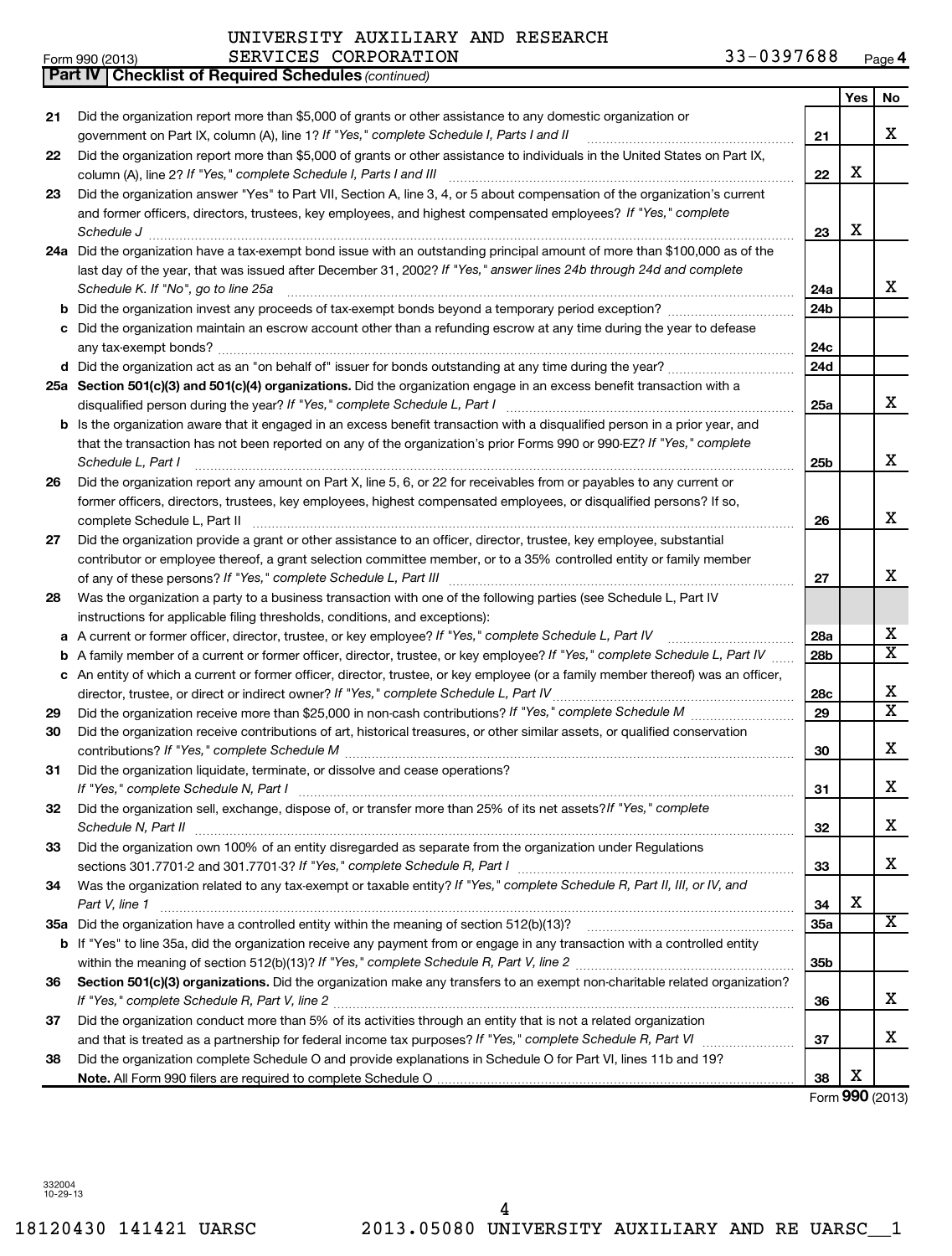| <b>Part V</b> | <b>Statements Regarding Other IRS Filings and Tax Compliance</b><br>Check if Schedule O contains a response or note to any line in this Part V  |                 |     |     |     |                         |
|---------------|-------------------------------------------------------------------------------------------------------------------------------------------------|-----------------|-----|-----|-----|-------------------------|
|               |                                                                                                                                                 |                 |     |     | Yes | No                      |
|               |                                                                                                                                                 | 1a              | 271 |     |     |                         |
|               | Enter the number of Forms W-2G included in line 1a. Enter -0- if not applicable                                                                 | 1 <sub>b</sub>  |     |     |     |                         |
| c             | Did the organization comply with backup withholding rules for reportable payments to vendors and reportable gaming                              |                 |     |     |     |                         |
|               |                                                                                                                                                 |                 |     | 1c  | х   |                         |
|               | 2a Enter the number of employees reported on Form W-3, Transmittal of Wage and Tax Statements,                                                  |                 |     |     |     |                         |
|               | filed for the calendar year ending with or within the year covered by this return                                                               | 2a              | 587 |     |     |                         |
|               | b If at least one is reported on line 2a, did the organization file all required federal employment tax returns?                                |                 |     | 2b  | X   |                         |
|               |                                                                                                                                                 |                 |     |     |     |                         |
|               | 3a Did the organization have unrelated business gross income of \$1,000 or more during the year?                                                |                 |     | 3a  |     | х                       |
|               | <b>b</b> If "Yes," has it filed a Form 990-T for this year? If "No," to line 3b, provide an explanation in Schedule O                           |                 |     | 3b  |     |                         |
|               | 4a At any time during the calendar year, did the organization have an interest in, or a signature or other authority over, a                    |                 |     |     |     |                         |
|               | financial account in a foreign country (such as a bank account, securities account, or other financial account)?                                |                 |     | 4a  |     | x                       |
|               | <b>b</b> If "Yes," enter the name of the foreign country: $\blacktriangleright$                                                                 |                 |     |     |     |                         |
|               | See instructions for filing requirements for Form TD F 90-22.1, Report of Foreign Bank and Financial Accounts.                                  |                 |     |     |     |                         |
| 5а            |                                                                                                                                                 |                 |     | 5а  |     | х                       |
| b             |                                                                                                                                                 |                 |     | 5b  |     | $\overline{\textbf{x}}$ |
|               |                                                                                                                                                 |                 |     | 5c  |     |                         |
|               | 6a Does the organization have annual gross receipts that are normally greater than \$100,000, and did the organization solicit                  |                 |     |     |     |                         |
|               |                                                                                                                                                 |                 |     | 6a  |     | x                       |
|               | <b>b</b> If "Yes," did the organization include with every solicitation an express statement that such contributions or gifts                   |                 |     |     |     |                         |
|               | were not tax deductible?                                                                                                                        |                 |     | 6b  |     |                         |
| 7             | Organizations that may receive deductible contributions under section 170(c).                                                                   |                 |     |     |     |                         |
| a             | Did the organization receive a payment in excess of \$75 made partly as a contribution and partly for goods and services provided to the payor? |                 |     | 7a  |     | х                       |
|               |                                                                                                                                                 |                 |     | 7b  |     |                         |
|               | c Did the organization sell, exchange, or otherwise dispose of tangible personal property for which it was required                             |                 |     |     |     | х                       |
|               |                                                                                                                                                 | 7d              |     | 7c  |     |                         |
|               | Did the organization receive any funds, directly or indirectly, to pay premiums on a personal benefit contract?                                 |                 |     | 7e  |     | x                       |
| f             |                                                                                                                                                 |                 |     | 7f  |     | $\overline{\textbf{x}}$ |
|               | If the organization received a contribution of qualified intellectual property, did the organization file Form 8899 as required?                |                 |     | 7g  |     |                         |
| h             | If the organization received a contribution of cars, boats, airplanes, or other vehicles, did the organization file a Form 1098-C?              |                 |     | 7h  |     |                         |
| 8             | Sponsoring organizations maintaining donor advised funds and section $509(a)(3)$ supporting organizations. Did the supporting                   |                 |     |     |     |                         |
|               | organization, or a donor advised fund maintained by a sponsoring organization, have excess business holdings at any time during the year?       |                 |     | 8   |     |                         |
| 9             | Sponsoring organizations maintaining donor advised funds.                                                                                       |                 |     |     |     |                         |
|               |                                                                                                                                                 |                 |     | υа  |     |                         |
|               | <b>b</b> Did the organization make a distribution to a donor, donor advisor, or related person?                                                 |                 |     | 9b  |     |                         |
| 10            | Section 501(c)(7) organizations. Enter:                                                                                                         |                 |     |     |     |                         |
| а             |                                                                                                                                                 | 10a             |     |     |     |                         |
|               | <b>b</b> Gross receipts, included on Form 990, Part VIII, line 12, for public use of club facilities <i>manument</i>                            | 10 <sub>b</sub> |     |     |     |                         |
| 11            | Section 501(c)(12) organizations. Enter:                                                                                                        |                 |     |     |     |                         |
| а             |                                                                                                                                                 | 11a             |     |     |     |                         |
|               | <b>b</b> Gross income from other sources (Do not net amounts due or paid to other sources against                                               |                 |     |     |     |                         |
|               | amounts due or received from them.)                                                                                                             | 11 <sub>b</sub> |     |     |     |                         |
|               | 12a Section 4947(a)(1) non-exempt charitable trusts. Is the organization filing Form 990 in lieu of Form 1041?                                  |                 |     | 12a |     |                         |
|               | <b>b</b> If "Yes," enter the amount of tax-exempt interest received or accrued during the year                                                  | 12b             |     |     |     |                         |
| 13            | Section 501(c)(29) qualified nonprofit health insurance issuers.                                                                                |                 |     |     |     |                         |
|               | a Is the organization licensed to issue qualified health plans in more than one state?                                                          |                 |     | 1За |     |                         |
|               | Note. See the instructions for additional information the organization must report on Schedule O.                                               |                 |     |     |     |                         |
|               | <b>b</b> Enter the amount of reserves the organization is required to maintain by the states in which the                                       |                 |     |     |     |                         |
|               |                                                                                                                                                 | 13 <sub>b</sub> |     |     |     |                         |
|               |                                                                                                                                                 | 13c             |     |     |     | $\overline{\mathbf{X}}$ |
|               | 14a Did the organization receive any payments for indoor tanning services during the tax year?                                                  |                 |     | 14a |     |                         |
|               | <b>b</b> If "Yes," has it filed a Form 720 to report these payments? If "No," provide an explanation in Schedule O                              |                 |     | 14b |     |                         |

332005 10-29-13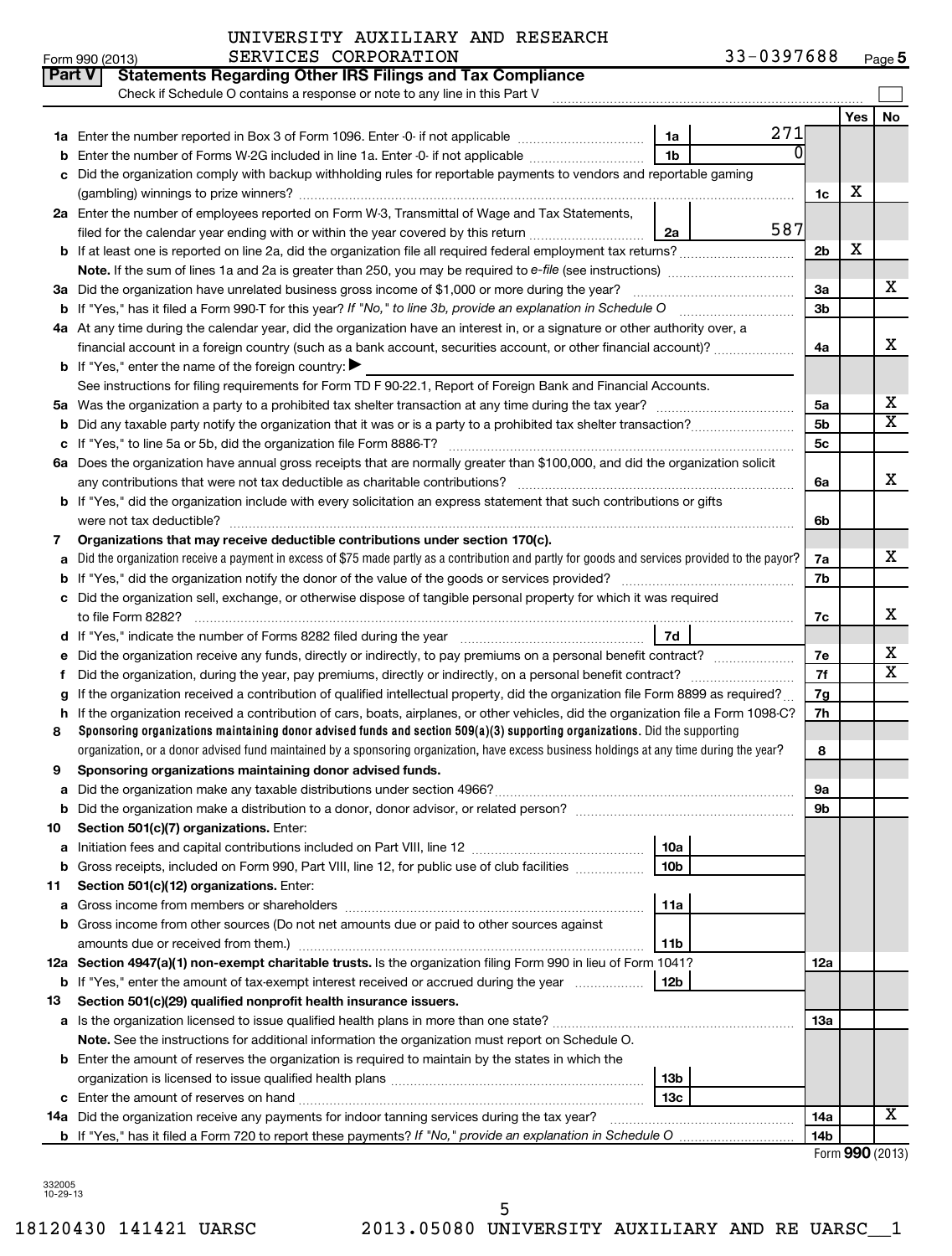# UNIVERSITY AUXILIARY AND RESEARCH SERVICES CORPORATION 33-0397688

Form 990 (2013) Page **6**

| Check if Schedule O contains a response or note to any line in this Part VI                  |                                                                                                                  |                                                                                                                               |
|----------------------------------------------------------------------------------------------|------------------------------------------------------------------------------------------------------------------|-------------------------------------------------------------------------------------------------------------------------------|
| Section A. Governing Body and Management                                                     |                                                                                                                  |                                                                                                                               |
|                                                                                              | Yes                                                                                                              |                                                                                                                               |
| 1a<br>1a Enter the number of voting members of the governing body at the end of the tax year |                                                                                                                  |                                                                                                                               |
|                                                                                              | to line 8a, 8b, or 10b below, describe the circumstances, processes, or changes in Schedule O. See instructions. | Part VI   Governance, Management, and Disclosure For each "Yes" response to lines 2 through 7b below, and for a "No" response |

|              | Enter the namber of young mombers of the governing boay at the chalor the tax your<br>If there are material differences in voting rights among members of the governing body, or if the governing |    |    |   |   |
|--------------|---------------------------------------------------------------------------------------------------------------------------------------------------------------------------------------------------|----|----|---|---|
|              | body delegated broad authority to an executive committee or similar committee, explain in Schedule O.                                                                                             |    |    |   |   |
| b            | Enter the number of voting members included in line 1a, above, who are independent                                                                                                                | 1b |    |   |   |
| $\mathbf{2}$ | Did any officer, director, trustee, or key employee have a family relationship or a business relationship with any other                                                                          |    |    |   |   |
|              | officer, director, trustee, or key employee?                                                                                                                                                      |    | 2  |   | x |
| 3            | Did the organization delegate control over management duties customarily performed by or under the direct supervision                                                                             |    |    |   |   |
|              | of officers, directors, or trustees, or key employees to a management company or other person?                                                                                                    |    | 3  |   | x |
| 4            | Did the organization make any significant changes to its governing documents since the prior Form 990 was filed?                                                                                  |    | 4  |   | X |
| 5.           |                                                                                                                                                                                                   |    | 5  |   | x |
| 6            | Did the organization have members or stockholders?                                                                                                                                                |    | 6  |   | x |
| 7a           | Did the organization have members, stockholders, or other persons who had the power to elect or appoint one or                                                                                    |    |    |   |   |
|              | more members of the governing body?                                                                                                                                                               |    | 7a |   | x |
|              | <b>b</b> Are any governance decisions of the organization reserved to (or subject to approval by) members, stockholders, or                                                                       |    |    |   |   |
|              | persons other than the governing body?                                                                                                                                                            |    | 7b |   | x |
| 8            | Did the organization contemporaneously document the meetings held or written actions undertaken during the year by the following:                                                                 |    |    |   |   |
| a            | The governing body?                                                                                                                                                                               |    | 8а | х |   |
| b            | Each committee with authority to act on behalf of the governing body?                                                                                                                             |    | 8b | X |   |
| 9            | Is there any officer, director, trustee, or key employee listed in Part VII, Section A, who cannot be reached at the                                                                              |    |    |   |   |
|              |                                                                                                                                                                                                   |    | 9  |   | x |
|              | <b>Section B. Policies</b> (This Section B requests information about policies not required by the Internal Revenue Code.)                                                                        |    |    |   |   |

|     |                                                                                                                                                                                                                                |                 | Yes                     | No              |
|-----|--------------------------------------------------------------------------------------------------------------------------------------------------------------------------------------------------------------------------------|-----------------|-------------------------|-----------------|
|     |                                                                                                                                                                                                                                | 10a             |                         | X               |
|     | <b>b</b> If "Yes," did the organization have written policies and procedures governing the activities of such chapters, affiliates,                                                                                            |                 |                         |                 |
|     |                                                                                                                                                                                                                                | 10 <sub>b</sub> |                         |                 |
|     | 11a Has the organization provided a complete copy of this Form 990 to all members of its governing body before filing the form?                                                                                                | 11a             | х                       |                 |
| b   | Describe in Schedule O the process, if any, used by the organization to review this Form 990.                                                                                                                                  |                 |                         |                 |
| 12a | Did the organization have a written conflict of interest policy? If "No," go to line 13                                                                                                                                        | 12a             | х                       |                 |
| b   | Were officers, directors, or trustees, and key employees required to disclose annually interests that could give rise to conflicts?                                                                                            | 12 <sub>b</sub> | х                       |                 |
| c   | Did the organization regularly and consistently monitor and enforce compliance with the policy? If "Yes," describe                                                                                                             |                 |                         |                 |
|     | in Schedule O how this was done                                                                                                                                                                                                | 12c             | х                       |                 |
| 13  |                                                                                                                                                                                                                                | 13              | X                       |                 |
| 14  | Did the organization have a written document retention and destruction policy? [11] manufaction in the organization have a written document retention and destruction policy?                                                  | 14              | $\overline{\textbf{x}}$ |                 |
| 15  | Did the process for determining compensation of the following persons include a review and approval by independent                                                                                                             |                 |                         |                 |
|     | persons, comparability data, and contemporaneous substantiation of the deliberation and decision?                                                                                                                              |                 |                         |                 |
| a   | The organization's CEO, Executive Director, or top management official manufactured contains and contained a manufactured with the organization's CEO, Executive Director, or top management official manufactured with the st | <b>15a</b>      | х                       |                 |
|     |                                                                                                                                                                                                                                | 15 <sub>b</sub> | $\overline{\textbf{x}}$ |                 |
|     | If "Yes" to line 15a or 15b, describe the process in Schedule O (see instructions).                                                                                                                                            |                 |                         |                 |
|     | <b>16a</b> Did the organization invest in, contribute assets to, or participate in a joint venture or similar arrangement with a                                                                                               |                 |                         |                 |
|     | taxable entity during the year?                                                                                                                                                                                                | 16a             |                         | x               |
|     | <b>b</b> If "Yes," did the organization follow a written policy or procedure requiring the organization to evaluate its participation                                                                                          |                 |                         |                 |
|     | in joint venture arrangements under applicable federal tax law, and take steps to safeguard the organization's                                                                                                                 |                 |                         |                 |
|     |                                                                                                                                                                                                                                | <b>16b</b>      |                         |                 |
|     | <b>Section C. Disclosure</b>                                                                                                                                                                                                   |                 |                         |                 |
| 17  | List the states with which a copy of this Form 990 is required to be filed $\blacktriangleright$ CA                                                                                                                            |                 |                         |                 |
| 18  | Section 6104 requires an organization to make its Forms 1023 (or 1024 if applicable), 990, and 990-T (Section 501(c)(3)s only) available                                                                                       |                 |                         |                 |
|     | for public inspection. Indicate how you made these available. Check all that apply.                                                                                                                                            |                 |                         |                 |
|     | $ \mathbf{X} $ Own website<br>$\lfloor \underline{X} \rfloor$ Upon request<br>Other (explain in Schedule O)<br>J Another's website                                                                                             |                 |                         |                 |
| 19  | Describe in Schedule O whether (and if so, how), the organization made its governing documents, conflict of interest policy, and financial                                                                                     |                 |                         |                 |
|     | statements available to the public during the tax year.                                                                                                                                                                        |                 |                         |                 |
| 20  | State the name, physical address, and telephone number of the person who possesses the books and records of the organization:                                                                                                  |                 |                         |                 |
|     | GREG SVATORA, FINANCE DIRECTOR - 760-750-4719                                                                                                                                                                                  |                 |                         |                 |
|     | 92078<br>435 E. CARMEL STREET, SAN MARCOS, CA                                                                                                                                                                                  |                 |                         |                 |
|     | 332006 10-29-13                                                                                                                                                                                                                |                 |                         | Form 990 (2013) |

|  | 18120430 141421 UARSC |  |
|--|-----------------------|--|
|  |                       |  |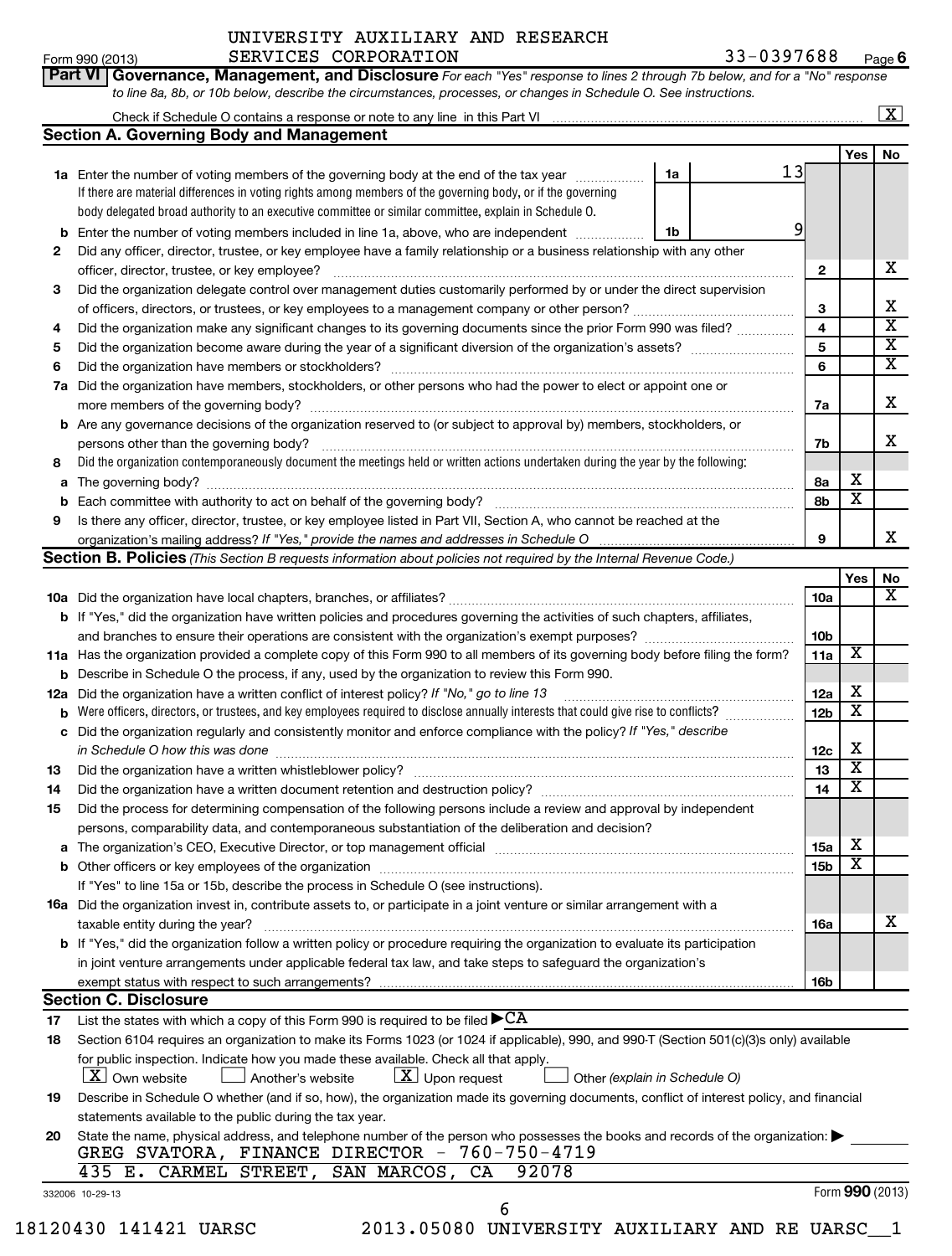$\sim$ 

# **Part VII Compensation of Officers, Directors, Trustees, Key Employees, Highest Compensated Employees, and Independent Contractors**

Check if Schedule O contains a response or note to any line in this Part VII

**Section A. Officers, Directors, Trustees, Key Employees, and Highest Compensated Employees**

**1a**  Complete this table for all persons required to be listed. Report compensation for the calendar year ending with or within the organization's tax year. **•** List all of the organization's current officers, directors, trustees (whether individuals or organizations), regardless of amount of compensation.

Enter -0- in columns  $(D)$ ,  $(E)$ , and  $(F)$  if no compensation was paid.

**•** List all of the organization's **current** key employees, if any. See instructions for definition of "key employee."

**•** List the organization's five *current* highest compensated employees (other than an officer, director, trustee, or key employee) who received reportable compensation (Box 5 of Form W-2 and/or Box 7 of Form 1099-MISC) of more than \$100,000 from the organization and any related organizations.

 $\bullet$  List all of the organization's former officers, key employees, and highest compensated employees who received more than \$100,000 of reportable compensation from the organization and any related organizations.

**•** List all of the organization's former directors or trustees that received, in the capacity as a former director or trustee of the organization, more than \$10,000 of reportable compensation from the organization and any related organizations.

List persons in the following order: individual trustees or directors; institutional trustees; officers; key employees; highest compensated employees; and former such persons.

Check this box if neither the organization nor any related organization compensated any current officer, director, or trustee.  $\left\vert \cdot\right\vert$ 

| (A)                          | (B)                      |                                |                                                                  | (C)      |              |                                   |        | (D)             | (E)             | (F)                         |
|------------------------------|--------------------------|--------------------------------|------------------------------------------------------------------|----------|--------------|-----------------------------------|--------|-----------------|-----------------|-----------------------------|
| Name and Title               | Average                  |                                | (do not check more than one                                      | Position |              |                                   |        | Reportable      | Reportable      | Estimated                   |
|                              | hours per                |                                | box, unless person is both an<br>officer and a director/trustee) |          |              |                                   |        | compensation    | compensation    | amount of                   |
|                              | week                     |                                |                                                                  |          |              |                                   |        | from            | from related    | other                       |
|                              | (list any                |                                |                                                                  |          |              |                                   |        | the             | organizations   | compensation                |
|                              | hours for                |                                |                                                                  |          |              |                                   |        | organization    | (W-2/1099-MISC) | from the                    |
|                              | related<br>organizations |                                |                                                                  |          |              |                                   |        | (W-2/1099-MISC) |                 | organization<br>and related |
|                              | below                    |                                |                                                                  |          |              |                                   |        |                 |                 | organizations               |
|                              | line)                    | Individual trustee or director | nstitutional trustee                                             | Officer  | Key employee | Highest compensated<br>  employee | Former |                 |                 |                             |
| LINDA HAWK<br>(1)            | 1.00                     |                                |                                                                  |          |              |                                   |        |                 |                 |                             |
| <b>DIRECTOR</b>              | 39.00                    | X                              |                                                                  |          |              |                                   |        | 0.              | 194,538.        | 55,655.                     |
| (2)<br><b>GRAHAM OBEREM</b>  | 1.00                     |                                |                                                                  |          |              |                                   |        |                 |                 |                             |
| <b>DIRECTOR</b>              | 39.00                    | X                              |                                                                  |          |              |                                   |        | 0.              | 199, 252.       | 56,952.                     |
| (3)<br>CAMILLE SCHUSTER      | 1.00                     |                                |                                                                  |          |              |                                   |        |                 |                 |                             |
| DIRECTOR - FORMER            | 39.00                    | X                              |                                                                  |          |              |                                   |        | 0.              | 113,815.        | 30,955.                     |
| (4)<br>MATTHEW J. CEPPI      | 1.00                     |                                |                                                                  |          |              |                                   |        |                 |                 |                             |
| <b>DIRECTOR</b>              | 39.00                    | X                              |                                                                  |          |              |                                   |        | $\mathbf 0$ .   | 161,068.        | 41,834.                     |
| (5)<br>ANN BERSI             | 3.00                     |                                |                                                                  |          |              |                                   |        |                 |                 |                             |
| DIRECTOR/CHAIR               | 0.00                     | ΙX                             |                                                                  |          |              |                                   |        | $\mathbf 0$     | $\mathbf 0$     | $\mathbf 0$ .               |
| (6)<br>TRES CONRIQUE         | 1.00                     |                                |                                                                  |          |              |                                   |        |                 |                 |                             |
| <b>DIRECTOR</b>              | 0.00x                    |                                |                                                                  |          |              |                                   |        | 0.              | $\mathbf 0$     | $\mathbf 0$ .               |
| DIMITRIS MAGEMENEAS<br>(7)   | 1.00                     |                                |                                                                  |          |              |                                   |        |                 |                 |                             |
| <b>DIRECTOR</b>              | 0.00                     | X                              |                                                                  |          |              |                                   |        | $\mathbf 0$ .   | $\mathbf 0$     | $\mathbf 0$ .               |
| (8)<br>DAWNMARIE MYERS       | 1.00                     |                                |                                                                  |          |              |                                   |        |                 |                 |                             |
| <b>DIRECTOR</b>              | 0.00                     | X                              |                                                                  |          |              |                                   |        | $\mathbf 0$ .   | 0.              | $\mathbf 0$ .               |
| <b>BRANDON LOSEY</b><br>(9)  | 1.00                     |                                |                                                                  |          |              |                                   |        |                 |                 |                             |
| <b>DIRECTOR</b>              | 0.00                     | X                              |                                                                  |          |              |                                   |        | $\mathbf 0$     | $\mathbf 0$ .   | $\mathbf 0$ .               |
| (10) SHARON WHITEHURST-PAYNE | 1.00                     |                                |                                                                  |          |              |                                   |        |                 |                 |                             |
| <b>DIRECTOR</b>              | 0.00                     | $\mathbf x$                    |                                                                  |          |              |                                   |        | 0.              | 0.              | $\mathbf 0$ .               |
| (11) SUSAN SCHNEPF           | 1.00                     |                                |                                                                  |          |              |                                   |        |                 |                 |                             |
| <b>DIRECTOR</b>              | 0.00                     | $\mathbf X$                    |                                                                  |          |              |                                   |        | $\mathbf 0$ .   | $\mathbf 0$     | $\mathbf 0$ .               |
| (12) ERNEST ZOMALT           | 1.00                     |                                |                                                                  |          |              |                                   |        |                 |                 |                             |
| DIRECTOR/VICE CHAIR          | 0.00                     | X                              |                                                                  |          |              |                                   |        | $\mathbf 0$ .   | 0.              | $\mathbf 0$ .               |
| (13) DAVID CHANG             | 1.00                     |                                |                                                                  |          |              |                                   |        |                 |                 |                             |
| <b>DIRECTOR</b>              | 0.00x                    |                                |                                                                  |          |              |                                   |        | $\mathbf 0$ .   | $\mathbf 0$ .   | $0$ .                       |
| (14) DORA KNOBLOCK           | 40.00                    |                                |                                                                  |          |              |                                   |        |                 |                 |                             |
| SECRETARY - FORMER           | 0.00                     |                                |                                                                  | X        |              |                                   |        | 0.              | 125, 262.       | 45,570.                     |
| (15) GREG SVATORA            | 40.00                    |                                |                                                                  |          |              |                                   |        |                 |                 |                             |
| TREASURER/FINANCE DIRECTOR   | 0.00                     |                                |                                                                  | X        |              |                                   |        | $\mathbf 0$ .   | 124,889.        | 45,008.                     |
| (16) BELLA NEWBERG           | 20.00                    |                                |                                                                  |          |              |                                   |        |                 |                 |                             |
| INTERIM EXECUTIVE DIRECTOR   | 20.00                    |                                |                                                                  | X        |              |                                   |        | 0.              | 117, 142.       | 44,859.                     |
| (17) GRANT HUBBARD           | 40.00                    |                                |                                                                  |          |              |                                   |        |                 |                 |                             |
| DIRECTOR SPONSORED PROJECTS  | 0.00                     |                                |                                                                  |          |              | X                                 |        | 106,876.        | 0.              | 40,613.                     |
| 332007 10-29-13              |                          |                                |                                                                  |          |              |                                   |        |                 |                 | Form 990 (2013)             |

7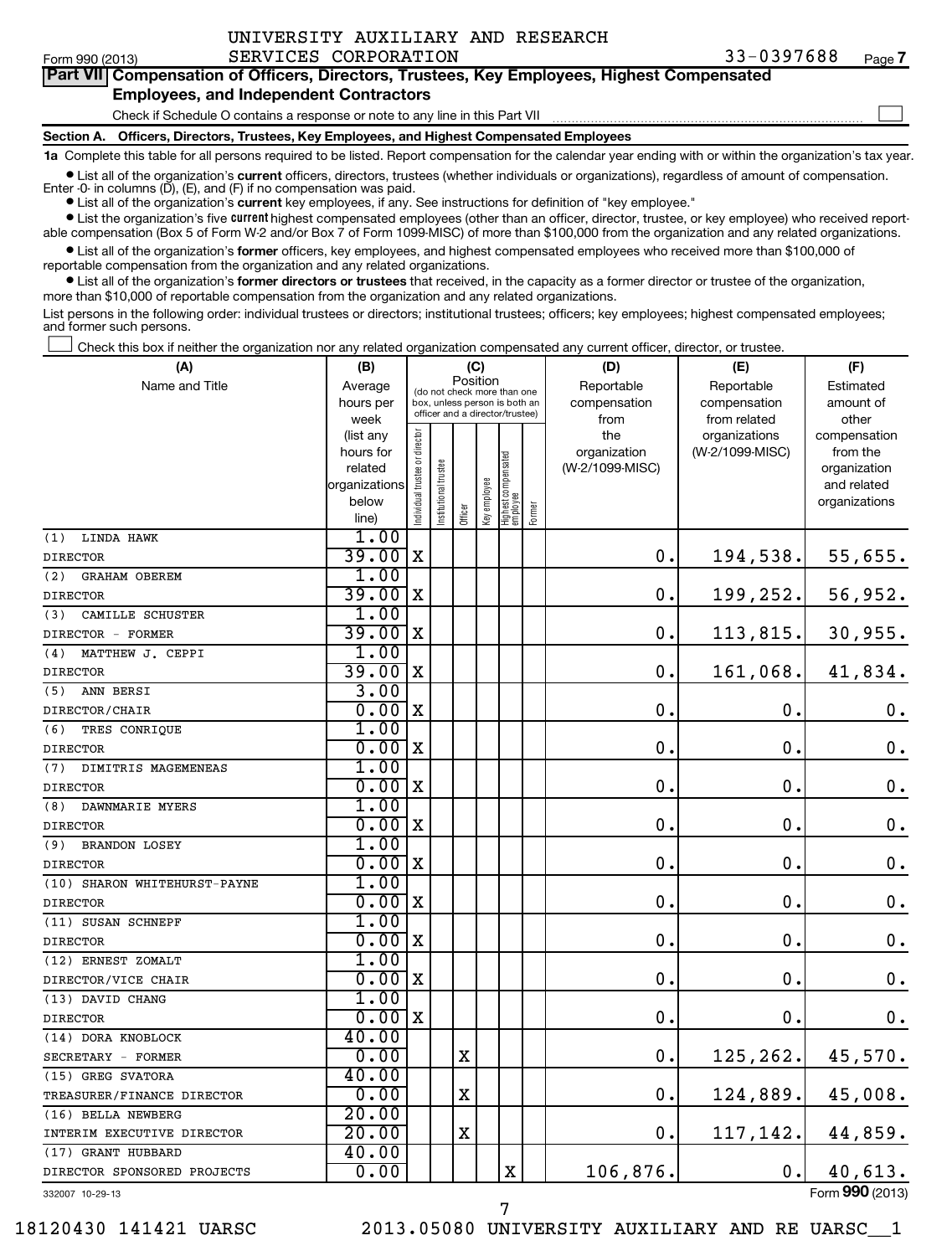|                                                                                   | SERVICES CORPORATION<br>Form 990 (2013)                                                                                                                                                                                                                |                                                                      |                                |                       |                 |              |                                                                                                 |        |                                                | 33-0397688                                       |    |                                                                                   | Page 8         |
|-----------------------------------------------------------------------------------|--------------------------------------------------------------------------------------------------------------------------------------------------------------------------------------------------------------------------------------------------------|----------------------------------------------------------------------|--------------------------------|-----------------------|-----------------|--------------|-------------------------------------------------------------------------------------------------|--------|------------------------------------------------|--------------------------------------------------|----|-----------------------------------------------------------------------------------|----------------|
| <b>Part VII</b>                                                                   | Section A. Officers, Directors, Trustees, Key Employees, and Highest Compensated Employees (continued)                                                                                                                                                 |                                                                      |                                |                       |                 |              |                                                                                                 |        |                                                |                                                  |    |                                                                                   |                |
|                                                                                   | (A)<br>Name and title                                                                                                                                                                                                                                  | (B)<br>Average<br>hours per<br>week                                  |                                |                       | (C)<br>Position |              | (do not check more than one<br>box, unless person is both an<br>officer and a director/trustee) |        | (D)<br>Reportable<br>compensation              | (E)<br>Reportable<br>compensation                |    | (F)<br>Estimated<br>amount of                                                     |                |
|                                                                                   |                                                                                                                                                                                                                                                        | (list any<br>hours for<br>related<br>organizations<br>below<br>line) | Individual trustee or director | Institutional trustee | Officer         | Key employee | Highest compensated<br>employee                                                                 | Former | from<br>the<br>organization<br>(W-2/1099-MISC) | from related<br>organizations<br>(W-2/1099-MISC) |    | other<br>compensation<br>from the<br>organization<br>and related<br>organizations |                |
|                                                                                   |                                                                                                                                                                                                                                                        |                                                                      |                                |                       |                 |              |                                                                                                 |        |                                                |                                                  |    |                                                                                   |                |
|                                                                                   |                                                                                                                                                                                                                                                        |                                                                      |                                |                       |                 |              |                                                                                                 |        |                                                |                                                  |    |                                                                                   |                |
|                                                                                   |                                                                                                                                                                                                                                                        |                                                                      |                                |                       |                 |              |                                                                                                 |        |                                                |                                                  |    |                                                                                   |                |
|                                                                                   |                                                                                                                                                                                                                                                        |                                                                      |                                |                       |                 |              |                                                                                                 |        |                                                |                                                  |    |                                                                                   |                |
|                                                                                   | Total from continuation sheets to Part VII, Section A <b>Conserver Container Pro</b>                                                                                                                                                                   |                                                                      |                                |                       |                 |              |                                                                                                 |        | Ω.                                             | $106, 876.$ 1, 035, 966.                         | Ο. |                                                                                   | 361,446.<br>0. |
| $\mathbf{2}$                                                                      | Total number of individuals (including but not limited to those listed above) who received more than \$100,000 of reportable                                                                                                                           |                                                                      |                                |                       |                 |              |                                                                                                 |        |                                                | $106, 876$ , 1,035,966.                          |    |                                                                                   | 361,446.       |
| 3                                                                                 | compensation from the organization $\blacktriangleright$<br>Did the organization list any former officer, director, or trustee, key employee, or highest compensated employee on<br>line 1a? If "Yes," complete Schedule J for such individual         |                                                                      |                                |                       |                 |              |                                                                                                 |        |                                                |                                                  |    | Yes<br>3                                                                          | No<br>x        |
| 4                                                                                 | For any individual listed on line 1a, is the sum of reportable compensation and other compensation from the organization<br>and related organizations greater than \$150,000? If "Yes," complete Schedule J for such individual                        |                                                                      |                                |                       |                 |              |                                                                                                 |        |                                                |                                                  |    | х<br>4                                                                            |                |
| 5                                                                                 | Did any person listed on line 1a receive or accrue compensation from any unrelated organization or individual for services<br>rendered to the organization? If "Yes," complete Schedule J for such person<br><b>Section B. Independent Contractors</b> |                                                                      |                                |                       |                 |              |                                                                                                 |        |                                                |                                                  |    | 5                                                                                 | x              |
| 1                                                                                 | Complete this table for your five highest compensated independent contractors that received more than \$100,000 of compensation from<br>the organization. Report compensation for the calendar year ending with or within the organization's tax year. |                                                                      |                                |                       |                 |              |                                                                                                 |        |                                                |                                                  |    |                                                                                   |                |
| (A)<br>(B)<br>Description of services<br>Name and business address<br><b>NONE</b> |                                                                                                                                                                                                                                                        |                                                                      |                                |                       |                 |              |                                                                                                 |        | (C)<br>Compensation                            |                                                  |    |                                                                                   |                |

| Total number of independent contractors (including but not limited to those listed above) who received more than |  |
|------------------------------------------------------------------------------------------------------------------|--|
| \$100,000 of compensation from the organization $\blacktriangleright$                                            |  |

Form (2013) **990**

332008 10-29-13

8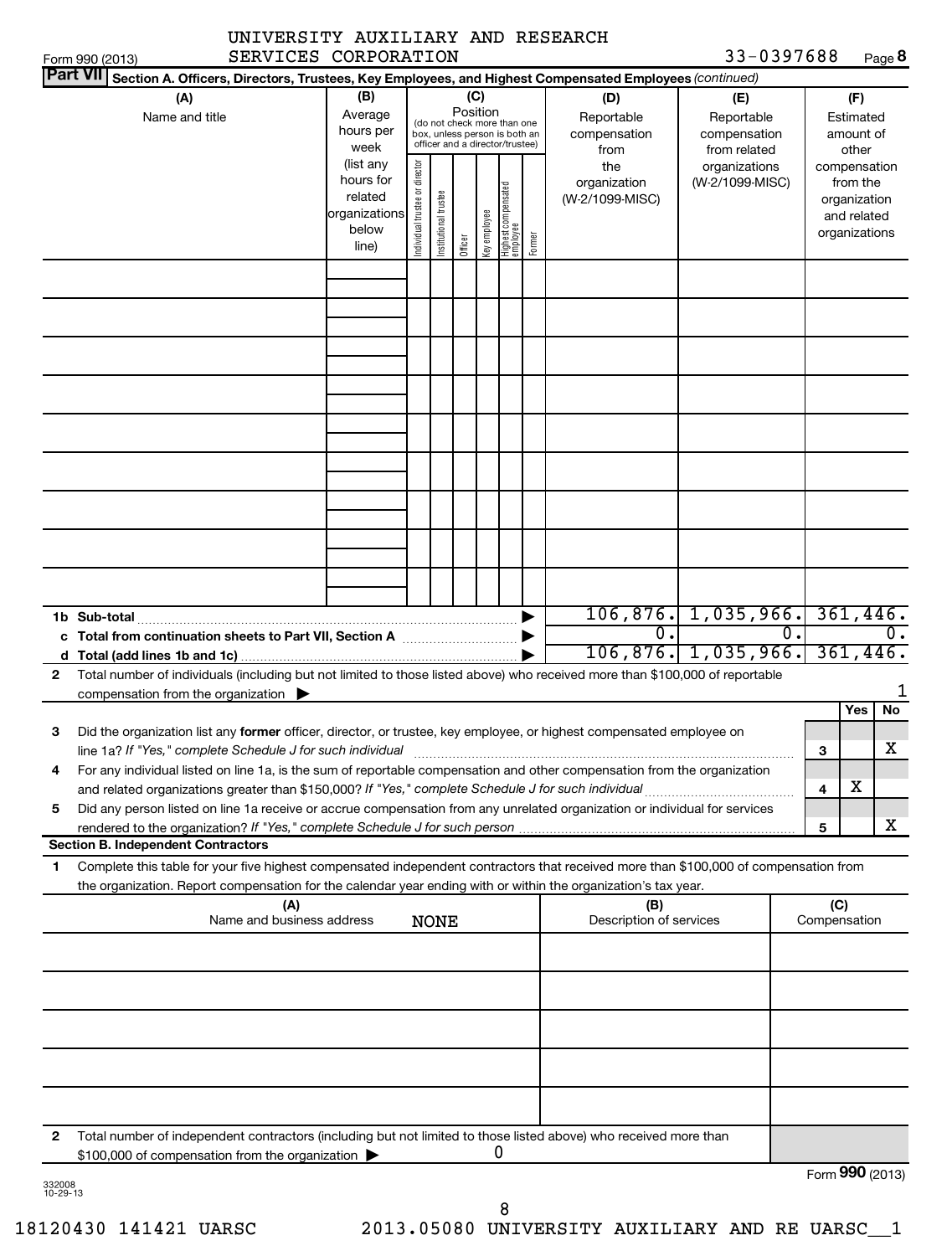| Form 990 (2013) | <b>SERVICE</b>                        |
|-----------------|---------------------------------------|
|                 | <b>Part VIII Statement of Revenue</b> |

# Form 990 (2013) SERVICES CORPORATION 33-0397688 Page UNIVERSITY AUXILIARY AND RESEARCH

**9**

|                                                           |    | Check if Schedule O contains a response or note to any line in this Part VIII |                |                      |               |                                                 |                                         |                                                                    |
|-----------------------------------------------------------|----|-------------------------------------------------------------------------------|----------------|----------------------|---------------|-------------------------------------------------|-----------------------------------------|--------------------------------------------------------------------|
|                                                           |    |                                                                               |                |                      | Total revenue | (B)<br>Related or<br>exempt function<br>revenue | (C)<br>Unrelated<br>business<br>revenue | (D)<br>Revenue excluded<br>from tax under<br>sections<br>512 - 514 |
|                                                           |    | <b>1 a</b> Federated campaigns                                                | 1a             |                      |               |                                                 |                                         |                                                                    |
| Contributions, Gifts, Grants<br>and Other Similar Amounts |    |                                                                               | 1 <sub>b</sub> |                      |               |                                                 |                                         |                                                                    |
|                                                           |    | c Fundraising events                                                          | 1c             |                      |               |                                                 |                                         |                                                                    |
|                                                           |    | d Related organizations                                                       | 1 <sub>d</sub> |                      |               |                                                 |                                         |                                                                    |
|                                                           |    | e Government grants (contributions)                                           | 1e             | 6,943,300.           |               |                                                 |                                         |                                                                    |
|                                                           |    | f All other contributions, gifts, grants, and                                 |                |                      |               |                                                 |                                         |                                                                    |
|                                                           |    | similar amounts not included above                                            | 1f             | 499,207.             |               |                                                 |                                         |                                                                    |
|                                                           |    | g Noncash contributions included in lines 1a-1f: \$                           |                |                      |               |                                                 |                                         |                                                                    |
|                                                           |    |                                                                               |                |                      | 7,442,507.    |                                                 |                                         |                                                                    |
|                                                           |    |                                                                               |                | <b>Business Code</b> |               |                                                 |                                         |                                                                    |
| Program Service                                           | 2a | CAMPUS PROGRAMS                                                               |                | 900099               | 2,356,413.    | 2,356,413.                                      |                                         |                                                                    |
|                                                           | b  |                                                                               |                |                      |               |                                                 |                                         |                                                                    |
|                                                           |    | c                                                                             |                |                      |               |                                                 |                                         |                                                                    |
|                                                           | d  |                                                                               |                |                      |               |                                                 |                                         |                                                                    |
|                                                           | е  |                                                                               |                |                      |               |                                                 |                                         |                                                                    |
|                                                           |    | f All other program service revenue                                           |                |                      | 2,356,413.    |                                                 |                                         |                                                                    |
|                                                           | 3  | Investment income (including dividends, interest, and                         |                |                      |               |                                                 |                                         |                                                                    |
|                                                           |    |                                                                               | ▶              | 29,928.              |               |                                                 | 29,928.                                 |                                                                    |
|                                                           | 4  | Income from investment of tax-exempt bond proceeds                            |                |                      |               |                                                 |                                         |                                                                    |
|                                                           | 5  |                                                                               |                |                      |               |                                                 |                                         |                                                                    |
|                                                           |    |                                                                               | (i) Real       | (ii) Personal        |               |                                                 |                                         |                                                                    |
|                                                           |    | 6 a Gross rents                                                               | 137,445.       |                      |               |                                                 |                                         |                                                                    |
|                                                           |    | <b>b</b> Less: rental expenses                                                | 94,104.        |                      |               |                                                 |                                         |                                                                    |
|                                                           |    | c Rental income or (loss)                                                     | 43,341.        |                      |               |                                                 |                                         |                                                                    |
|                                                           |    | <b>d</b> Net rental income or (loss)                                          |                |                      | 43,341.       |                                                 |                                         | 43,341.                                                            |
|                                                           |    | <b>7 a</b> Gross amount from sales of                                         | (i) Securities | (ii) Other           |               |                                                 |                                         |                                                                    |
|                                                           |    | assets other than inventory                                                   |                |                      |               |                                                 |                                         |                                                                    |
|                                                           |    | <b>b</b> Less: cost or other basis                                            |                |                      |               |                                                 |                                         |                                                                    |
|                                                           |    | and sales expenses                                                            |                |                      |               |                                                 |                                         |                                                                    |
|                                                           |    |                                                                               |                |                      |               |                                                 |                                         |                                                                    |
|                                                           |    |                                                                               |                |                      |               |                                                 |                                         |                                                                    |
| å                                                         |    | 8 a Gross income from fundraising events (not                                 |                |                      |               |                                                 |                                         |                                                                    |
|                                                           |    | including \$                                                                  | of             |                      |               |                                                 |                                         |                                                                    |
| Other Reven                                               |    | contributions reported on line 1c). See                                       |                |                      |               |                                                 |                                         |                                                                    |
|                                                           |    |                                                                               |                |                      |               |                                                 |                                         |                                                                    |
|                                                           |    | <b>b</b> Less: direct expenses <b>contained b</b>                             |                |                      |               |                                                 |                                         |                                                                    |
|                                                           |    | c Net income or (loss) from fundraising events                                |                |                      |               |                                                 |                                         |                                                                    |
|                                                           |    | 9 a Gross income from gaming activities. See                                  |                |                      |               |                                                 |                                         |                                                                    |
|                                                           |    | <b>b</b> Less: direct expenses <b>manually b</b>                              |                |                      |               |                                                 |                                         |                                                                    |
|                                                           |    | c Net income or (loss) from gaming activities                                 |                |                      |               |                                                 |                                         |                                                                    |
|                                                           |    | 10 a Gross sales of inventory, less returns                                   |                |                      |               |                                                 |                                         |                                                                    |
|                                                           |    |                                                                               |                |                      |               |                                                 |                                         |                                                                    |
|                                                           |    |                                                                               |                |                      |               |                                                 |                                         |                                                                    |
|                                                           |    | c Net income or (loss) from sales of inventory                                |                |                      |               |                                                 |                                         |                                                                    |
|                                                           |    | Miscellaneous Revenue                                                         |                | <b>Business Code</b> |               |                                                 |                                         |                                                                    |
|                                                           |    | 11 a COMMISSIONS - BOOKSTORE                                                  |                | 900099               | 376,193.      |                                                 |                                         | 376,193.                                                           |
|                                                           | b  | the control of the control of the control of the control of the control of    |                |                      |               |                                                 |                                         |                                                                    |
|                                                           | c  |                                                                               |                |                      |               |                                                 |                                         |                                                                    |
|                                                           |    |                                                                               |                |                      |               |                                                 |                                         |                                                                    |
|                                                           |    |                                                                               |                |                      | 376,193.      |                                                 |                                         |                                                                    |
|                                                           | 12 |                                                                               |                |                      | 10,248,382.   | 2,356,413.                                      | 0.                                      | 449,462.                                                           |
| 332009<br>10-29-13                                        |    |                                                                               |                |                      |               |                                                 |                                         | Form 990 (2013)                                                    |

9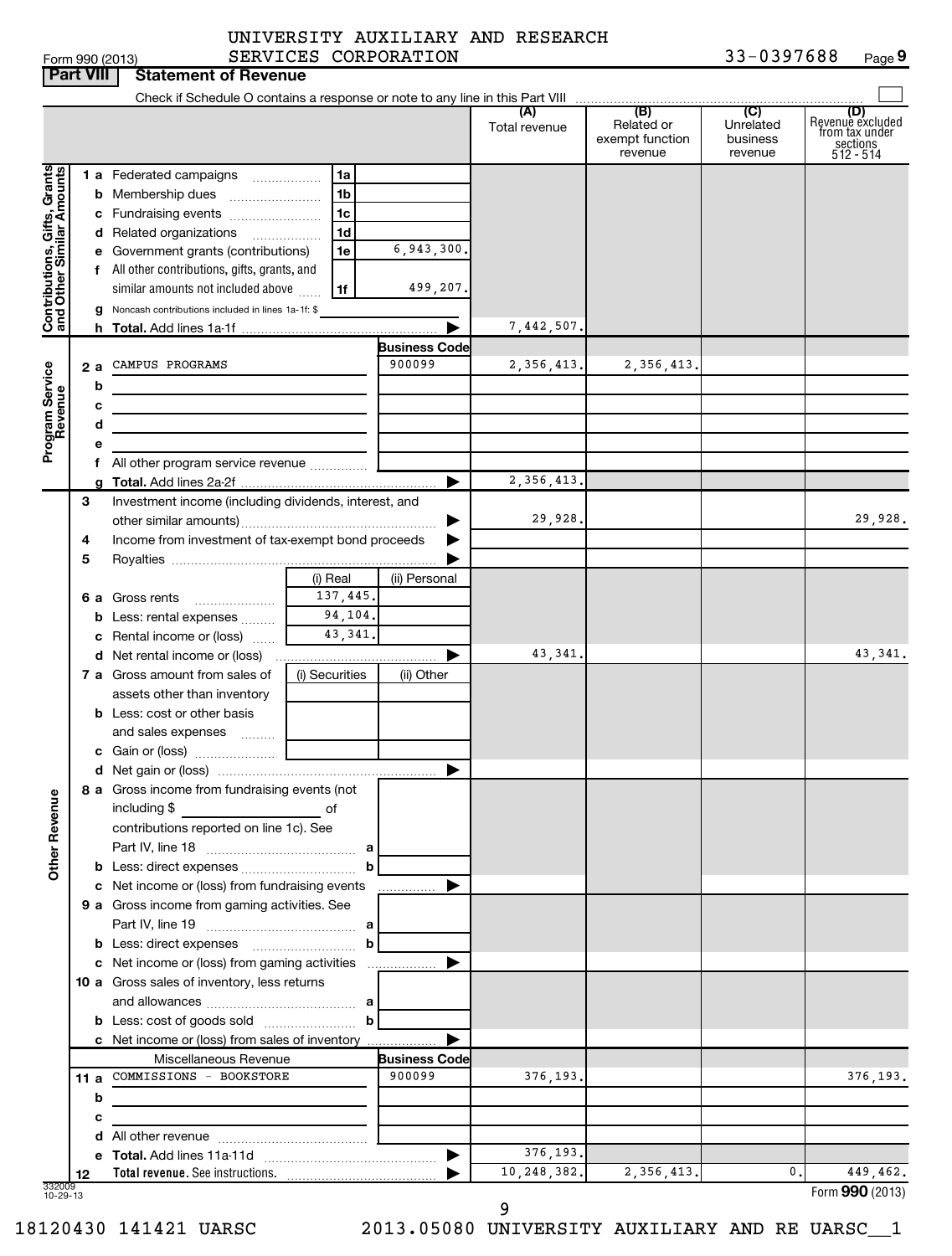# Form 990 (2013)  $SERVICES \hbox{ CORPORTION}$  33-0397688  $Page$ **Part IX Statement of Functional Expenses** UNIVERSITY AUXILIARY AND RESEARCH

33-0397688 Page 10

|              | Section 501(c)(3) and 501(c)(4) organizations must complete all columns. All other organizations must complete column (A).                                                                                  |                       |                                    |                                                      |                                |
|--------------|-------------------------------------------------------------------------------------------------------------------------------------------------------------------------------------------------------------|-----------------------|------------------------------------|------------------------------------------------------|--------------------------------|
|              | Check if Schedule O contains a response or note to any line in this Part IX                                                                                                                                 |                       |                                    |                                                      |                                |
|              | Do not include amounts reported on lines 6b,<br>7b, 8b, 9b, and 10b of Part VIII.                                                                                                                           | (A)<br>Total expenses | (B)<br>Program service<br>expenses | $\overline{C}$<br>Management and<br>general expenses | (D)<br>Fundraising<br>expenses |
| 1.           | Grants and other assistance to governments and                                                                                                                                                              |                       |                                    |                                                      |                                |
|              | organizations in the United States. See Part IV, line 21                                                                                                                                                    |                       |                                    |                                                      |                                |
| $\mathbf{2}$ | Grants and other assistance to individuals in                                                                                                                                                               |                       |                                    |                                                      |                                |
|              | the United States. See Part IV, line 22                                                                                                                                                                     | 8, 214.               | 8, 214.                            |                                                      |                                |
| 3            | Grants and other assistance to governments,                                                                                                                                                                 |                       |                                    |                                                      |                                |
|              | organizations, and individuals outside the                                                                                                                                                                  |                       |                                    |                                                      |                                |
|              | United States. See Part IV, lines 15 and 16                                                                                                                                                                 |                       |                                    |                                                      |                                |
| 4            | Benefits paid to or for members                                                                                                                                                                             |                       |                                    |                                                      |                                |
| 5            | Compensation of current officers, directors,                                                                                                                                                                |                       |                                    |                                                      |                                |
|              | trustees, and key employees                                                                                                                                                                                 |                       |                                    |                                                      |                                |
| 6            | Compensation not included above, to disqualified                                                                                                                                                            |                       |                                    |                                                      |                                |
|              | persons (as defined under section 4958(f)(1)) and                                                                                                                                                           |                       |                                    |                                                      |                                |
|              | persons described in section 4958(c)(3)(B)                                                                                                                                                                  |                       |                                    |                                                      |                                |
| 7            | Other salaries and wages                                                                                                                                                                                    | 5, 183, 156.          | 4,288,898.                         | 894, 258.                                            |                                |
| 8            | Pension plan accruals and contributions (include                                                                                                                                                            | 207,328.              | 166,669.                           |                                                      |                                |
|              | section 401(k) and 403(b) employer contributions)                                                                                                                                                           | 886,458.              | 690, 289.                          | 40,659.<br>196, 169.                                 |                                |
| 9            |                                                                                                                                                                                                             | 305,636.              | 270,001.                           | 35,635.                                              |                                |
| 10           |                                                                                                                                                                                                             |                       |                                    |                                                      |                                |
| 11           | Fees for services (non-employees):                                                                                                                                                                          |                       |                                    |                                                      |                                |
|              |                                                                                                                                                                                                             |                       |                                    |                                                      |                                |
|              |                                                                                                                                                                                                             | 64,300.               |                                    | 64,300.                                              |                                |
|              |                                                                                                                                                                                                             |                       |                                    |                                                      |                                |
|              | Professional fundraising services. See Part IV, line 17                                                                                                                                                     |                       |                                    |                                                      |                                |
|              | Investment management fees                                                                                                                                                                                  |                       |                                    |                                                      |                                |
| g            | Other. (If line 11g amount exceeds 10% of line 25,                                                                                                                                                          |                       |                                    |                                                      |                                |
|              | column (A) amount, list line 11g expenses on Sch O.)                                                                                                                                                        | 497,787.              | 483,740.                           | 14,047.                                              |                                |
| 12           |                                                                                                                                                                                                             |                       |                                    |                                                      |                                |
| 13           |                                                                                                                                                                                                             | 446,604.              | 436, 245.                          | 10,359.                                              |                                |
| 14           |                                                                                                                                                                                                             |                       |                                    |                                                      |                                |
| 15           |                                                                                                                                                                                                             |                       |                                    |                                                      |                                |
| 16           |                                                                                                                                                                                                             | 148,665.              | 51,728.                            | 96,937.                                              |                                |
| 17           |                                                                                                                                                                                                             | 347,843.              | 344,905.                           | 2,938.                                               |                                |
| 18           | Payments of travel or entertainment expenses                                                                                                                                                                |                       |                                    |                                                      |                                |
|              | for any federal, state, or local public officials                                                                                                                                                           |                       |                                    |                                                      |                                |
| 19           | Conferences, conventions, and meetings                                                                                                                                                                      | 207,068.              | 203,406.                           | 3,662.                                               |                                |
| 20           | Interest                                                                                                                                                                                                    |                       |                                    |                                                      |                                |
| 21           |                                                                                                                                                                                                             | 349, 369.             | 62,002.                            | 287, 367.                                            |                                |
| 22           | Depreciation, depletion, and amortization                                                                                                                                                                   | 474,809.              | 474,809.                           | 64,699.                                              |                                |
| 23           | Insurance                                                                                                                                                                                                   | 64,699.               |                                    |                                                      |                                |
| 24           | Other expenses. Itemize expenses not covered<br>above. (List miscellaneous expenses in line 24e. If line<br>24e amount exceeds 10% of line 25, column (A)<br>amount, list line 24e expenses on Schedule O.) |                       |                                    |                                                      |                                |
| a            | STIPENDS/HONORARIA                                                                                                                                                                                          | 606,054.              | 606,054.                           |                                                      |                                |
|              | PROGRAM EXPENSES                                                                                                                                                                                            | 426,859.              | 425,569.                           | 1,290.                                               |                                |
|              | <b>SERVICE FEES</b>                                                                                                                                                                                         | 393, 113.             | 314,587.                           | 78,526.                                              |                                |
| d            | EQUIPMENT/FURNISHINGS                                                                                                                                                                                       | 153, 574.             | 153,574.                           |                                                      |                                |
|              | e All other expenses                                                                                                                                                                                        | 7,937.                |                                    | 7,937.                                               |                                |
| 25           | Total functional expenses. Add lines 1 through 24e                                                                                                                                                          | 10, 779, 473.         | 8,980,690.                         | 1,798,783.                                           | $\overline{0}$ .               |
| 26           | Joint costs. Complete this line only if the organization                                                                                                                                                    |                       |                                    |                                                      |                                |
|              | reported in column (B) joint costs from a combined                                                                                                                                                          |                       |                                    |                                                      |                                |
|              | educational campaign and fundraising solicitation.                                                                                                                                                          |                       |                                    |                                                      |                                |
|              | Check here $\blacktriangleright$<br>if following SOP 98-2 (ASC 958-720)                                                                                                                                     |                       |                                    |                                                      |                                |

332010 10-29-13

Form **990** (2013)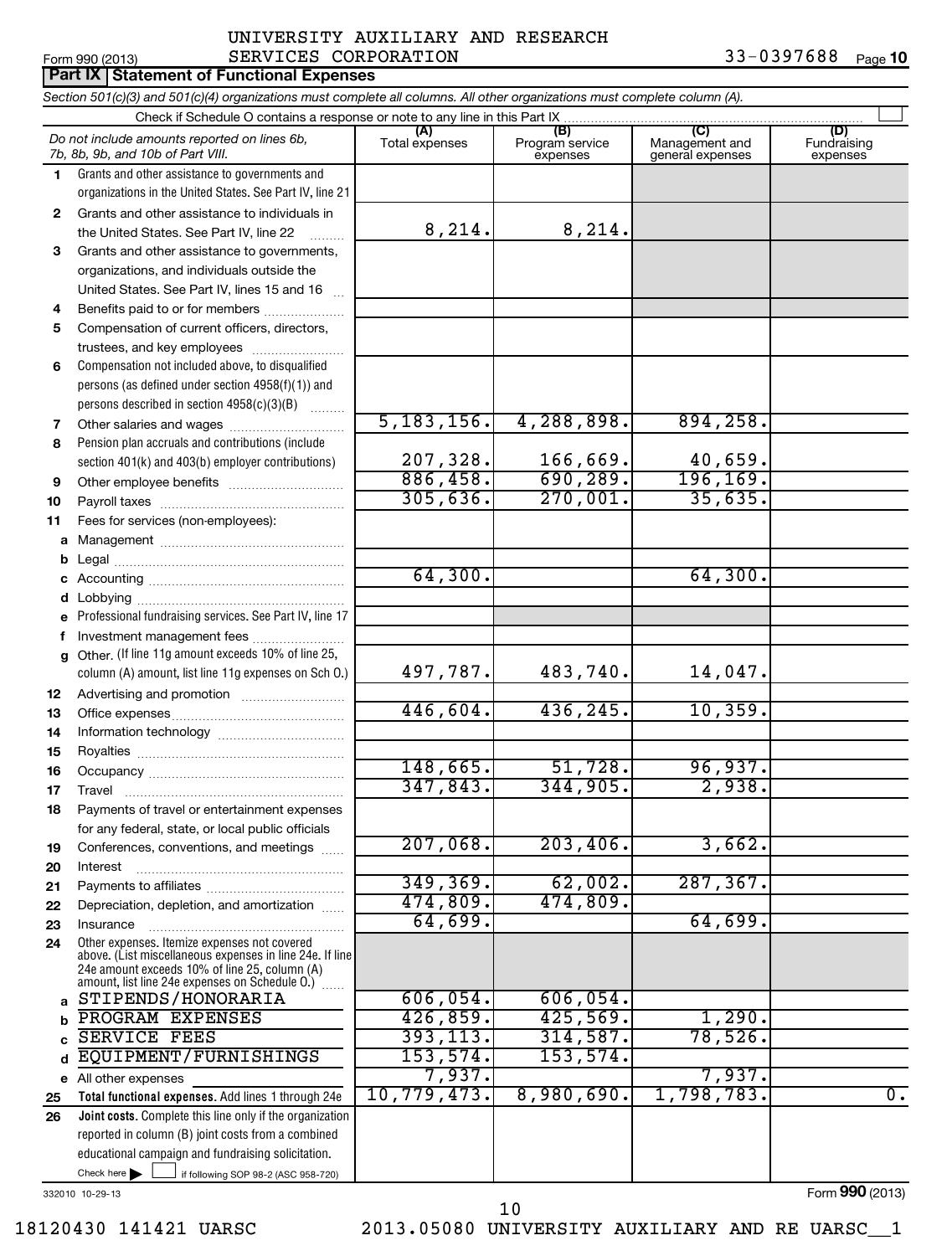Form (2013) **990**

# Form 990 (2013)  $SERVICES \hbox{ CORPORTION}$  33-0397688  $Page$ UNIVERSITY AUXILIARY AND RESEARCH

33-0397688 Page 11

|                             |          |                                                                                                                                                                                                                                |             | (A)<br>Beginning of year |                         | (B)<br>End of year                    |
|-----------------------------|----------|--------------------------------------------------------------------------------------------------------------------------------------------------------------------------------------------------------------------------------|-------------|--------------------------|-------------------------|---------------------------------------|
|                             | 1        |                                                                                                                                                                                                                                |             | 450, 438.                | $\mathbf{1}$            | 1, 271, 915.                          |
|                             | 2        |                                                                                                                                                                                                                                |             | 8, 251, 374.             | $\mathbf{2}$            | 7,999,145.                            |
|                             | З        |                                                                                                                                                                                                                                |             |                          | 3                       |                                       |
|                             | 4        |                                                                                                                                                                                                                                |             | 1,549,672.               | $\overline{\mathbf{4}}$ | 1, 118, 134.                          |
|                             | 5        | Loans and other receivables from current and former officers, directors,                                                                                                                                                       |             |                          |                         |                                       |
|                             |          | trustees, key employees, and highest compensated employees. Complete                                                                                                                                                           |             |                          |                         |                                       |
|                             |          | Part II of Schedule L                                                                                                                                                                                                          |             |                          | 5                       |                                       |
|                             | 6        | Loans and other receivables from other disqualified persons (as defined under                                                                                                                                                  |             |                          |                         |                                       |
|                             |          | section 4958(f)(1)), persons described in section 4958(c)(3)(B), and contributing                                                                                                                                              |             |                          |                         |                                       |
|                             |          | employers and sponsoring organizations of section 501(c)(9) voluntary                                                                                                                                                          |             |                          |                         |                                       |
|                             |          | employees' beneficiary organizations (see instr). Complete Part II of Sch L                                                                                                                                                    |             |                          | 6                       |                                       |
| Assets                      | 7        |                                                                                                                                                                                                                                |             |                          | $\overline{7}$          |                                       |
|                             | 8        |                                                                                                                                                                                                                                |             |                          | 8                       |                                       |
|                             | 9        | Prepaid expenses and deferred charges [11] matter contracts and contracts and deferred charges [11] matter contracts and contracts and contracts and contracts and contracts and contracts and contracts and contracts and con |             | 44,658.                  | $\boldsymbol{9}$        | 42,636.                               |
|                             |          | 10a Land, buildings, and equipment: cost or other                                                                                                                                                                              |             |                          |                         |                                       |
|                             |          |                                                                                                                                                                                                                                | 10,875,727. |                          |                         |                                       |
|                             |          |                                                                                                                                                                                                                                |             | 5,780,559.               | 10 <sub>c</sub>         | 6,968,179.                            |
|                             | 11       |                                                                                                                                                                                                                                |             | 3,237,070.               | 11                      | 3, 284, 871.                          |
|                             | 12       |                                                                                                                                                                                                                                |             |                          | 12                      |                                       |
|                             | 13       |                                                                                                                                                                                                                                |             |                          | 13                      |                                       |
|                             | 14       |                                                                                                                                                                                                                                |             |                          | 14                      |                                       |
|                             | 15       |                                                                                                                                                                                                                                |             | 61,081.<br>19,374,852.   | 15                      | 61,081.<br>$\overline{20, 745, 961.}$ |
|                             | 16       |                                                                                                                                                                                                                                |             | 1,574,669.               | 16                      | 1, 255, 021.                          |
|                             | 17       |                                                                                                                                                                                                                                |             |                          | 17                      |                                       |
|                             | 18       |                                                                                                                                                                                                                                | 418, 104.   | 18                       | 1,862,725.              |                                       |
|                             | 19       |                                                                                                                                                                                                                                |             | 19                       |                         |                                       |
|                             | 20       |                                                                                                                                                                                                                                |             |                          | 20<br>21                |                                       |
|                             | 21<br>22 | Escrow or custodial account liability. Complete Part IV of Schedule D<br>Loans and other payables to current and former officers, directors, trustees,                                                                         |             |                          |                         |                                       |
| Liabilities                 |          | key employees, highest compensated employees, and disqualified persons.                                                                                                                                                        |             |                          |                         |                                       |
|                             |          | Complete Part II of Schedule L                                                                                                                                                                                                 |             |                          | 22                      |                                       |
|                             | 23       | Secured mortgages and notes payable to unrelated third parties                                                                                                                                                                 |             |                          | 23                      |                                       |
|                             | 24       | Unsecured notes and loans payable to unrelated third parties                                                                                                                                                                   |             |                          | 24                      |                                       |
|                             | 25       | Other liabilities (including federal income tax, payables to related third                                                                                                                                                     |             |                          |                         |                                       |
|                             |          | parties, and other liabilities not included on lines 17-24). Complete Part X of                                                                                                                                                |             |                          |                         |                                       |
|                             |          | Schedule D                                                                                                                                                                                                                     |             | 9,011,359.               | 25                      | 9,758,657.                            |
|                             | 26       |                                                                                                                                                                                                                                |             | 11,004,132.              | 26                      | 12,876,403.                           |
|                             |          | Organizations that follow SFAS 117 (ASC 958), check here $\blacktriangleright \begin{array}{c} \perp X \end{array}$ and                                                                                                        |             |                          |                         |                                       |
|                             |          | complete lines 27 through 29, and lines 33 and 34.                                                                                                                                                                             |             |                          |                         |                                       |
|                             | 27       |                                                                                                                                                                                                                                |             | 8,370,720.               | 27                      | 7,869,558.                            |
|                             | 28       |                                                                                                                                                                                                                                |             |                          | 28                      |                                       |
|                             | 29       | Permanently restricted net assets                                                                                                                                                                                              |             |                          | 29                      |                                       |
|                             |          | Organizations that do not follow SFAS 117 (ASC 958), check here $\blacktriangleright\bot$                                                                                                                                      |             |                          |                         |                                       |
| Net Assets or Fund Balances |          | and complete lines 30 through 34.                                                                                                                                                                                              |             |                          |                         |                                       |
|                             | 30       |                                                                                                                                                                                                                                |             |                          | 30                      |                                       |
|                             | 31       | Paid-in or capital surplus, or land, building, or equipment fund                                                                                                                                                               |             |                          | 31                      |                                       |
|                             | 32       | Retained earnings, endowment, accumulated income, or other funds                                                                                                                                                               |             |                          | 32                      |                                       |
|                             | 33       |                                                                                                                                                                                                                                |             | 8,370,720.               | 33                      | 7,869,558.                            |
|                             | 34       |                                                                                                                                                                                                                                |             | 19,374,852.              | 34                      | 20, 745, 961.                         |

**Part X Balance Sheet**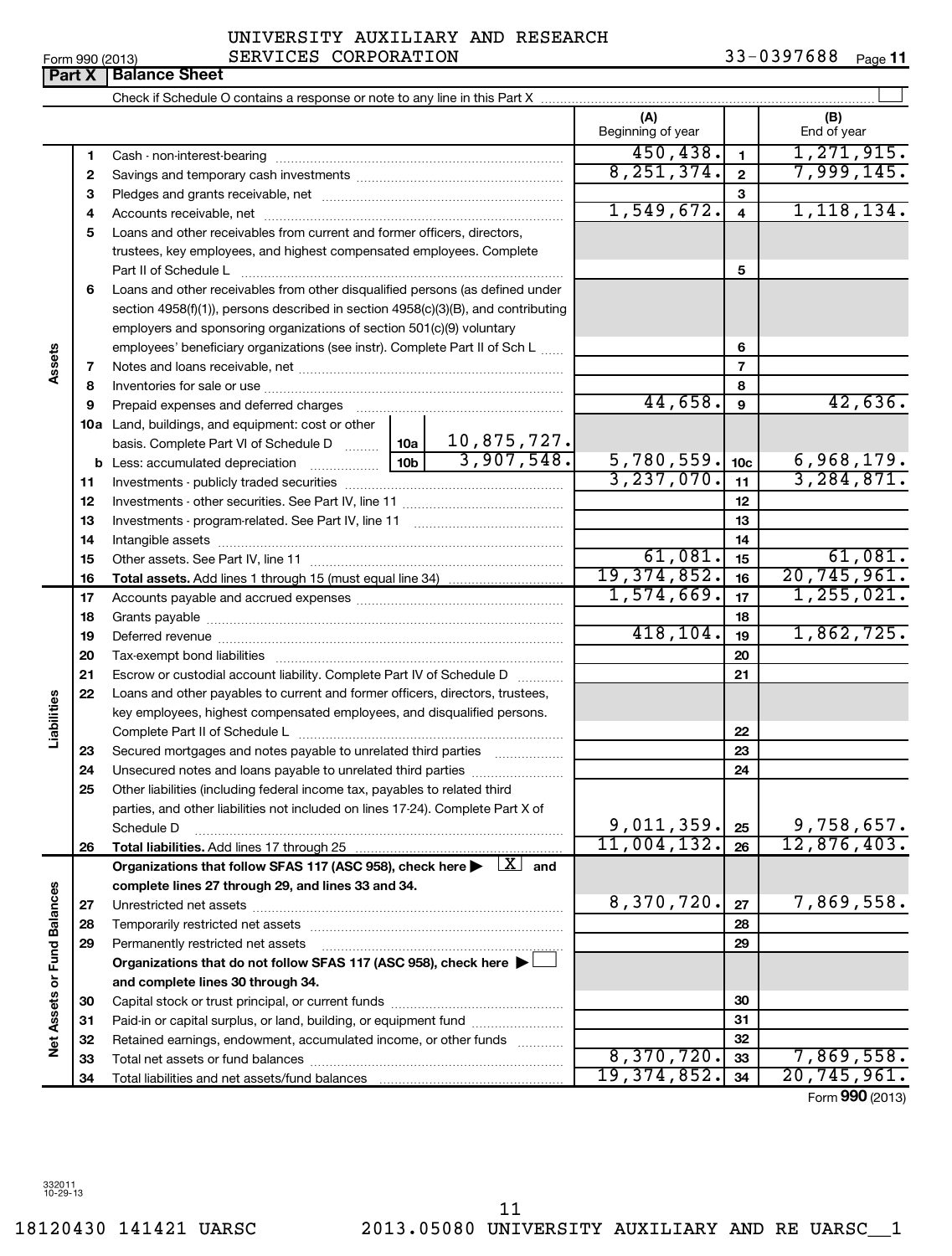|    | Part XI   Reconciliation of Net Assets                                                                                                                                                                                              |                |                           |     |                  |  |  |  |
|----|-------------------------------------------------------------------------------------------------------------------------------------------------------------------------------------------------------------------------------------|----------------|---------------------------|-----|------------------|--|--|--|
|    |                                                                                                                                                                                                                                     |                |                           |     |                  |  |  |  |
|    |                                                                                                                                                                                                                                     |                |                           |     |                  |  |  |  |
| 1. |                                                                                                                                                                                                                                     | $\mathbf{1}$   | 10,248,382.               |     |                  |  |  |  |
| 2  |                                                                                                                                                                                                                                     | $\mathbf{2}$   | 10, 779, 473.             |     |                  |  |  |  |
| 3  | Revenue less expenses. Subtract line 2 from line 1                                                                                                                                                                                  | 3              | $-531,091.$<br>8,370,720. |     |                  |  |  |  |
| 4  | $\overline{\mathbf{4}}$                                                                                                                                                                                                             |                |                           |     |                  |  |  |  |
| 5  | 5<br>Net unrealized gains (losses) on investments [11] matter contracts and the state of the state of the state of the state of the state of the state of the state of the state of the state of the state of the state of the stat |                |                           |     |                  |  |  |  |
| 6  | Donated services and use of facilities                                                                                                                                                                                              | 6              |                           |     |                  |  |  |  |
| 7  | Investment expenses                                                                                                                                                                                                                 | $\overline{7}$ |                           |     |                  |  |  |  |
| 8  |                                                                                                                                                                                                                                     | 8              |                           |     |                  |  |  |  |
| 9  |                                                                                                                                                                                                                                     | $\mathbf{9}$   |                           |     | $\overline{0}$ . |  |  |  |
| 10 | Net assets or fund balances at end of year. Combine lines 3 through 9 (must equal Part X, line 33,                                                                                                                                  |                |                           |     |                  |  |  |  |
|    | column (B))                                                                                                                                                                                                                         | 10             | 7,869,558.                |     |                  |  |  |  |
|    | Part XII Financial Statements and Reporting                                                                                                                                                                                         |                |                           |     |                  |  |  |  |
|    |                                                                                                                                                                                                                                     |                |                           |     |                  |  |  |  |
|    |                                                                                                                                                                                                                                     |                |                           | Yes | No               |  |  |  |
| 1  | $X$ Accrual<br>Accounting method used to prepare the Form 990:<br>Cash<br>Other                                                                                                                                                     |                |                           |     |                  |  |  |  |
|    | If the organization changed its method of accounting from a prior year or checked "Other," explain in Schedule O.                                                                                                                   |                |                           |     |                  |  |  |  |
|    | 2a Were the organization's financial statements compiled or reviewed by an independent accountant?                                                                                                                                  |                | 2a                        |     | x                |  |  |  |
|    | If "Yes," check a box below to indicate whether the financial statements for the year were compiled or reviewed on a                                                                                                                |                |                           |     |                  |  |  |  |
|    | separate basis, consolidated basis, or both:                                                                                                                                                                                        |                |                           |     |                  |  |  |  |
|    | Both consolidated and separate basis<br>Separate basis<br>Consolidated basis                                                                                                                                                        |                |                           |     |                  |  |  |  |
|    | <b>b</b> Were the organization's financial statements audited by an independent accountant?                                                                                                                                         |                | 2 <sub>b</sub>            | х   |                  |  |  |  |
|    | If "Yes," check a box below to indicate whether the financial statements for the year were audited on a separate basis,                                                                                                             |                |                           |     |                  |  |  |  |
|    | consolidated basis, or both:                                                                                                                                                                                                        |                |                           |     |                  |  |  |  |
|    | $\lfloor x \rfloor$ Both consolidated and separate basis<br>Separate basis<br>Consolidated basis                                                                                                                                    |                |                           |     |                  |  |  |  |
| c  | If "Yes" to line 2a or 2b, does the organization have a committee that assumes responsibility for oversight of the audit,                                                                                                           |                |                           |     |                  |  |  |  |
|    |                                                                                                                                                                                                                                     |                | 2c                        | х   |                  |  |  |  |
|    | If the organization changed either its oversight process or selection process during the tax year, explain in Schedule O.                                                                                                           |                |                           |     |                  |  |  |  |
|    | 3a As a result of a federal award, was the organization required to undergo an audit or audits as set forth in the Single Audit                                                                                                     |                |                           |     |                  |  |  |  |
|    |                                                                                                                                                                                                                                     |                | За                        | х   |                  |  |  |  |
|    | <b>b</b> If "Yes," did the organization undergo the required audit or audits? If the organization did not undergo the required audit                                                                                                |                |                           |     |                  |  |  |  |
|    |                                                                                                                                                                                                                                     |                | 3b                        | х   |                  |  |  |  |

Form **990** (2013)

Form 990 (2013)  $SERVICES \hbox{ CORPORTION}$  33-0397688  $Page$ 33-0397688 Page 12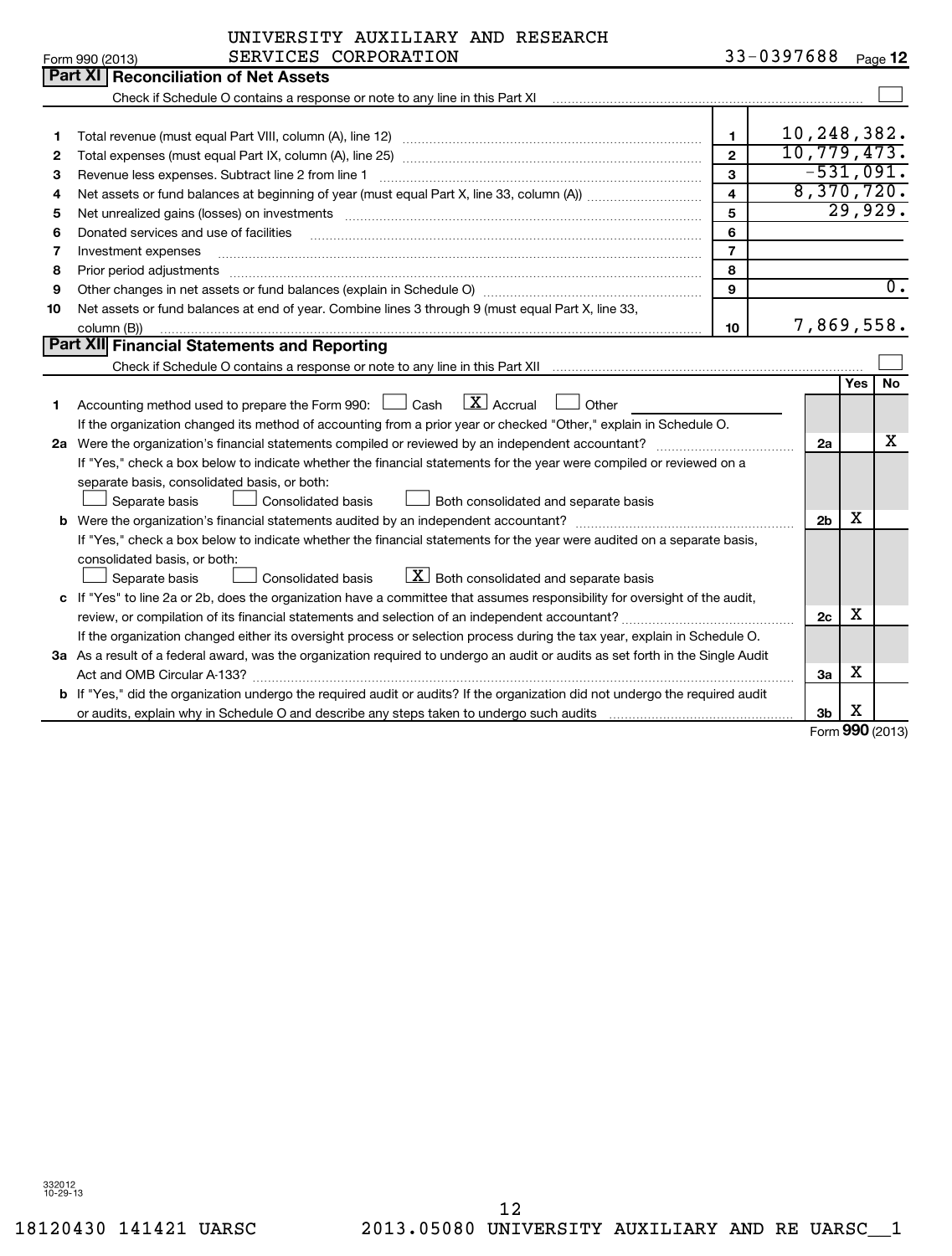| Internal Revenue Service              | <b>SCHEDULE A</b><br>(Form 990 or 990-EZ)<br>Department of the Treasury | <b>Public Charity Status and Public Support</b><br>Complete if the organization is a section 501(c)(3) organization or a section<br>Information about Schedule A (Form 990 or 990-EZ) and its instructions is at $www.irs.gov/form990.$ |                                                                                                                                               | OMB No. 1545-0047<br><b>Open to Public</b><br><b>Inspection</b> |    |                                                                           |                      |                                                                      |                                        |                                     |                     |     |    |
|---------------------------------------|-------------------------------------------------------------------------|-----------------------------------------------------------------------------------------------------------------------------------------------------------------------------------------------------------------------------------------|-----------------------------------------------------------------------------------------------------------------------------------------------|-----------------------------------------------------------------|----|---------------------------------------------------------------------------|----------------------|----------------------------------------------------------------------|----------------------------------------|-------------------------------------|---------------------|-----|----|
|                                       | Name of the organization                                                |                                                                                                                                                                                                                                         | UNIVERSITY AUXILIARY AND RESEARCH                                                                                                             |                                                                 |    |                                                                           |                      |                                                                      | <b>Employer identification number</b>  |                                     |                     |     |    |
|                                       |                                                                         |                                                                                                                                                                                                                                         | SERVICES CORPORATION                                                                                                                          |                                                                 |    |                                                                           |                      |                                                                      |                                        |                                     | 33-0397688          |     |    |
| Part I                                |                                                                         |                                                                                                                                                                                                                                         | Reason for Public Charity Status (All organizations must complete this part.) See instructions.                                               |                                                                 |    |                                                                           |                      |                                                                      |                                        |                                     |                     |     |    |
|                                       |                                                                         |                                                                                                                                                                                                                                         | The organization is not a private foundation because it is: (For lines 1 through 11, check only one box.)                                     |                                                                 |    |                                                                           |                      |                                                                      |                                        |                                     |                     |     |    |
| 1                                     |                                                                         |                                                                                                                                                                                                                                         | A church, convention of churches, or association of churches described in section 170(b)(1)(A)(i).                                            |                                                                 |    |                                                                           |                      |                                                                      |                                        |                                     |                     |     |    |
| 2                                     |                                                                         |                                                                                                                                                                                                                                         | A school described in section 170(b)(1)(A)(ii). (Attach Schedule E.)                                                                          |                                                                 |    |                                                                           |                      |                                                                      |                                        |                                     |                     |     |    |
| З                                     |                                                                         |                                                                                                                                                                                                                                         | A hospital or a cooperative hospital service organization described in section 170(b)(1)(A)(iii).                                             |                                                                 |    |                                                                           |                      |                                                                      |                                        |                                     |                     |     |    |
| 4                                     |                                                                         |                                                                                                                                                                                                                                         | A medical research organization operated in conjunction with a hospital described in section 170(b)(1)(A)(iii). Enter the hospital's name,    |                                                                 |    |                                                                           |                      |                                                                      |                                        |                                     |                     |     |    |
|                                       | city, and state:                                                        |                                                                                                                                                                                                                                         |                                                                                                                                               |                                                                 |    |                                                                           |                      |                                                                      |                                        |                                     |                     |     |    |
| <u>x  </u><br>5                       |                                                                         |                                                                                                                                                                                                                                         | An organization operated for the benefit of a college or university owned or operated by a governmental unit described in                     |                                                                 |    |                                                                           |                      |                                                                      |                                        |                                     |                     |     |    |
|                                       |                                                                         | section 170(b)(1)(A)(iv). (Complete Part II.)                                                                                                                                                                                           |                                                                                                                                               |                                                                 |    |                                                                           |                      |                                                                      |                                        |                                     |                     |     |    |
| 6                                     |                                                                         |                                                                                                                                                                                                                                         | A federal, state, or local government or governmental unit described in section 170(b)(1)(A)(v).                                              |                                                                 |    |                                                                           |                      |                                                                      |                                        |                                     |                     |     |    |
| 7                                     |                                                                         |                                                                                                                                                                                                                                         | An organization that normally receives a substantial part of its support from a governmental unit or from the general public described in     |                                                                 |    |                                                                           |                      |                                                                      |                                        |                                     |                     |     |    |
|                                       |                                                                         | section 170(b)(1)(A)(vi). (Complete Part II.)                                                                                                                                                                                           |                                                                                                                                               |                                                                 |    |                                                                           |                      |                                                                      |                                        |                                     |                     |     |    |
| 8                                     |                                                                         |                                                                                                                                                                                                                                         | A community trust described in section 170(b)(1)(A)(vi). (Complete Part II.)                                                                  |                                                                 |    |                                                                           |                      |                                                                      |                                        |                                     |                     |     |    |
| 9                                     |                                                                         |                                                                                                                                                                                                                                         | An organization that normally receives: (1) more than 33 1/3% of its support from contributions, membership fees, and gross receipts from     |                                                                 |    |                                                                           |                      |                                                                      |                                        |                                     |                     |     |    |
|                                       |                                                                         |                                                                                                                                                                                                                                         | activities related to its exempt functions - subject to certain exceptions, and (2) no more than 33 1/3% of its support from gross investment |                                                                 |    |                                                                           |                      |                                                                      |                                        |                                     |                     |     |    |
|                                       |                                                                         |                                                                                                                                                                                                                                         | income and unrelated business taxable income (less section 511 tax) from businesses acquired by the organization after June 30, 1975.         |                                                                 |    |                                                                           |                      |                                                                      |                                        |                                     |                     |     |    |
|                                       |                                                                         | See section 509(a)(2). (Complete Part III.)                                                                                                                                                                                             |                                                                                                                                               |                                                                 |    |                                                                           |                      |                                                                      |                                        |                                     |                     |     |    |
| 10                                    |                                                                         |                                                                                                                                                                                                                                         | An organization organized and operated exclusively to test for public safety. See section 509(a)(4).                                          |                                                                 |    |                                                                           |                      |                                                                      |                                        |                                     |                     |     |    |
| 11                                    |                                                                         |                                                                                                                                                                                                                                         | An organization organized and operated exclusively for the benefit of, to perform the functions of, or to carry out the purposes of one or    |                                                                 |    |                                                                           |                      |                                                                      |                                        |                                     |                     |     |    |
|                                       |                                                                         |                                                                                                                                                                                                                                         | more publicly supported organizations described in section 509(a)(1) or section 509(a)(2). See section 509(a)(3). Check the box that          |                                                                 |    |                                                                           |                      |                                                                      |                                        |                                     |                     |     |    |
|                                       |                                                                         |                                                                                                                                                                                                                                         | describes the type of supporting organization and complete lines 11e through 11h.                                                             |                                                                 |    |                                                                           |                      |                                                                      |                                        |                                     |                     |     |    |
|                                       | ⊿ Type I<br>a L                                                         | bl                                                                                                                                                                                                                                      | Type II<br>c l                                                                                                                                | J Type III - Functionally integrated                            |    |                                                                           | d l                  |                                                                      | Type III - Non-functionally integrated |                                     |                     |     |    |
| e l                                   |                                                                         |                                                                                                                                                                                                                                         | By checking this box, I certify that the organization is not controlled directly or indirectly by one or more disqualified persons other than |                                                                 |    |                                                                           |                      |                                                                      |                                        |                                     |                     |     |    |
|                                       |                                                                         |                                                                                                                                                                                                                                         | foundation managers and other than one or more publicly supported organizations described in section 509(a)(1) or section 509(a)(2).          |                                                                 |    |                                                                           |                      |                                                                      |                                        |                                     |                     |     |    |
| f                                     |                                                                         |                                                                                                                                                                                                                                         | If the organization received a written determination from the IRS that it is a Type I, Type II, or Type III                                   |                                                                 |    |                                                                           |                      |                                                                      |                                        |                                     |                     |     |    |
|                                       |                                                                         | supporting organization, check this box                                                                                                                                                                                                 |                                                                                                                                               |                                                                 |    |                                                                           |                      |                                                                      |                                        |                                     |                     |     |    |
|                                       |                                                                         |                                                                                                                                                                                                                                         | Since August 17, 2006, has the organization accepted any gift or contribution from any of the following persons?                              |                                                                 |    |                                                                           |                      |                                                                      |                                        |                                     |                     |     |    |
| g                                     |                                                                         |                                                                                                                                                                                                                                         | A person who directly or indirectly controls, either alone or together with persons described in (ii) and (iii) below,                        |                                                                 |    |                                                                           |                      |                                                                      |                                        |                                     |                     | Yes | No |
|                                       | (i)                                                                     |                                                                                                                                                                                                                                         | the governing body of the supported organization?                                                                                             |                                                                 |    |                                                                           |                      |                                                                      |                                        |                                     | 11g(i)              |     |    |
|                                       | (ii)                                                                    |                                                                                                                                                                                                                                         |                                                                                                                                               |                                                                 |    |                                                                           |                      |                                                                      |                                        |                                     |                     |     |    |
|                                       |                                                                         |                                                                                                                                                                                                                                         | (iii) A 35% controlled entity of a person described in (i) or (ii) above?                                                                     |                                                                 |    |                                                                           |                      |                                                                      |                                        |                                     | 11g(ii)<br>11g(iii) |     |    |
| h                                     |                                                                         |                                                                                                                                                                                                                                         | Provide the following information about the supported organization(s).                                                                        |                                                                 |    |                                                                           |                      |                                                                      |                                        |                                     |                     |     |    |
|                                       |                                                                         |                                                                                                                                                                                                                                         |                                                                                                                                               |                                                                 |    |                                                                           |                      |                                                                      |                                        |                                     |                     |     |    |
| (i) Name of supported<br>organization |                                                                         | (ii) EIN                                                                                                                                                                                                                                | (iii) Type of organization<br>(described on lines 1-9<br>above or IRC section<br>(see instructions))                                          | in col. (i) listed in your<br>governing document?               |    | (iv) is the organization $(v)$ Did you notify the<br>organization in col. | (i) of your support? | (vi) is the<br>organization in col.<br>(i) organized in the $U.S.$ ? |                                        | (vii) Amount of monetary<br>support |                     |     |    |
|                                       |                                                                         |                                                                                                                                                                                                                                         |                                                                                                                                               | Yes                                                             | No | Yes                                                                       | No                   | Yes                                                                  | No                                     |                                     |                     |     |    |
|                                       |                                                                         |                                                                                                                                                                                                                                         |                                                                                                                                               |                                                                 |    |                                                                           |                      |                                                                      |                                        |                                     |                     |     |    |
|                                       |                                                                         |                                                                                                                                                                                                                                         |                                                                                                                                               |                                                                 |    |                                                                           |                      |                                                                      |                                        |                                     |                     |     |    |
|                                       |                                                                         |                                                                                                                                                                                                                                         |                                                                                                                                               |                                                                 |    |                                                                           |                      |                                                                      |                                        |                                     |                     |     |    |
|                                       |                                                                         |                                                                                                                                                                                                                                         |                                                                                                                                               |                                                                 |    |                                                                           |                      |                                                                      |                                        |                                     |                     |     |    |

LHA **For Paperwork Reduction Act Notice, see the Instructions for Form 990 or 990-EZ.**

**Schedule A (Form 990 or 990-EZ) 2013**

332021 09-25-13

**Total**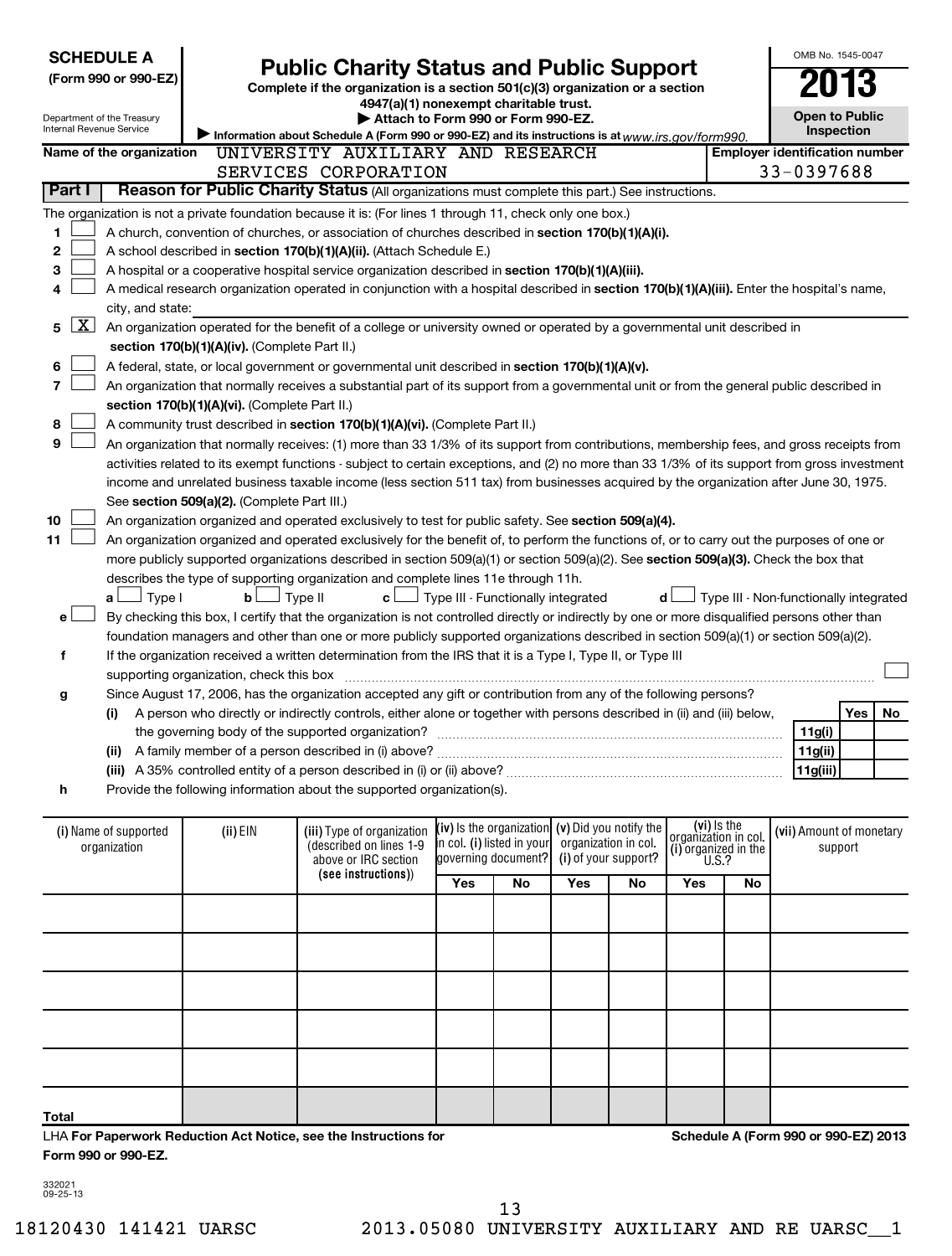# UNIVERSITY AUXILIARY AND RESEARCH SERVICES CORPORATION 33-0397688

| Part II   Support Schedule for Organizations Described in Sections 170(b)(1)(A)(iv) and 170(b)(1)(A)(vi)                                        |
|-------------------------------------------------------------------------------------------------------------------------------------------------|
| (Complete only if you checked the box on line 5, 7, or 8 of Part I or if the organization failed to qualify under Part III. If the organization |
| fails to qualify under the tests listed below, please complete Part III.)                                                                       |

|    | <b>Section A. Public Support</b>                                                                                                                                                                                               |                      |                     |                       |                        |          |                                          |  |  |
|----|--------------------------------------------------------------------------------------------------------------------------------------------------------------------------------------------------------------------------------|----------------------|---------------------|-----------------------|------------------------|----------|------------------------------------------|--|--|
|    | Calendar year (or fiscal year beginning in)                                                                                                                                                                                    | (a) 2009             | (b) 2010            | $(c)$ 2011            | $(d)$ 2012             | (e) 2013 | (f) Total                                |  |  |
|    | 1 Gifts, grants, contributions, and                                                                                                                                                                                            |                      |                     |                       |                        |          |                                          |  |  |
|    | membership fees received. (Do not                                                                                                                                                                                              |                      |                     |                       |                        |          |                                          |  |  |
|    | include any "unusual grants.")                                                                                                                                                                                                 | 7932102.             | 9060395.            | 7789329.              | 7527060.               |          | 7442507.39751393.                        |  |  |
|    | 2 Tax revenues levied for the organ-                                                                                                                                                                                           |                      |                     |                       |                        |          |                                          |  |  |
|    | ization's benefit and either paid to                                                                                                                                                                                           |                      |                     |                       |                        |          |                                          |  |  |
|    | or expended on its behalf                                                                                                                                                                                                      |                      |                     |                       |                        |          |                                          |  |  |
|    | 3 The value of services or facilities                                                                                                                                                                                          |                      |                     |                       |                        |          |                                          |  |  |
|    | furnished by a governmental unit to                                                                                                                                                                                            |                      |                     |                       |                        |          |                                          |  |  |
|    | the organization without charge                                                                                                                                                                                                |                      |                     |                       |                        |          |                                          |  |  |
|    | 4 Total. Add lines 1 through 3                                                                                                                                                                                                 | 7932102.             | 9060395.            | 7789329.              | 7527060.               |          | 7442507.39751393.                        |  |  |
| 5. | The portion of total contributions                                                                                                                                                                                             |                      |                     |                       |                        |          |                                          |  |  |
|    | by each person (other than a                                                                                                                                                                                                   |                      |                     |                       |                        |          |                                          |  |  |
|    | governmental unit or publicly                                                                                                                                                                                                  |                      |                     |                       |                        |          |                                          |  |  |
|    | supported organization) included                                                                                                                                                                                               |                      |                     |                       |                        |          |                                          |  |  |
|    | on line 1 that exceeds 2% of the                                                                                                                                                                                               |                      |                     |                       |                        |          |                                          |  |  |
|    | amount shown on line 11,                                                                                                                                                                                                       |                      |                     |                       |                        |          |                                          |  |  |
|    | column (f)                                                                                                                                                                                                                     |                      |                     |                       |                        |          |                                          |  |  |
|    | 6 Public support. Subtract line 5 from line 4.                                                                                                                                                                                 |                      |                     |                       |                        |          | 39751393.                                |  |  |
|    | <b>Section B. Total Support</b>                                                                                                                                                                                                |                      |                     |                       |                        |          |                                          |  |  |
|    | Calendar year (or fiscal year beginning in)                                                                                                                                                                                    | (a) 2009<br>7932102. | (b) 2010<br>9060395 | $(c)$ 2011<br>7789329 | $(d)$ 2012<br>7527060. |          | (e) 2013 (f) Total<br>7442507.39751393.  |  |  |
|    | <b>7</b> Amounts from line 4                                                                                                                                                                                                   |                      |                     |                       |                        |          |                                          |  |  |
| 8  | Gross income from interest,                                                                                                                                                                                                    |                      |                     |                       |                        |          |                                          |  |  |
|    | dividends, payments received on                                                                                                                                                                                                |                      |                     |                       |                        |          |                                          |  |  |
|    | securities loans, rents, royalties                                                                                                                                                                                             | 481,100.             | 176, 548.           | 183,024.              | 193,040.               | 167,373. | 1201085.                                 |  |  |
|    | and income from similar sources                                                                                                                                                                                                |                      |                     |                       |                        |          |                                          |  |  |
| 9. | Net income from unrelated business                                                                                                                                                                                             |                      |                     |                       |                        |          |                                          |  |  |
|    | activities, whether or not the                                                                                                                                                                                                 |                      |                     |                       |                        |          |                                          |  |  |
|    | business is regularly carried on<br>10 Other income. Do not include gain                                                                                                                                                       |                      |                     |                       |                        |          |                                          |  |  |
|    |                                                                                                                                                                                                                                |                      |                     |                       |                        |          |                                          |  |  |
|    | or loss from the sale of capital<br>assets (Explain in Part IV.)                                                                                                                                                               |                      |                     |                       |                        |          |                                          |  |  |
|    | 11 Total support. Add lines 7 through 10                                                                                                                                                                                       |                      |                     |                       |                        |          | 40952478.                                |  |  |
|    | <b>12</b> Gross receipts from related activities, etc. (see instructions)                                                                                                                                                      |                      |                     |                       |                        | 12       | 15, 197, 311.                            |  |  |
|    | 13 First five years. If the Form 990 is for the organization's first, second, third, fourth, or fifth tax year as a section 501(c)(3)                                                                                          |                      |                     |                       |                        |          |                                          |  |  |
|    | organization, check this box and stop here                                                                                                                                                                                     |                      |                     |                       |                        |          |                                          |  |  |
|    | <b>Section C. Computation of Public Support Percentage</b>                                                                                                                                                                     |                      |                     |                       |                        |          |                                          |  |  |
|    | 14 Public support percentage for 2013 (line 6, column (f) divided by line 11, column (f) <i>marroummanances</i>                                                                                                                |                      |                     |                       |                        | 14       | 97.07<br>%                               |  |  |
|    |                                                                                                                                                                                                                                |                      |                     |                       |                        | 15       | 96.33<br>%                               |  |  |
|    | 16a 33 1/3% support test - 2013. If the organization did not check the box on line 13, and line 14 is 33 1/3% or more, check this box and                                                                                      |                      |                     |                       |                        |          |                                          |  |  |
|    | stop here. The organization qualifies as a publicly supported organization manufaction manufacture content and the supported or an annufacture content and the supported or state and the state of the state of the state of t |                      |                     |                       |                        |          | $\blacktriangleright$ $\boxed{\text{X}}$ |  |  |
|    | b 33 1/3% support test - 2012. If the organization did not check a box on line 13 or 16a, and line 15 is 33 1/3% or more, check this box                                                                                       |                      |                     |                       |                        |          |                                          |  |  |
|    |                                                                                                                                                                                                                                |                      |                     |                       |                        |          |                                          |  |  |
|    | 17a 10% -facts-and-circumstances test - 2013. If the organization did not check a box on line 13, 16a, or 16b, and line 14 is 10% or more,                                                                                     |                      |                     |                       |                        |          |                                          |  |  |
|    | and if the organization meets the "facts-and-circumstances" test, check this box and stop here. Explain in Part IV how the organization                                                                                        |                      |                     |                       |                        |          |                                          |  |  |
|    |                                                                                                                                                                                                                                |                      |                     |                       |                        |          |                                          |  |  |
|    | <b>b 10% -facts-and-circumstances test - 2012.</b> If the organization did not check a box on line 13, 16a, 16b, or 17a, and line 15 is 10% or                                                                                 |                      |                     |                       |                        |          |                                          |  |  |
|    | more, and if the organization meets the "facts-and-circumstances" test, check this box and stop here. Explain in Part IV how the                                                                                               |                      |                     |                       |                        |          |                                          |  |  |
|    | organization meets the "facts-and-circumstances" test. The organization qualifies as a publicly supported organization                                                                                                         |                      |                     |                       |                        |          |                                          |  |  |
|    | 18 Private foundation. If the organization did not check a box on line 13, 16a, 16b, 17a, or 17b, check this box and see instructions                                                                                          |                      |                     |                       |                        |          |                                          |  |  |
|    |                                                                                                                                                                                                                                |                      |                     |                       |                        |          | Schedule A (Form 990 or 990-EZ) 2013     |  |  |

332022 09-25-13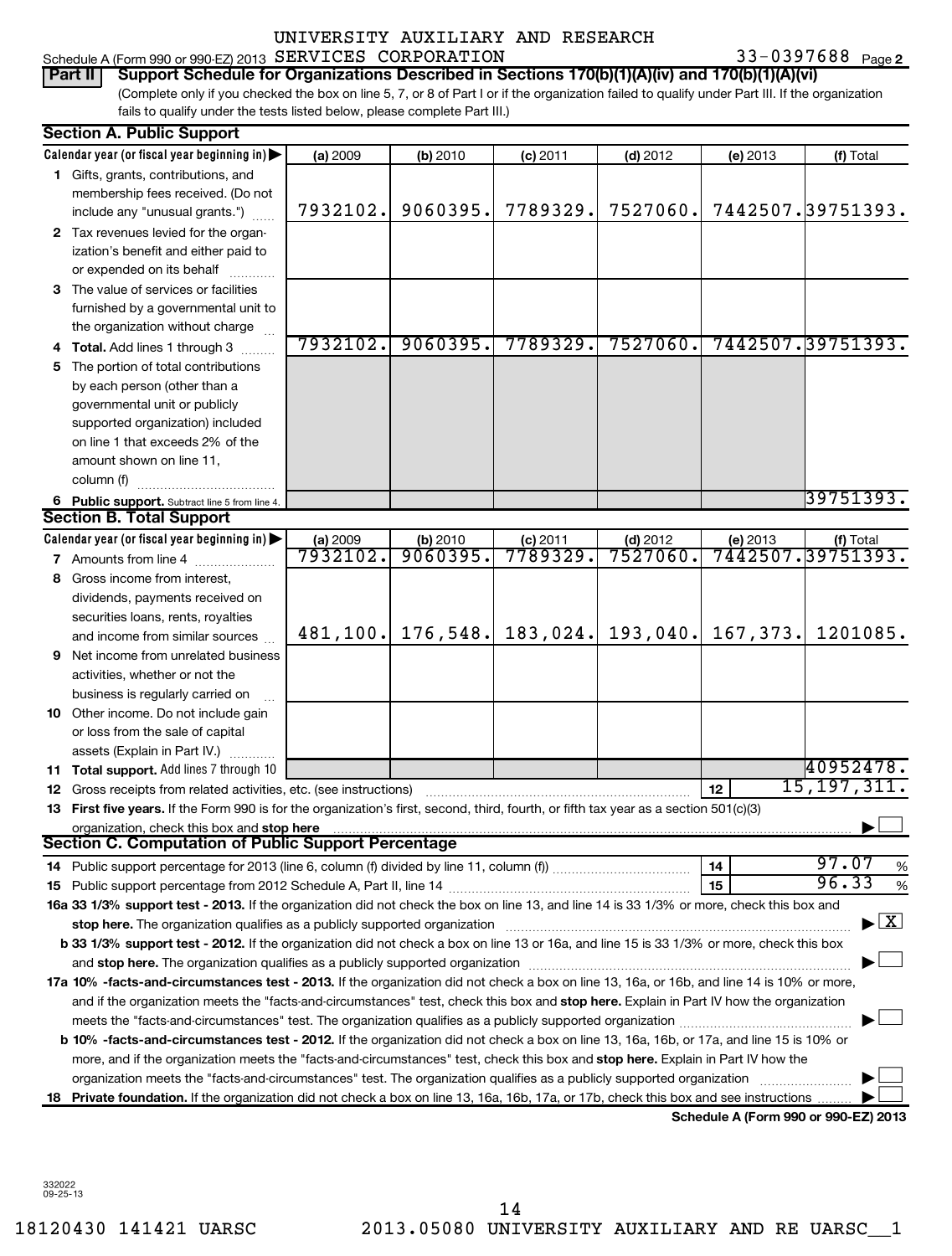# Schedule A (Form 990 or 990-EZ) 2013  $SERVICES$   $CORPORTION$  33-0397688  $Page$ UNIVERSITY AUXILIARY AND RESEARCH

# **Part III Support Schedule for Organizations Described in Section 509(a)(2)**

(Complete only if you checked the box on line 9 of Part I or if the organization failed to qualify under Part II. If the organization fails to qualify under the tests listed below, please complete Part II.)

|                 | <b>Section A. Public Support</b>                                                                                                                                                                                                                                         |          |          |            |            |          |                                      |
|-----------------|--------------------------------------------------------------------------------------------------------------------------------------------------------------------------------------------------------------------------------------------------------------------------|----------|----------|------------|------------|----------|--------------------------------------|
|                 | Calendar year (or fiscal year beginning in) $\blacktriangleright$                                                                                                                                                                                                        | (a) 2009 | (b) 2010 | $(c)$ 2011 | $(d)$ 2012 | (e) 2013 | (f) Total                            |
|                 | 1 Gifts, grants, contributions, and                                                                                                                                                                                                                                      |          |          |            |            |          |                                      |
|                 | membership fees received. (Do not                                                                                                                                                                                                                                        |          |          |            |            |          |                                      |
|                 | include any "unusual grants.")                                                                                                                                                                                                                                           |          |          |            |            |          |                                      |
|                 | 2 Gross receipts from admissions,<br>merchandise sold or services per-<br>formed, or facilities furnished in<br>any activity that is related to the<br>organization's tax-exempt purpose                                                                                 |          |          |            |            |          |                                      |
|                 | 3 Gross receipts from activities that<br>are not an unrelated trade or bus-                                                                                                                                                                                              |          |          |            |            |          |                                      |
|                 | iness under section 513                                                                                                                                                                                                                                                  |          |          |            |            |          |                                      |
|                 | 4 Tax revenues levied for the organ-<br>ization's benefit and either paid to<br>or expended on its behalf                                                                                                                                                                |          |          |            |            |          |                                      |
|                 | 5 The value of services or facilities                                                                                                                                                                                                                                    |          |          |            |            |          |                                      |
|                 | furnished by a governmental unit to<br>the organization without charge                                                                                                                                                                                                   |          |          |            |            |          |                                      |
|                 | 6 Total. Add lines 1 through 5                                                                                                                                                                                                                                           |          |          |            |            |          |                                      |
|                 | 7a Amounts included on lines 1, 2, and                                                                                                                                                                                                                                   |          |          |            |            |          |                                      |
|                 | 3 received from disqualified persons                                                                                                                                                                                                                                     |          |          |            |            |          |                                      |
|                 | <b>b</b> Amounts included on lines 2 and 3 received<br>from other than disqualified persons that<br>exceed the greater of \$5,000 or 1% of the<br>amount on line 13 for the year                                                                                         |          |          |            |            |          |                                      |
|                 | c Add lines 7a and 7b                                                                                                                                                                                                                                                    |          |          |            |            |          |                                      |
|                 | 8 Public support (Subtract line 7c from line 6.)                                                                                                                                                                                                                         |          |          |            |            |          |                                      |
|                 | <b>Section B. Total Support</b>                                                                                                                                                                                                                                          |          |          |            |            |          |                                      |
|                 | Calendar year (or fiscal year beginning in)                                                                                                                                                                                                                              | (a) 2009 | (b) 2010 | $(c)$ 2011 | $(d)$ 2012 | (e) 2013 | (f) Total                            |
|                 | 9 Amounts from line 6                                                                                                                                                                                                                                                    |          |          |            |            |          |                                      |
|                 | <b>10a</b> Gross income from interest,<br>dividends, payments received on<br>securities loans, rents, royalties<br>and income from similar sources                                                                                                                       |          |          |            |            |          |                                      |
|                 | <b>b</b> Unrelated business taxable income                                                                                                                                                                                                                               |          |          |            |            |          |                                      |
|                 | (less section 511 taxes) from businesses<br>acquired after June 30, 1975                                                                                                                                                                                                 |          |          |            |            |          |                                      |
|                 | c Add lines 10a and 10b                                                                                                                                                                                                                                                  |          |          |            |            |          |                                      |
|                 | <b>11</b> Net income from unrelated business<br>activities not included in line 10b,<br>whether or not the business is<br>regularly carried on                                                                                                                           |          |          |            |            |          |                                      |
|                 | <b>12</b> Other income. Do not include gain<br>or loss from the sale of capital<br>assets (Explain in Part IV.) $\cdots$                                                                                                                                                 |          |          |            |            |          |                                      |
|                 | 13 Total support. (Add lines 9, 10c, 11, and 12.)                                                                                                                                                                                                                        |          |          |            |            |          |                                      |
|                 | 14 First five years. If the Form 990 is for the organization's first, second, third, fourth, or fifth tax year as a section 501(c)(3) organization,                                                                                                                      |          |          |            |            |          |                                      |
|                 | check this box and stop here with the continuum control of the state of the state of the state of the state of the state of the state of the state of the state of the state of the state of the state of the state of the sta                                           |          |          |            |            |          |                                      |
|                 | Section C. Computation of Public Support Percentage                                                                                                                                                                                                                      |          |          |            |            |          |                                      |
|                 |                                                                                                                                                                                                                                                                          |          |          |            |            | 15       | %                                    |
|                 |                                                                                                                                                                                                                                                                          |          |          |            |            | 16       | %                                    |
|                 | Section D. Computation of Investment Income Percentage                                                                                                                                                                                                                   |          |          |            |            |          |                                      |
|                 |                                                                                                                                                                                                                                                                          |          |          |            |            | 17<br>18 | %                                    |
|                 | 18 Investment income percentage from 2012 Schedule A, Part III, line 17<br>19a 33 1/3% support tests - 2013. If the organization did not check the box on line 14, and line 15 is more than 33 1/3%, and line 17 is not                                                  |          |          |            |            |          | %                                    |
|                 |                                                                                                                                                                                                                                                                          |          |          |            |            |          |                                      |
|                 | more than 33 1/3%, check this box and stop here. The organization qualifies as a publicly supported organization                                                                                                                                                         |          |          |            |            |          |                                      |
|                 | b 33 1/3% support tests - 2012. If the organization did not check a box on line 14 or line 19a, and line 16 is more than 33 1/3%, and<br>line 18 is not more than 33 1/3%, check this box and stop here. The organization qualifies as a publicly supported organization |          |          |            |            |          |                                      |
|                 |                                                                                                                                                                                                                                                                          |          |          |            |            |          |                                      |
| 332023 09-25-13 |                                                                                                                                                                                                                                                                          |          |          |            |            |          | Schedule A (Form 990 or 990-EZ) 2013 |
|                 |                                                                                                                                                                                                                                                                          |          |          | 15         |            |          |                                      |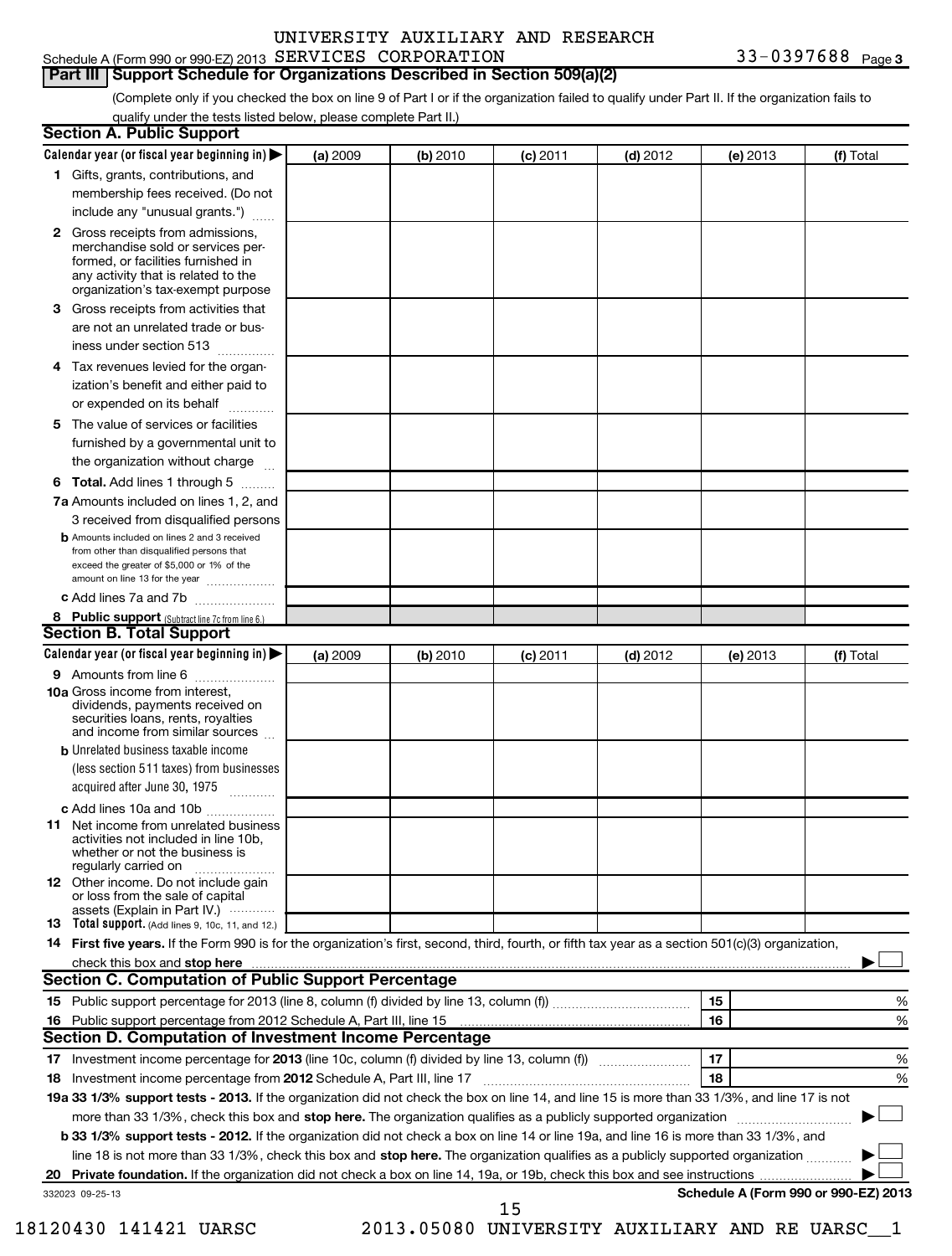| UNIVERSITY AUXILIARY AND RESEARCH                                                                                                                                                                                                  |                   |
|------------------------------------------------------------------------------------------------------------------------------------------------------------------------------------------------------------------------------------|-------------------|
| Schedule A (Form 990 or 990-EZ) 2013 SERVICES CORPORATION                                                                                                                                                                          | 33-0397688 Page 4 |
| <b>Part IV</b><br>Supplemental Information. Provide the explanations required by Part II, line 10; Part II, line 17a or 17b; and Part III, line 12.<br>Also complete this part for any additional information. (See instructions). |                   |
|                                                                                                                                                                                                                                    |                   |
|                                                                                                                                                                                                                                    |                   |
|                                                                                                                                                                                                                                    |                   |
|                                                                                                                                                                                                                                    |                   |
|                                                                                                                                                                                                                                    |                   |
|                                                                                                                                                                                                                                    |                   |
|                                                                                                                                                                                                                                    |                   |
|                                                                                                                                                                                                                                    |                   |
|                                                                                                                                                                                                                                    |                   |
|                                                                                                                                                                                                                                    |                   |

332024 09-25-13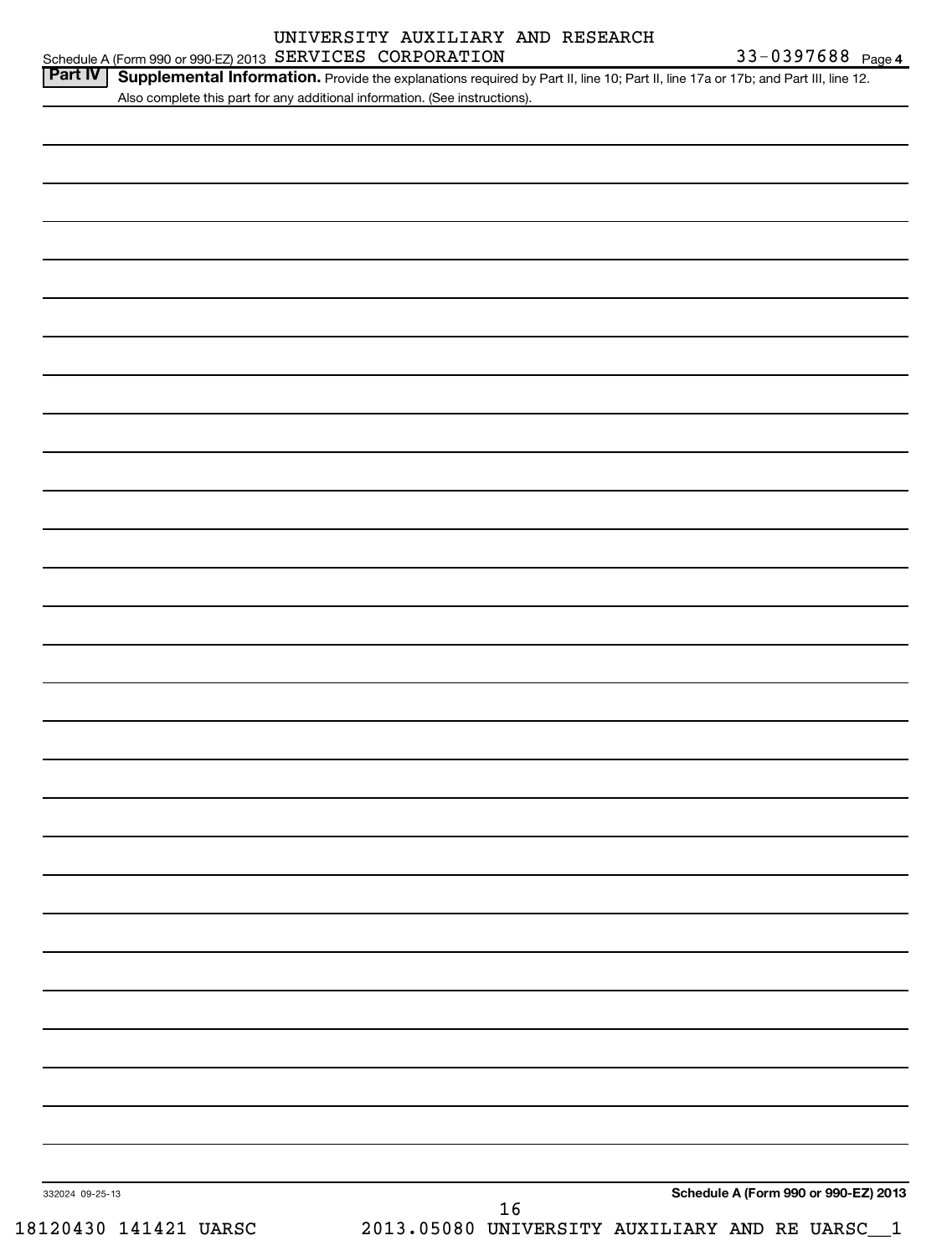|  |  | ** PUBLIC DISCLOSURE COPY ** |  |  |
|--|--|------------------------------|--|--|
|--|--|------------------------------|--|--|

# **(Form 990, 990-EZ,**

Department of the Treasury Internal Revenue Service

# **Schedule B Schedule of Contributors**

**or 990-PF) | Attach to Form 990, Form 990-EZ, or Form 990-PF. | Information about Schedule B (Form 990, 990-EZ, or 990-PF) and its instructions is at** www.irs.gov/form990  $\cdot$ 

**2013**

OMB No. 1545-0047

# **Name of the organization Employer identification number**

UNIVERSITY AUXILIARY AND RESEARCH

SERVICES CORPORATION 833-0397688

**Organization type** (check one):

| Filers of:         | <b>Section:</b>                                                                    |
|--------------------|------------------------------------------------------------------------------------|
| Form 990 or 990-FZ | $\lfloor \underline{X} \rfloor$ 501(c)( 3) (enter number) organization             |
|                    | $4947(a)(1)$ nonexempt charitable trust <b>not</b> treated as a private foundation |
|                    | 527 political organization                                                         |
| Form 990-PF        | 501(c)(3) exempt private foundation                                                |
|                    | 4947(a)(1) nonexempt charitable trust treated as a private foundation              |
|                    | 501(c)(3) taxable private foundation                                               |

Check if your organization is covered by the General Rule or a Special Rule. **Note.**  Only a section 501(c)(7), (8), or (10) organization can check boxes for both the General Rule and a Special Rule. See instructions.

### **General Rule**

For an organization filing Form 990, 990-EZ, or 990-PF that received, during the year, \$5,000 or more (in money or property) from any one contributor. Complete Parts I and II.  $\left\vert \cdot\right\vert$ 

### **Special Rules**

509(a)(1) and 170(b)(1)(A)(vi) and received from any one contributor, during the year, a contribution of the greater of (1**)** \$5,000 or (**2**) 2%  $\boxed{\textbf{X}}$  For a section 501(c)(3) organization filing Form 990 or 990-EZ that met the 33 1/3% support test of the regulations under sections of the amount on (i) Form 990, Part VIII, line 1h, or (ii) Form 990-EZ, line 1. Complete Parts I and II.

total contributions of more than \$1,000 for use exclusively for religious, charitable, scientific, literary, or educational purposes, or For a section 501(c)(7), (8), or (10) organization filing Form 990 or 990-EZ that received from any one contributor, during the year, the prevention of cruelty to children or animals. Complete Parts I, II, and III.  $\left\vert \cdot\right\vert$ 

purpose. Do not complete any of the parts unless the General Rule applies to this organization because it received nonexclusively contributions for use exclusively for religious, charitable, etc., purposes, but these contributions did not total to more than \$1,000. If this box is checked, enter here the total contributions that were received during the year for an exclusively religious, charitable, etc., For a section 501(c)(7), (8), or (10) organization filing Form 990 or 990-EZ that received from any one contributor, during the year, religious, charitable, etc., contributions of \$5,000 or more during the year  $\Box$   $\Box$   $\Box$   $\Box$  $\left\vert \cdot\right\vert$ 

**Caution.** An organization that is not covered by the General Rule and/or the Special Rules does not file Schedule B (Form 990, 990-EZ, or 990-PF),  **must** but it answer "No" on Part IV, line 2, of its Form 990; or check the box on line H of its Form 990-EZ or on its Form 990-PF, Part I, line 2, to certify that it does not meet the filing requirements of Schedule B (Form 990, 990-EZ, or 990-PF).

LHA For Paperwork Reduction Act Notice, see the Instructions for Form 990, 990-EZ, or 990-PF. Schedule B (Form 990, 990-EZ, or 990-PF) (2013)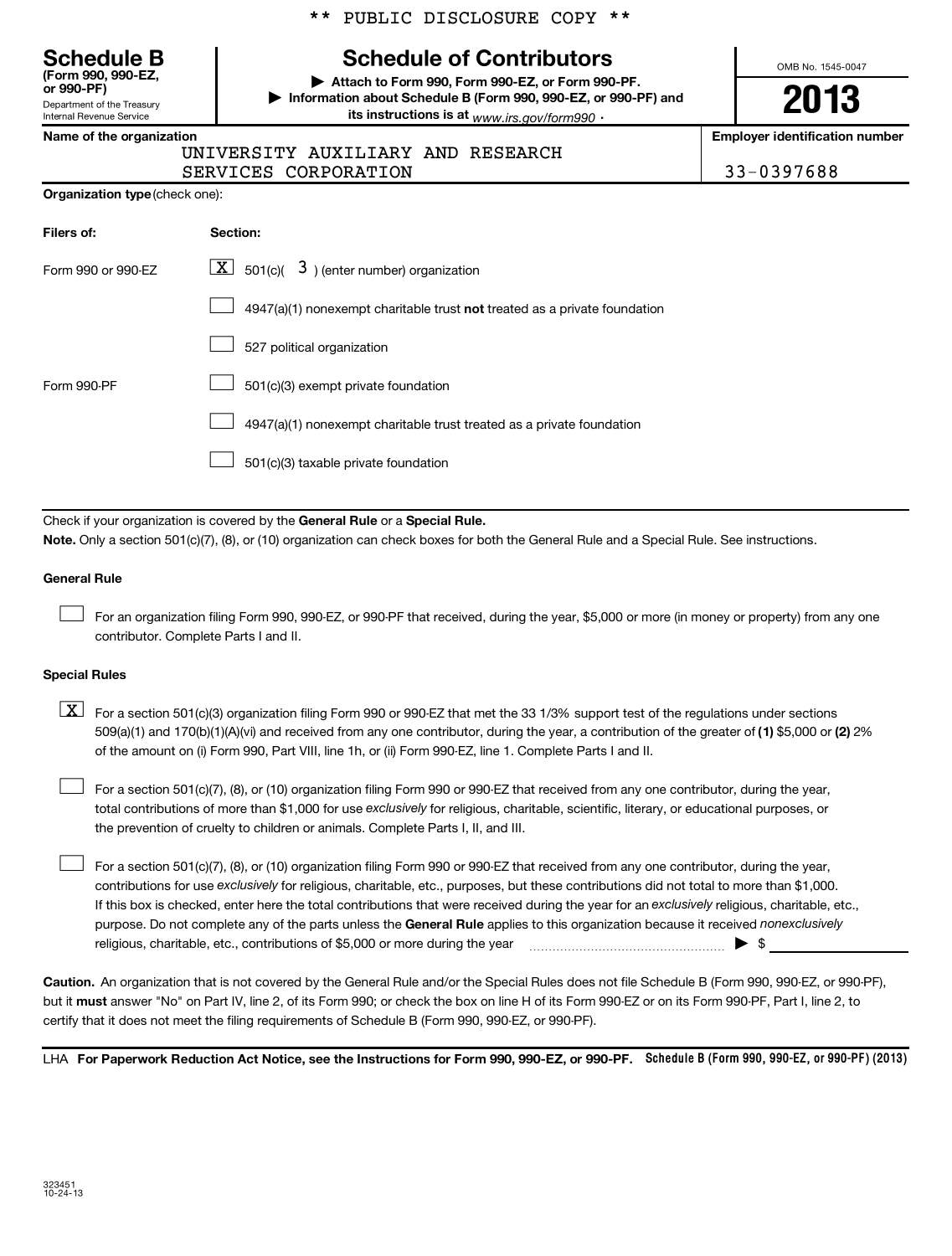| (b)<br>Name, address, and ZIP + 4 | (c)<br><b>Total contributions</b> | (d)<br>Type of contribution                                                                                        |  |
|-----------------------------------|-----------------------------------|--------------------------------------------------------------------------------------------------------------------|--|
|                                   | 626,314.<br>\$                    | $\overline{\mathbf{X}}$<br>Person<br>Payroll<br>Noncash<br>(Complete Part II for<br>noncash contributions.)        |  |
| (b)<br>Name, address, and ZIP + 4 | (c)<br><b>Total contributions</b> | (d)<br>Type of contribution                                                                                        |  |
|                                   | 211,097.<br>\$                    | $\overline{\mathbf{X}}$<br>Person<br>Payroll<br><b>Noncash</b><br>(Complete Part II for<br>noncash contributions.) |  |
| (b)                               | (c)                               | (d)<br>Type of contribution                                                                                        |  |
|                                   | 1,682,785.<br>\$                  | х<br>Person<br>Payroll<br><b>Noncash</b><br>(Complete Part II for<br>noncash contributions.)                       |  |
| (b)<br>Name, address, and ZIP + 4 | (c)<br><b>Total contributions</b> | (d)<br>Type of contribution                                                                                        |  |
|                                   | 2,228,466.<br>\$                  | х<br>Person<br>Payroll<br><b>Noncash</b><br>(Complete Part II for<br>noncash contributions.)                       |  |
| (b)<br>Name, address, and ZIP + 4 | (c)<br><b>Total contributions</b> | (d)<br>Type of contribution                                                                                        |  |
|                                   | 1,809,419.<br>$\$$                | $\boxed{\textbf{X}}$<br>Person<br>Payroll<br>Noncash<br>(Complete Part II for<br>noncash contributions.)           |  |
| (b)<br>Name, address, and ZIP + 4 | (c)<br><b>Total contributions</b> | (d)<br>Type of contribution                                                                                        |  |
|                                   |                                   | $\boxed{\textbf{X}}$<br>Person<br>Payroll                                                                          |  |
|                                   | Name, address, and ZIP + 4        | <b>Total contributions</b>                                                                                         |  |

Т

UNIVERSITY AUXILIARY AND RESEARCH

Part I Contributors (see instructions). Use duplicate copies of Part I if additional space is needed.

**Name of organization Employer identification number**

SERVICES CORPORATION 33-0397688

**2**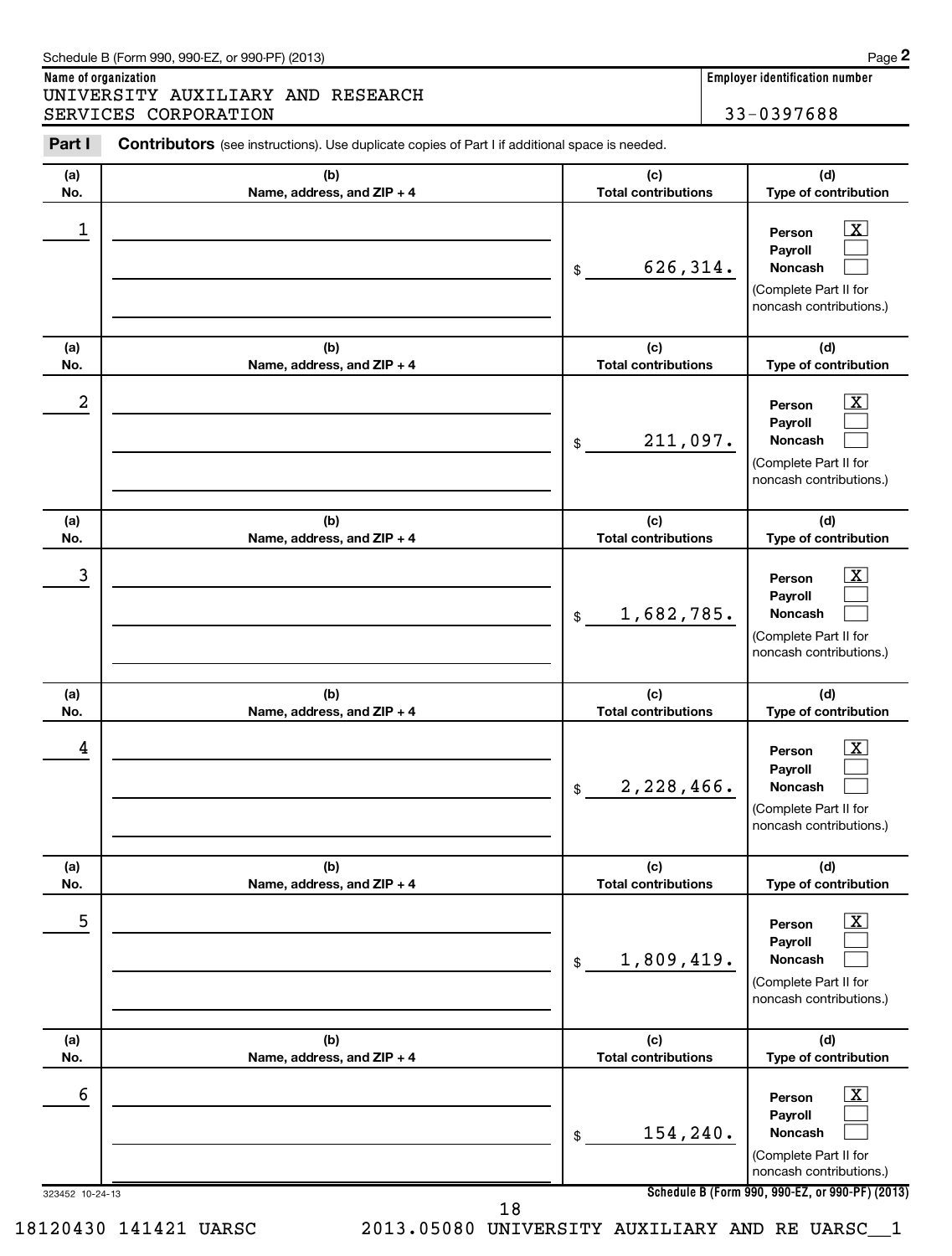|                              | Schedule B (Form 990, 990-EZ, or 990-PF) (2013)                                                            |                                                       |  | Page 3               |
|------------------------------|------------------------------------------------------------------------------------------------------------|-------------------------------------------------------|--|----------------------|
|                              | Name of organization                                                                                       | <b>Employer identification number</b>                 |  |                      |
|                              | UNIVERSITY AUXILIARY AND RESEARCH                                                                          |                                                       |  |                      |
|                              | SERVICES CORPORATION                                                                                       |                                                       |  | 33-0397688           |
| Part II                      | <b>Noncash Property</b> (see instructions). Use duplicate copies of Part II if additional space is needed. |                                                       |  |                      |
| (a)<br>No.<br>from<br>Part I | (b)<br>Description of noncash property given                                                               | (c)<br><b>FMV</b> (or estimate)<br>(see instructions) |  | (d)<br>Date received |
|                              |                                                                                                            |                                                       |  |                      |

|                              |                                              | \$                                             |                                                 |
|------------------------------|----------------------------------------------|------------------------------------------------|-------------------------------------------------|
| (a)<br>No.<br>from<br>Part I | (b)<br>Description of noncash property given | (c)<br>FMV (or estimate)<br>(see instructions) | (d)<br>Date received                            |
|                              |                                              |                                                |                                                 |
|                              |                                              | \$                                             |                                                 |
| (a)<br>No.<br>from<br>Part I | (b)<br>Description of noncash property given | (c)<br>FMV (or estimate)<br>(see instructions) | (d)<br>Date received                            |
|                              |                                              |                                                |                                                 |
|                              |                                              | \$                                             |                                                 |
| (a)<br>No.<br>from<br>Part I | (b)<br>Description of noncash property given | (c)<br>FMV (or estimate)<br>(see instructions) | (d)<br>Date received                            |
|                              |                                              |                                                |                                                 |
|                              |                                              | \$                                             |                                                 |
| (a)<br>No.<br>from<br>Part I | (b)<br>Description of noncash property given | (c)<br>FMV (or estimate)<br>(see instructions) | (d)<br>Date received                            |
|                              |                                              |                                                |                                                 |
|                              |                                              | \$                                             |                                                 |
| (a)<br>No.<br>from<br>Part I | (b)<br>Description of noncash property given | (c)<br>FMV (or estimate)<br>(see instructions) | (d)<br>Date received                            |
|                              |                                              |                                                |                                                 |
|                              |                                              |                                                |                                                 |
| 323453 10-24-13              |                                              | \$                                             | Schedule B (Form 990, 990-EZ, or 990-PF) (2013) |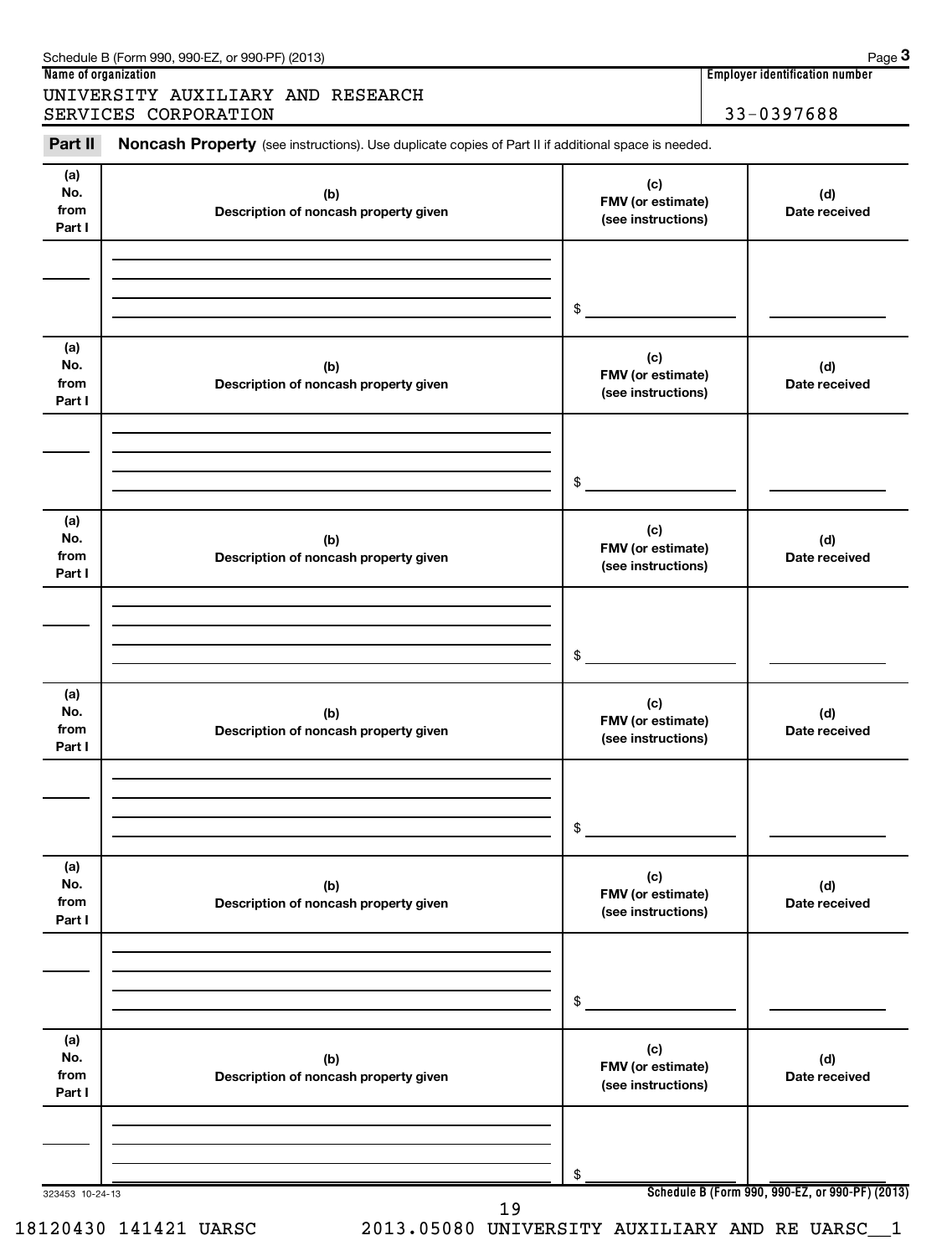| Name of organization |                                                                 |                      | <b>Employer identification number</b>                                                                                                                                                                                          |  |
|----------------------|-----------------------------------------------------------------|----------------------|--------------------------------------------------------------------------------------------------------------------------------------------------------------------------------------------------------------------------------|--|
|                      | UNIVERSITY AUXILIARY AND RESEARCH                               |                      |                                                                                                                                                                                                                                |  |
|                      | SERVICES CORPORATION                                            |                      | 33-0397688                                                                                                                                                                                                                     |  |
| Part III             | Use duplicate copies of Part III if additional space is needed. |                      | Exclusively religious, charitable, etc., individual contributions to section 501(c)(7), (8), or (10) organizations that total more than \$1,000 for the year. Complete columns (a) through (e) and the following line entry. F |  |
| (a) No.              |                                                                 |                      |                                                                                                                                                                                                                                |  |
| from<br>Part I       | (b) Purpose of gift                                             | (c) Use of gift      | (d) Description of how gift is held                                                                                                                                                                                            |  |
|                      |                                                                 |                      |                                                                                                                                                                                                                                |  |
|                      |                                                                 |                      |                                                                                                                                                                                                                                |  |
|                      |                                                                 |                      |                                                                                                                                                                                                                                |  |
|                      |                                                                 |                      |                                                                                                                                                                                                                                |  |
|                      |                                                                 | (e) Transfer of gift |                                                                                                                                                                                                                                |  |
|                      |                                                                 |                      |                                                                                                                                                                                                                                |  |
|                      | Transferee's name, address, and ZIP + 4                         |                      | Relationship of transferor to transferee                                                                                                                                                                                       |  |
|                      |                                                                 |                      |                                                                                                                                                                                                                                |  |
|                      |                                                                 |                      |                                                                                                                                                                                                                                |  |
|                      |                                                                 |                      |                                                                                                                                                                                                                                |  |
| $(a)$ No.<br>from    |                                                                 |                      |                                                                                                                                                                                                                                |  |
| Part I               | (b) Purpose of gift                                             | (c) Use of gift      | (d) Description of how gift is held                                                                                                                                                                                            |  |
|                      |                                                                 |                      |                                                                                                                                                                                                                                |  |
|                      |                                                                 |                      |                                                                                                                                                                                                                                |  |
|                      |                                                                 |                      |                                                                                                                                                                                                                                |  |
|                      |                                                                 |                      |                                                                                                                                                                                                                                |  |
|                      |                                                                 | (e) Transfer of gift |                                                                                                                                                                                                                                |  |
|                      |                                                                 |                      |                                                                                                                                                                                                                                |  |
|                      | Transferee's name, address, and ZIP + 4                         |                      | Relationship of transferor to transferee                                                                                                                                                                                       |  |
|                      |                                                                 |                      |                                                                                                                                                                                                                                |  |
|                      |                                                                 |                      |                                                                                                                                                                                                                                |  |
|                      |                                                                 |                      |                                                                                                                                                                                                                                |  |
| (a) No.              |                                                                 |                      |                                                                                                                                                                                                                                |  |
| from<br>Part I       | (b) Purpose of gift                                             | (c) Use of gift      | (d) Description of how gift is held                                                                                                                                                                                            |  |
|                      |                                                                 |                      |                                                                                                                                                                                                                                |  |
|                      |                                                                 |                      |                                                                                                                                                                                                                                |  |
|                      |                                                                 |                      |                                                                                                                                                                                                                                |  |
|                      |                                                                 |                      |                                                                                                                                                                                                                                |  |
|                      |                                                                 | (e) Transfer of gift |                                                                                                                                                                                                                                |  |
|                      |                                                                 |                      |                                                                                                                                                                                                                                |  |
|                      | Transferee's name, address, and $ZIP + 4$                       |                      | Relationship of transferor to transferee                                                                                                                                                                                       |  |
|                      |                                                                 |                      |                                                                                                                                                                                                                                |  |
|                      |                                                                 |                      |                                                                                                                                                                                                                                |  |
|                      |                                                                 |                      |                                                                                                                                                                                                                                |  |
| (a) No.              |                                                                 |                      |                                                                                                                                                                                                                                |  |
| from<br>Part I       | (b) Purpose of gift                                             | (c) Use of gift      | (d) Description of how gift is held                                                                                                                                                                                            |  |
|                      |                                                                 |                      |                                                                                                                                                                                                                                |  |
|                      |                                                                 |                      |                                                                                                                                                                                                                                |  |
|                      |                                                                 |                      |                                                                                                                                                                                                                                |  |
|                      |                                                                 |                      |                                                                                                                                                                                                                                |  |
|                      |                                                                 | (e) Transfer of gift |                                                                                                                                                                                                                                |  |
|                      |                                                                 |                      |                                                                                                                                                                                                                                |  |
|                      | Transferee's name, address, and ZIP + 4                         |                      | Relationship of transferor to transferee                                                                                                                                                                                       |  |
|                      |                                                                 |                      |                                                                                                                                                                                                                                |  |
|                      |                                                                 |                      |                                                                                                                                                                                                                                |  |
|                      |                                                                 |                      |                                                                                                                                                                                                                                |  |
| 323454 10-24-13      |                                                                 |                      | Schedule B (Form 990, 990-EZ, or 990-PF) (2013)                                                                                                                                                                                |  |
|                      |                                                                 | 20                   |                                                                                                                                                                                                                                |  |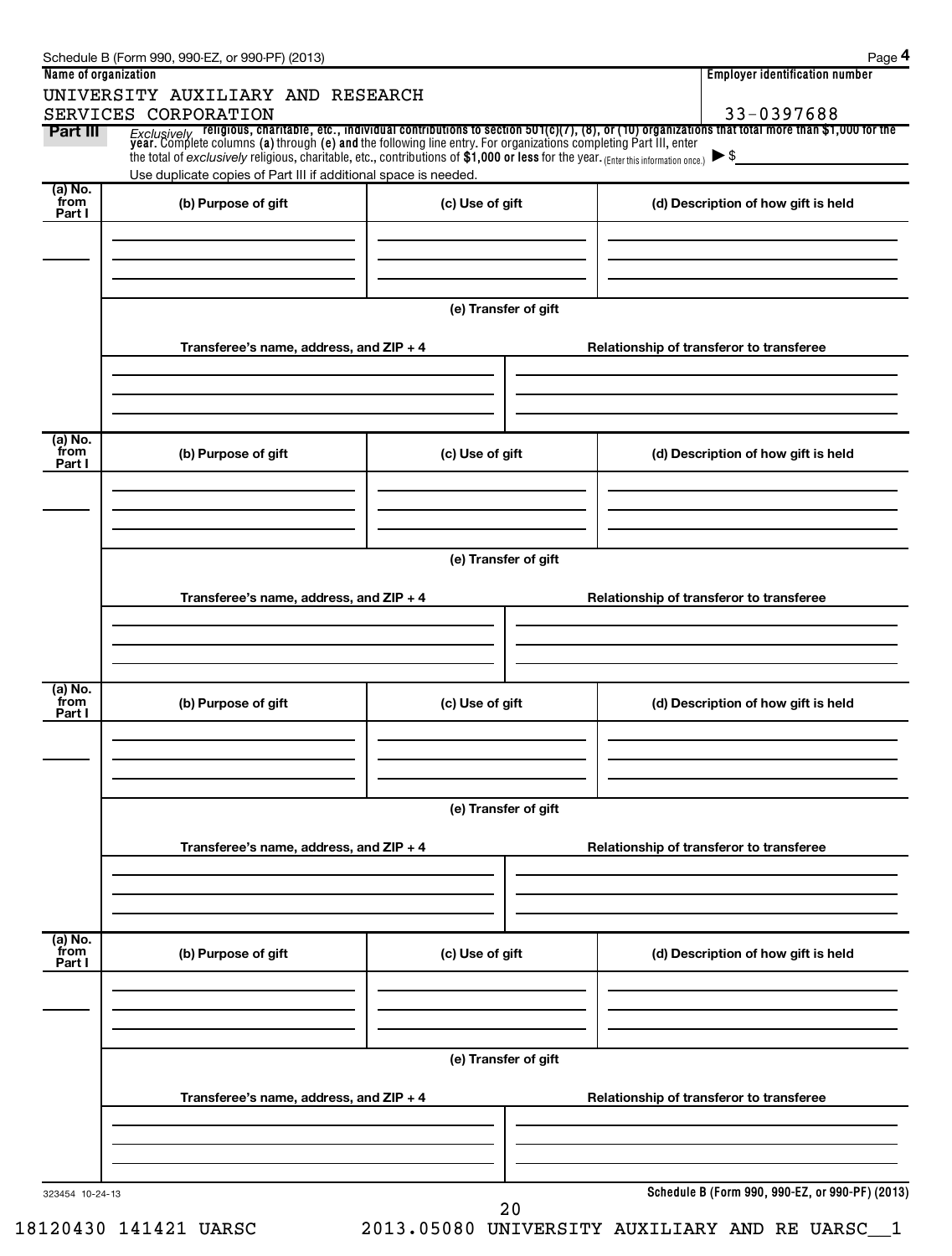|                    | <b>Supplemental Financial Statements</b><br><b>SCHEDULE D</b>           |                                                                                                                                                                                                                                                                                                                     |                     |                                                                          |  |                |                                       | OMB No. 1545-0047     |
|--------------------|-------------------------------------------------------------------------|---------------------------------------------------------------------------------------------------------------------------------------------------------------------------------------------------------------------------------------------------------------------------------------------------------------------|---------------------|--------------------------------------------------------------------------|--|----------------|---------------------------------------|-----------------------|
|                    | Complete if the organization answered "Yes," to Form 990,<br>(Form 990) |                                                                                                                                                                                                                                                                                                                     |                     |                                                                          |  |                |                                       |                       |
|                    |                                                                         |                                                                                                                                                                                                                                                                                                                     | Attach to Form 990. | Part IV, line 6, 7, 8, 9, 10, 11a, 11b, 11c, 11d, 11e, 11f, 12a, or 12b. |  |                |                                       | <b>Open to Public</b> |
|                    | Department of the Treasury<br>Internal Revenue Service                  | Information about Schedule D (Form 990) and its instructions is at $www$ irs $a$ ov/form990                                                                                                                                                                                                                         |                     |                                                                          |  |                |                                       | Inspection            |
|                    | Name of the organization                                                | UNIVERSITY AUXILIARY AND RESEARCH                                                                                                                                                                                                                                                                                   |                     |                                                                          |  |                | <b>Employer identification number</b> |                       |
|                    |                                                                         | SERVICES CORPORATION                                                                                                                                                                                                                                                                                                |                     |                                                                          |  |                | 33-0397688                            |                       |
| Part I             |                                                                         | Organizations Maintaining Donor Advised Funds or Other Similar Funds or Accounts. Complete if the                                                                                                                                                                                                                   |                     |                                                                          |  |                |                                       |                       |
|                    |                                                                         | organization answered "Yes" to Form 990, Part IV, line 6.                                                                                                                                                                                                                                                           |                     | (a) Donor advised funds                                                  |  |                | (b) Funds and other accounts          |                       |
| 1                  |                                                                         |                                                                                                                                                                                                                                                                                                                     |                     |                                                                          |  |                |                                       |                       |
| 2                  |                                                                         |                                                                                                                                                                                                                                                                                                                     |                     |                                                                          |  |                |                                       |                       |
| з                  |                                                                         |                                                                                                                                                                                                                                                                                                                     |                     |                                                                          |  |                |                                       |                       |
| 4                  |                                                                         |                                                                                                                                                                                                                                                                                                                     |                     |                                                                          |  |                |                                       |                       |
| 5                  |                                                                         | Did the organization inform all donors and donor advisors in writing that the assets held in donor advised funds                                                                                                                                                                                                    |                     |                                                                          |  |                |                                       |                       |
|                    |                                                                         |                                                                                                                                                                                                                                                                                                                     |                     |                                                                          |  |                | Yes                                   | No                    |
| 6                  |                                                                         | Did the organization inform all grantees, donors, and donor advisors in writing that grant funds can be used only                                                                                                                                                                                                   |                     |                                                                          |  |                |                                       |                       |
|                    |                                                                         | for charitable purposes and not for the benefit of the donor or donor advisor, or for any other purpose conferring                                                                                                                                                                                                  |                     |                                                                          |  |                |                                       |                       |
|                    | Part II                                                                 | Conservation Easements. Complete if the organization answered "Yes" to Form 990, Part IV, line 7.                                                                                                                                                                                                                   |                     |                                                                          |  |                | Yes                                   | No                    |
| 1                  |                                                                         | Purpose(s) of conservation easements held by the organization (check all that apply).                                                                                                                                                                                                                               |                     |                                                                          |  |                |                                       |                       |
|                    |                                                                         | Preservation of land for public use (e.g., recreation or education)                                                                                                                                                                                                                                                 |                     | Preservation of an historically important land area                      |  |                |                                       |                       |
|                    |                                                                         | Protection of natural habitat                                                                                                                                                                                                                                                                                       |                     | Preservation of a certified historic structure                           |  |                |                                       |                       |
|                    |                                                                         | Preservation of open space                                                                                                                                                                                                                                                                                          |                     |                                                                          |  |                |                                       |                       |
| 2                  |                                                                         | Complete lines 2a through 2d if the organization held a qualified conservation contribution in the form of a conservation easement on the last                                                                                                                                                                      |                     |                                                                          |  |                |                                       |                       |
|                    | day of the tax year.                                                    |                                                                                                                                                                                                                                                                                                                     |                     |                                                                          |  |                |                                       |                       |
|                    |                                                                         |                                                                                                                                                                                                                                                                                                                     |                     |                                                                          |  |                | Held at the End of the Tax Year       |                       |
|                    |                                                                         |                                                                                                                                                                                                                                                                                                                     |                     |                                                                          |  | 2a             |                                       |                       |
| b                  |                                                                         |                                                                                                                                                                                                                                                                                                                     |                     |                                                                          |  | 2 <sub>b</sub> |                                       |                       |
|                    |                                                                         | d Number of conservation easements included in (c) acquired after 8/17/06, and not on a historic structure                                                                                                                                                                                                          |                     |                                                                          |  | 2c             |                                       |                       |
|                    |                                                                         |                                                                                                                                                                                                                                                                                                                     |                     |                                                                          |  | 2d             |                                       |                       |
| 3                  |                                                                         | Number of conservation easements modified, transferred, released, extinguished, or terminated by the organization during the tax                                                                                                                                                                                    |                     |                                                                          |  |                |                                       |                       |
|                    | year                                                                    |                                                                                                                                                                                                                                                                                                                     |                     |                                                                          |  |                |                                       |                       |
| 4                  |                                                                         | Number of states where property subject to conservation easement is located $\blacktriangleright$                                                                                                                                                                                                                   |                     |                                                                          |  |                |                                       |                       |
| 5                  |                                                                         | Does the organization have a written policy regarding the periodic monitoring, inspection, handling of                                                                                                                                                                                                              |                     |                                                                          |  |                |                                       |                       |
|                    |                                                                         | violations, and enforcement of the conservation easements it holds?                                                                                                                                                                                                                                                 |                     |                                                                          |  |                | Yes                                   | No                    |
|                    |                                                                         | Staff and volunteer hours devoted to monitoring, inspecting, and enforcing conservation easements during the year                                                                                                                                                                                                   |                     |                                                                          |  |                |                                       |                       |
| 7                  |                                                                         | Amount of expenses incurred in monitoring, inspecting, and enforcing conservation easements during the year $\triangleright$ \$                                                                                                                                                                                     |                     |                                                                          |  |                |                                       |                       |
| 8                  |                                                                         | Does each conservation easement reported on line 2(d) above satisfy the requirements of section 170(h)(4)(B)(i)                                                                                                                                                                                                     |                     |                                                                          |  |                | Yes                                   | No                    |
| 9                  |                                                                         | In Part XIII, describe how the organization reports conservation easements in its revenue and expense statement, and balance sheet, and                                                                                                                                                                             |                     |                                                                          |  |                |                                       |                       |
|                    |                                                                         | include, if applicable, the text of the footnote to the organization's financial statements that describes the organization's accounting for                                                                                                                                                                        |                     |                                                                          |  |                |                                       |                       |
|                    | conservation easements.                                                 |                                                                                                                                                                                                                                                                                                                     |                     |                                                                          |  |                |                                       |                       |
|                    | Part III                                                                | Organizations Maintaining Collections of Art, Historical Treasures, or Other Similar Assets.                                                                                                                                                                                                                        |                     |                                                                          |  |                |                                       |                       |
|                    |                                                                         | Complete if the organization answered "Yes" to Form 990, Part IV, line 8.                                                                                                                                                                                                                                           |                     |                                                                          |  |                |                                       |                       |
|                    |                                                                         | 1a If the organization elected, as permitted under SFAS 116 (ASC 958), not to report in its revenue statement and balance sheet works of art,                                                                                                                                                                       |                     |                                                                          |  |                |                                       |                       |
|                    |                                                                         | historical treasures, or other similar assets held for public exhibition, education, or research in furtherance of public service, provide, in Part XIII,                                                                                                                                                           |                     |                                                                          |  |                |                                       |                       |
|                    |                                                                         | the text of the footnote to its financial statements that describes these items.                                                                                                                                                                                                                                    |                     |                                                                          |  |                |                                       |                       |
|                    |                                                                         | <b>b</b> If the organization elected, as permitted under SFAS 116 (ASC 958), to report in its revenue statement and balance sheet works of art, historical<br>treasures, or other similar assets held for public exhibition, education, or research in furtherance of public service, provide the following amounts |                     |                                                                          |  |                |                                       |                       |
|                    | relating to these items:                                                |                                                                                                                                                                                                                                                                                                                     |                     |                                                                          |  |                |                                       |                       |
|                    |                                                                         |                                                                                                                                                                                                                                                                                                                     |                     |                                                                          |  |                | \$                                    |                       |
|                    |                                                                         | (ii) Assets included in Form 990, Part X [11] [2000] [2010] Assets included in Form 990, Part X [11] [11] [200                                                                                                                                                                                                      |                     |                                                                          |  |                | \$                                    |                       |
| 2                  |                                                                         | If the organization received or held works of art, historical treasures, or other similar assets for financial gain, provide                                                                                                                                                                                        |                     |                                                                          |  |                |                                       |                       |
|                    |                                                                         | the following amounts required to be reported under SFAS 116 (ASC 958) relating to these items:                                                                                                                                                                                                                     |                     |                                                                          |  |                |                                       |                       |
|                    |                                                                         |                                                                                                                                                                                                                                                                                                                     |                     |                                                                          |  |                | - \$                                  |                       |
|                    |                                                                         |                                                                                                                                                                                                                                                                                                                     |                     |                                                                          |  |                |                                       |                       |
|                    |                                                                         |                                                                                                                                                                                                                                                                                                                     |                     |                                                                          |  |                |                                       |                       |
| 332051<br>09-25-13 |                                                                         | LHA For Paperwork Reduction Act Notice, see the Instructions for Form 990.                                                                                                                                                                                                                                          |                     |                                                                          |  |                | Schedule D (Form 990) 2013            |                       |
|                    |                                                                         |                                                                                                                                                                                                                                                                                                                     |                     | 21                                                                       |  |                |                                       |                       |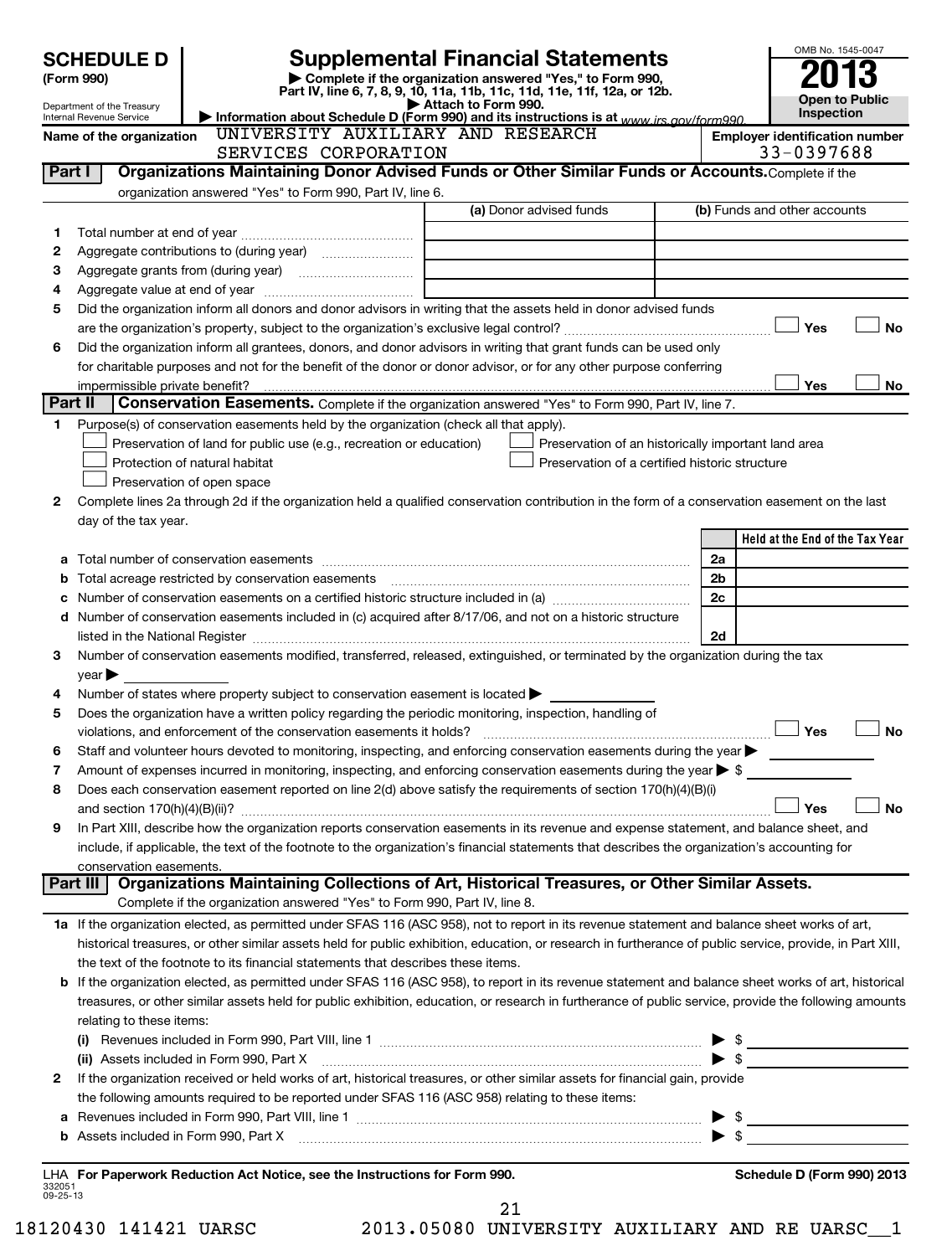|        |                                                                                                                                                                                                                                     | UNIVERSITY AUXILIARY AND RESEARCH |   |                |                                                                                                                                                                                                                               |                 |                            |                |     |           |
|--------|-------------------------------------------------------------------------------------------------------------------------------------------------------------------------------------------------------------------------------------|-----------------------------------|---|----------------|-------------------------------------------------------------------------------------------------------------------------------------------------------------------------------------------------------------------------------|-----------------|----------------------------|----------------|-----|-----------|
|        | Schedule D (Form 990) 2013                                                                                                                                                                                                          | SERVICES CORPORATION              |   |                |                                                                                                                                                                                                                               |                 | 33-0397688 Page 2          |                |     |           |
|        | Part III<br>Organizations Maintaining Collections of Art, Historical Treasures, or Other Similar Assets (continued)                                                                                                                 |                                   |   |                |                                                                                                                                                                                                                               |                 |                            |                |     |           |
| 3      | Using the organization's acquisition, accession, and other records, check any of the following that are a significant use of its collection items                                                                                   |                                   |   |                |                                                                                                                                                                                                                               |                 |                            |                |     |           |
|        | (check all that apply):                                                                                                                                                                                                             |                                   |   |                |                                                                                                                                                                                                                               |                 |                            |                |     |           |
| a      | Public exhibition                                                                                                                                                                                                                   |                                   |   |                | Loan or exchange programs                                                                                                                                                                                                     |                 |                            |                |     |           |
| b      | Scholarly research                                                                                                                                                                                                                  |                                   |   |                | Other and the contract of the contract of the contract of the contract of the contract of the contract of the contract of the contract of the contract of the contract of the contract of the contract of the contract of the |                 |                            |                |     |           |
| c      | Preservation for future generations                                                                                                                                                                                                 |                                   |   |                |                                                                                                                                                                                                                               |                 |                            |                |     |           |
| 4      | Provide a description of the organization's collections and explain how they further the organization's exempt purpose in Part XIII.                                                                                                |                                   |   |                |                                                                                                                                                                                                                               |                 |                            |                |     |           |
| 5      | During the year, did the organization solicit or receive donations of art, historical treasures, or other similar assets                                                                                                            |                                   |   |                |                                                                                                                                                                                                                               |                 |                            |                |     |           |
|        |                                                                                                                                                                                                                                     |                                   |   |                |                                                                                                                                                                                                                               |                 |                            | Yes            |     | No        |
|        | Part IV<br>Escrow and Custodial Arrangements. Complete if the organization answered "Yes" to Form 990, Part IV, line 9, or                                                                                                          |                                   |   |                |                                                                                                                                                                                                                               |                 |                            |                |     |           |
|        | reported an amount on Form 990, Part X, line 21.                                                                                                                                                                                    |                                   |   |                |                                                                                                                                                                                                                               |                 |                            |                |     |           |
|        | 1a Is the organization an agent, trustee, custodian or other intermediary for contributions or other assets not included                                                                                                            |                                   |   |                |                                                                                                                                                                                                                               |                 |                            |                |     |           |
|        |                                                                                                                                                                                                                                     |                                   |   |                |                                                                                                                                                                                                                               |                 |                            | Yes            |     | <b>No</b> |
|        | b If "Yes," explain the arrangement in Part XIII and complete the following table:                                                                                                                                                  |                                   |   |                |                                                                                                                                                                                                                               |                 |                            |                |     |           |
|        |                                                                                                                                                                                                                                     |                                   |   |                |                                                                                                                                                                                                                               |                 |                            | Amount         |     |           |
|        | c Beginning balance <b>communications</b> and a construction of the construction of the construction of the construction of the construction of the construction of the construction of the construction of the construction of the |                                   |   |                |                                                                                                                                                                                                                               | 1c              |                            |                |     |           |
|        |                                                                                                                                                                                                                                     |                                   |   |                |                                                                                                                                                                                                                               | 1d              |                            |                |     |           |
|        | e Distributions during the year manufactured and contain an account of the year manufactured and the year manufactured and the year manufactured and the year manufactured and the year manufactured and the year manufactured      |                                   |   |                |                                                                                                                                                                                                                               | 1е              |                            |                |     |           |
| f      |                                                                                                                                                                                                                                     |                                   |   |                |                                                                                                                                                                                                                               | 1f              |                            |                |     |           |
|        |                                                                                                                                                                                                                                     |                                   |   |                |                                                                                                                                                                                                                               |                 |                            | Yes            |     | No        |
|        |                                                                                                                                                                                                                                     |                                   |   |                |                                                                                                                                                                                                                               |                 |                            |                |     |           |
| Part V | <b>Endowment Funds.</b> Complete if the organization answered "Yes" to Form 990, Part IV, line 10.                                                                                                                                  |                                   |   |                |                                                                                                                                                                                                                               |                 |                            |                |     |           |
|        |                                                                                                                                                                                                                                     | (a) Current year                  |   | (b) Prior year | (c) Two years back $\vert$ (d) Three years back $\vert$ (e) Four years back                                                                                                                                                   |                 |                            |                |     |           |
|        | 1a Beginning of year balance                                                                                                                                                                                                        |                                   |   |                |                                                                                                                                                                                                                               |                 |                            |                |     |           |
|        |                                                                                                                                                                                                                                     |                                   |   |                |                                                                                                                                                                                                                               |                 |                            |                |     |           |
|        | Net investment earnings, gains, and losses                                                                                                                                                                                          |                                   |   |                |                                                                                                                                                                                                                               |                 |                            |                |     |           |
|        |                                                                                                                                                                                                                                     |                                   |   |                |                                                                                                                                                                                                                               |                 |                            |                |     |           |
|        | e Other expenditures for facilities                                                                                                                                                                                                 |                                   |   |                |                                                                                                                                                                                                                               |                 |                            |                |     |           |
|        | and programs                                                                                                                                                                                                                        |                                   |   |                |                                                                                                                                                                                                                               |                 |                            |                |     |           |
|        | f Administrative expenses                                                                                                                                                                                                           |                                   |   |                |                                                                                                                                                                                                                               |                 |                            |                |     |           |
| g      |                                                                                                                                                                                                                                     |                                   |   |                |                                                                                                                                                                                                                               |                 |                            |                |     |           |
| 2      | Provide the estimated percentage of the current year end balance (line 1g, column (a)) held as:                                                                                                                                     |                                   |   |                |                                                                                                                                                                                                                               |                 |                            |                |     |           |
| a      | Board designated or quasi-endowment                                                                                                                                                                                                 |                                   | % |                |                                                                                                                                                                                                                               |                 |                            |                |     |           |
| b      | Permanent endowment >                                                                                                                                                                                                               | %                                 |   |                |                                                                                                                                                                                                                               |                 |                            |                |     |           |
|        | c Temporarily restricted endowment $\blacktriangleright$                                                                                                                                                                            | %                                 |   |                |                                                                                                                                                                                                                               |                 |                            |                |     |           |
|        | The percentages in lines 2a, 2b, and 2c should equal 100%.                                                                                                                                                                          |                                   |   |                |                                                                                                                                                                                                                               |                 |                            |                |     |           |
|        | 3a Are there endowment funds not in the possession of the organization that are held and administered for the organization                                                                                                          |                                   |   |                |                                                                                                                                                                                                                               |                 |                            |                | Yes | No        |
|        | by:<br>(i)                                                                                                                                                                                                                          |                                   |   |                |                                                                                                                                                                                                                               |                 |                            | 3a(i)          |     |           |
|        |                                                                                                                                                                                                                                     |                                   |   |                |                                                                                                                                                                                                                               |                 |                            | 3a(ii)         |     |           |
|        |                                                                                                                                                                                                                                     |                                   |   |                |                                                                                                                                                                                                                               |                 |                            | 3b             |     |           |
| 4      | Describe in Part XIII the intended uses of the organization's endowment funds.                                                                                                                                                      |                                   |   |                |                                                                                                                                                                                                                               |                 |                            |                |     |           |
|        | <b>Land, Buildings, and Equipment.</b><br><b>Part VI</b>                                                                                                                                                                            |                                   |   |                |                                                                                                                                                                                                                               |                 |                            |                |     |           |
|        | Complete if the organization answered "Yes" to Form 990, Part IV, line 11a. See Form 990, Part X, line 10.                                                                                                                          |                                   |   |                |                                                                                                                                                                                                                               |                 |                            |                |     |           |
|        | Description of property                                                                                                                                                                                                             | (a) Cost or other                 |   |                | (b) Cost or other                                                                                                                                                                                                             | (c) Accumulated |                            | (d) Book value |     |           |
|        |                                                                                                                                                                                                                                     | basis (investment)                |   |                | basis (other)                                                                                                                                                                                                                 | depreciation    |                            |                |     |           |
|        |                                                                                                                                                                                                                                     |                                   |   |                |                                                                                                                                                                                                                               |                 |                            |                |     |           |
|        |                                                                                                                                                                                                                                     |                                   |   |                | 4,385,743.                                                                                                                                                                                                                    | 502,826.        |                            | 3,882,917.     |     |           |
|        |                                                                                                                                                                                                                                     |                                   |   |                | 4,366,823.                                                                                                                                                                                                                    | 2,031,062.      |                            | 2,335,761.     |     |           |
|        |                                                                                                                                                                                                                                     |                                   |   |                | 1,996,945.                                                                                                                                                                                                                    | 1,373,660.      |                            |                |     | 623, 285. |
|        |                                                                                                                                                                                                                                     |                                   |   |                | 126, 216.                                                                                                                                                                                                                     |                 |                            |                |     | 126, 216. |
|        | Total. Add lines 1a through 1e. (Column (d) must equal Form 990, Part X, column (B), line 10(c).)                                                                                                                                   |                                   |   |                |                                                                                                                                                                                                                               |                 |                            | 6,968,179.     |     |           |
|        |                                                                                                                                                                                                                                     |                                   |   |                |                                                                                                                                                                                                                               |                 | Schedule D (Form 990) 2013 |                |     |           |
|        |                                                                                                                                                                                                                                     |                                   |   |                |                                                                                                                                                                                                                               |                 |                            |                |     |           |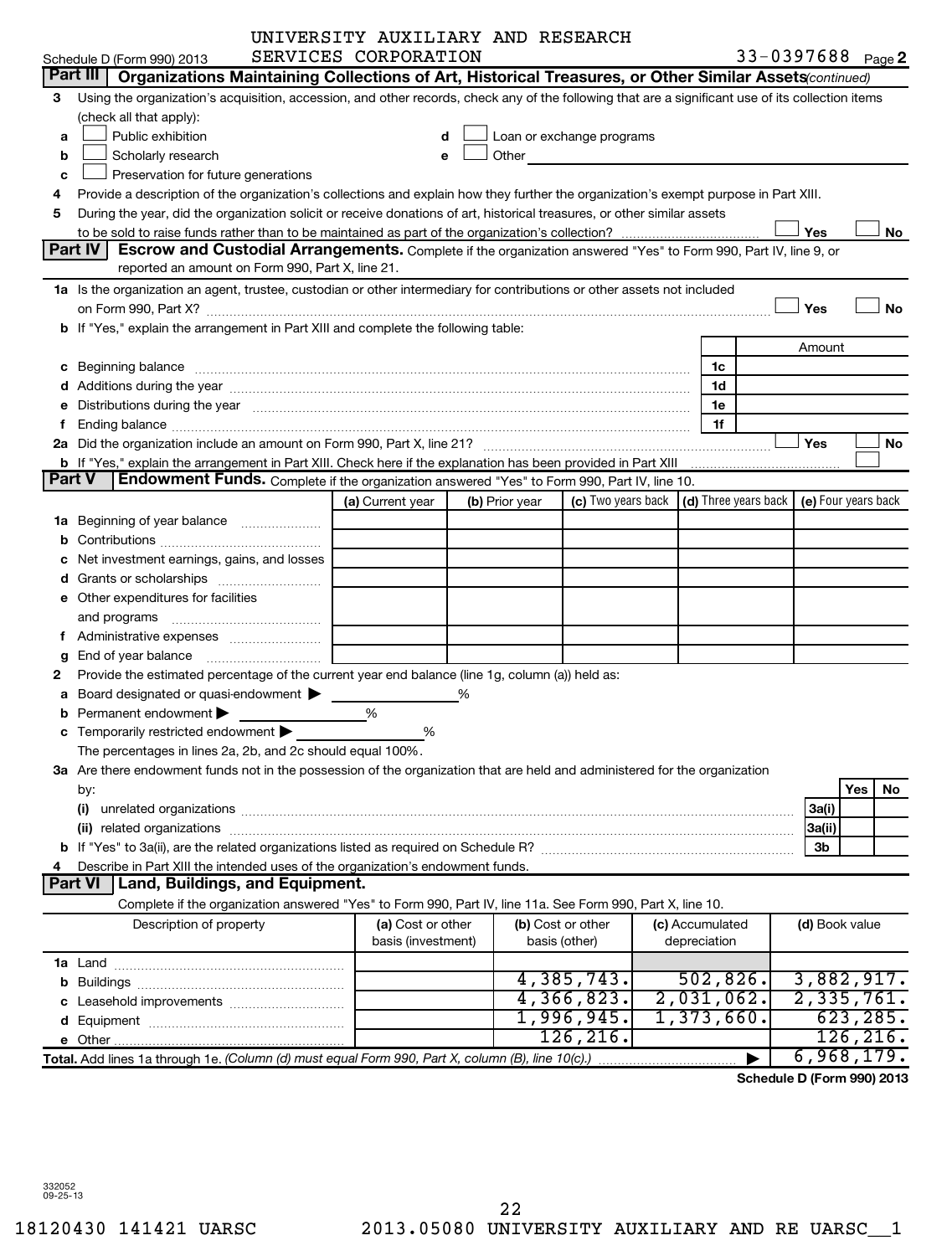| SERVICES CORPORATION<br>Schedule D (Form 990) 2013                                                                                                             |                 |                          | 33-0397688 $_{Page}$ 3                                    |
|----------------------------------------------------------------------------------------------------------------------------------------------------------------|-----------------|--------------------------|-----------------------------------------------------------|
| <b>Investments - Other Securities.</b><br><b>Part VII</b>                                                                                                      |                 |                          |                                                           |
| Complete if the organization answered "Yes" to Form 990, Part IV, line 11b. See Form 990, Part X, line 12.                                                     |                 |                          |                                                           |
| (a) Description of security or category (including name of security)                                                                                           | (b) Book value  |                          | (c) Method of valuation: Cost or end-of-year market value |
| (1) Financial derivatives                                                                                                                                      |                 |                          |                                                           |
|                                                                                                                                                                |                 |                          |                                                           |
| (3) Other                                                                                                                                                      |                 |                          |                                                           |
| (A)                                                                                                                                                            |                 |                          |                                                           |
| (B)                                                                                                                                                            |                 |                          |                                                           |
| (C)                                                                                                                                                            |                 |                          |                                                           |
| (D)                                                                                                                                                            |                 |                          |                                                           |
| (E)                                                                                                                                                            |                 |                          |                                                           |
| (F)                                                                                                                                                            |                 |                          |                                                           |
| (G)                                                                                                                                                            |                 |                          |                                                           |
| (H)                                                                                                                                                            |                 |                          |                                                           |
| Total. (Col. (b) must equal Form 990, Part X, col. (B) line 12.) $\blacktriangleright$                                                                         |                 |                          |                                                           |
| Part VIII Investments - Program Related.                                                                                                                       |                 |                          |                                                           |
| Complete if the organization answered "Yes" to Form 990, Part IV, line 11c. See Form 990, Part X, line 13.                                                     |                 |                          |                                                           |
| (a) Description of investment                                                                                                                                  | (b) Book value  |                          | (c) Method of valuation: Cost or end-of-year market value |
| (1)                                                                                                                                                            |                 |                          |                                                           |
| (2)                                                                                                                                                            |                 |                          |                                                           |
| (3)                                                                                                                                                            |                 |                          |                                                           |
| (4)                                                                                                                                                            |                 |                          |                                                           |
| (5)                                                                                                                                                            |                 |                          |                                                           |
| (6)                                                                                                                                                            |                 |                          |                                                           |
| (7)                                                                                                                                                            |                 |                          |                                                           |
| (8)                                                                                                                                                            |                 |                          |                                                           |
| (9)                                                                                                                                                            |                 |                          |                                                           |
| Total. (Col. (b) must equal Form 990, Part X, col. (B) line 13.)                                                                                               |                 |                          |                                                           |
| Part IX<br><b>Other Assets.</b>                                                                                                                                |                 |                          |                                                           |
| Complete if the organization answered "Yes" to Form 990, Part IV, line 11d. See Form 990, Part X, line 15.                                                     |                 |                          |                                                           |
|                                                                                                                                                                | (a) Description |                          | (b) Book value                                            |
| (1)                                                                                                                                                            |                 |                          |                                                           |
| (2)                                                                                                                                                            |                 |                          |                                                           |
| (3)                                                                                                                                                            |                 |                          |                                                           |
| (4)                                                                                                                                                            |                 |                          |                                                           |
| (5)                                                                                                                                                            |                 |                          |                                                           |
| (6)                                                                                                                                                            |                 |                          |                                                           |
| (7)                                                                                                                                                            |                 |                          |                                                           |
| (8)                                                                                                                                                            |                 |                          |                                                           |
| (9)                                                                                                                                                            |                 |                          |                                                           |
| Total. (Column (b) must equal Form 990, Part X, col. (B) line 15.)                                                                                             |                 |                          |                                                           |
| <b>Other Liabilities.</b><br>Part X                                                                                                                            |                 |                          |                                                           |
| Complete if the organization answered "Yes" to Form 990, Part IV, line 11e or 11f. See Form 990, Part X, line 25.                                              |                 |                          |                                                           |
| (a) Description of liability<br>1.                                                                                                                             |                 | (b) Book value           |                                                           |
| (1)<br>Federal income taxes                                                                                                                                    |                 |                          |                                                           |
| POST RETIREMENT BENEFITS<br>(2)                                                                                                                                |                 | 1,682,563.<br>8,076,094. |                                                           |
| DUE TO SAN MARCOS FOUNDATION<br>(3)                                                                                                                            |                 |                          |                                                           |
| (4)                                                                                                                                                            |                 |                          |                                                           |
| (5)                                                                                                                                                            |                 |                          |                                                           |
| (6)                                                                                                                                                            |                 |                          |                                                           |
| (7)                                                                                                                                                            |                 |                          |                                                           |
| (8)                                                                                                                                                            |                 |                          |                                                           |
| (9)                                                                                                                                                            |                 |                          |                                                           |
| Total. (Column (b) must equal Form 990, Part X, col. (B) line 25.)                                                                                             |                 | 9,758,657.               |                                                           |
| 2. Liability for uncertain tax positions. In Part XIII, provide the text of the footnote to the organization's financial statements that reports the           |                 |                          |                                                           |
| organization's liability for uncertain tax positions under FIN 48 (ASC 740). Check here if the text of the footnote has been provided in Part XIII $\lfloor$ X |                 |                          |                                                           |
|                                                                                                                                                                |                 |                          | Schedule D (Form 990) 2013                                |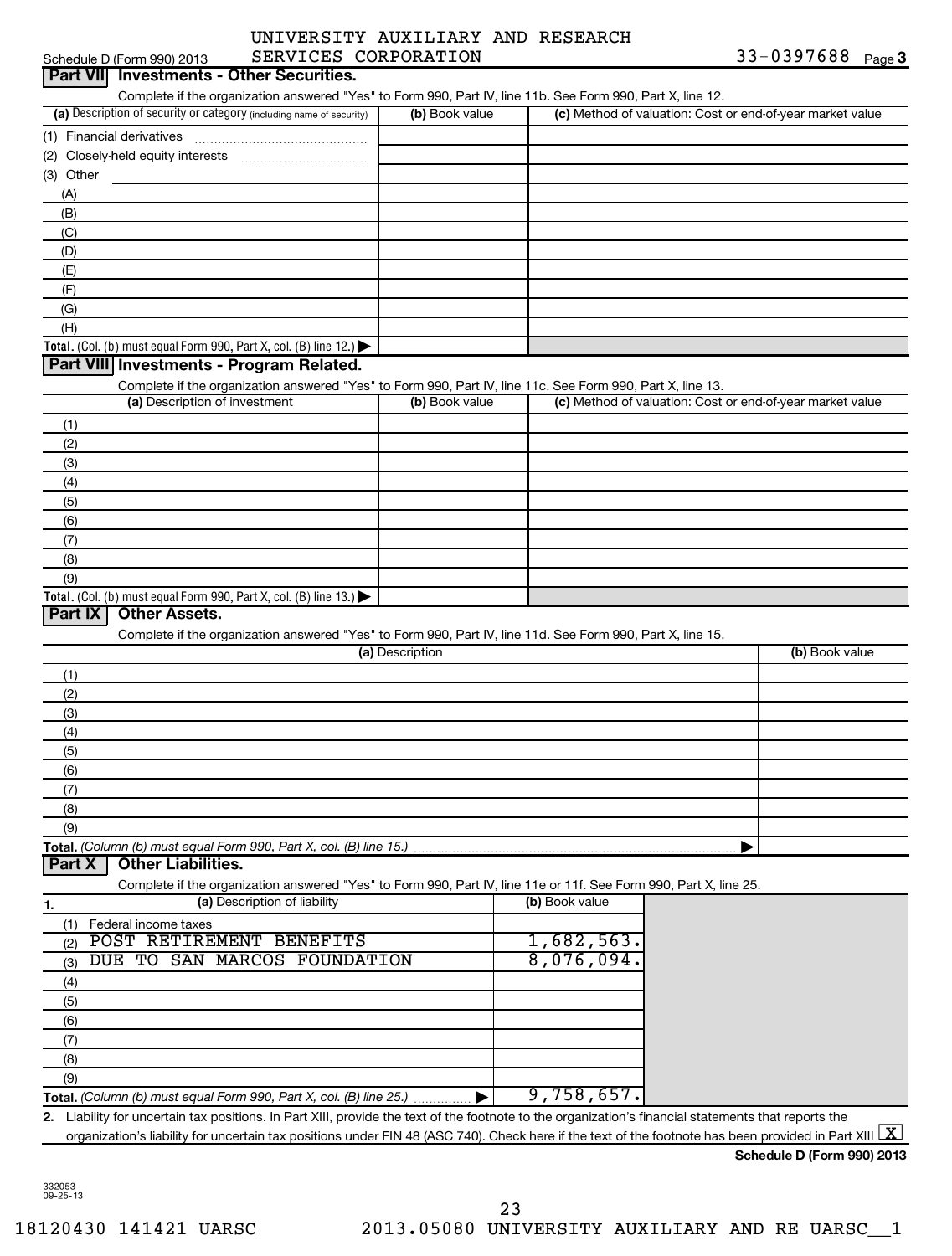|   | UNIVERSITY AUXILIARY AND RESEARCH                                                                              |                |             |                |                   |  |  |  |
|---|----------------------------------------------------------------------------------------------------------------|----------------|-------------|----------------|-------------------|--|--|--|
|   | SERVICES CORPORATION<br>Schedule D (Form 990) 2013                                                             |                |             |                | 33-0397688 Page 4 |  |  |  |
|   | Reconciliation of Revenue per Audited Financial Statements With Revenue per Return.<br>Part XI                 |                |             |                |                   |  |  |  |
|   | Complete if the organization answered "Yes" to Form 990, Part IV, line 12a.                                    |                |             |                |                   |  |  |  |
| 1 | Total revenue, gains, and other support per audited financial statements                                       |                |             | $\blacksquare$ | 11, 132, 535.     |  |  |  |
| 2 | Amounts included on line 1 but not on Form 990, Part VIII, line 12:                                            |                |             |                |                   |  |  |  |
|   | a Net unrealized gains on investments [11] matter continuum matter of Net unrealized gains on investments      | 2a             | 29,929.     |                |                   |  |  |  |
| b |                                                                                                                | 2 <sub>b</sub> | 760, 120.   |                |                   |  |  |  |
| с |                                                                                                                | 2c             |             |                |                   |  |  |  |
| d |                                                                                                                | 2d             |             |                |                   |  |  |  |
| е | Add lines 2a through 2d                                                                                        |                |             | 2e             | 790,049.          |  |  |  |
| 3 |                                                                                                                |                |             | $\mathbf{a}$   | 10,342,486.       |  |  |  |
| 4 | Amounts included on Form 990, Part VIII, line 12, but not on line 1:                                           |                |             |                |                   |  |  |  |
| а |                                                                                                                | 4a             |             |                |                   |  |  |  |
| b | Other (Describe in Part XIII.) [100] [100] [100] [100] [100] [100] [100] [100] [100] [100] [100] [100] [100] [ | 4 <sub>h</sub> | $-94, 104.$ |                |                   |  |  |  |
|   | c Add lines 4a and 4b                                                                                          |                |             | 4c             | $-94, 104.$       |  |  |  |
| 5 |                                                                                                                |                |             | 5              | 10, 248, 382.     |  |  |  |
|   | Part XII   Reconciliation of Expenses per Audited Financial Statements With Expenses per Return.               |                |             |                |                   |  |  |  |
|   | Complete if the organization answered "Yes" to Form 990, Part IV, line 12a.                                    |                |             |                |                   |  |  |  |
| 1 |                                                                                                                |                |             | $\blacksquare$ | 11,633,697.       |  |  |  |
| 2 | Amounts included on line 1 but not on Form 990, Part IX, line 25:                                              |                |             |                |                   |  |  |  |
| a |                                                                                                                | 2a             | 760, 120.   |                |                   |  |  |  |
| b |                                                                                                                | 2 <sub>b</sub> |             |                |                   |  |  |  |
| c |                                                                                                                | 2 <sub>c</sub> |             |                |                   |  |  |  |
| d |                                                                                                                | 2d             | 94, 104.    |                |                   |  |  |  |
| е |                                                                                                                |                |             | 2e             | 854,224.          |  |  |  |
| 3 |                                                                                                                |                |             | 3              | 10,779,473.       |  |  |  |
| 4 | Amounts included on Form 990, Part IX, line 25, but not on line 1:                                             |                |             |                |                   |  |  |  |
| a |                                                                                                                | 4a             |             |                |                   |  |  |  |
|   |                                                                                                                |                |             |                |                   |  |  |  |
|   | c Add lines 4a and 4b                                                                                          |                |             | 4c             |                   |  |  |  |
|   |                                                                                                                |                |             | 5              | 10,779,473.       |  |  |  |
|   | Part XIII Supplemental Information.                                                                            |                |             |                |                   |  |  |  |

Provide the descriptions required for Part II, lines 3, 5, and 9; Part III, lines 1a and 4; Part IV, lines 1b and 2b; Part V, line 4; Part X, line 2; Part XI, lines 2d and 4b; and Part XII, lines 2d and 4b. Also complete this part to provide any additional information.

PART X, LINE 2:

| EXPLANATION: THE ORGANIZATION IS A QUALIFIED NONPROFIT ORGANIZATION THAT  |
|---------------------------------------------------------------------------|
| IS GENERALLY EXEMPT FROM FEDERAL AND STATE INCOME TAXES UNDER SECTION     |
| 501(C)(3) OF THE INTERNAL REVENUE CODE AND SECTION 23701(D) OF THE        |
| CALIFORNIA REVENUE AND TAXATION CODE. THIS EXEMPTION IS FOR ALL INCOME    |
| TAXES EXCEPT FOR THOSE ASSESSED ON UNRELATED BUSINESS INCOME (UBI), IF    |
| ANY. IN ORDER TO MAINTAIN THAT STATUS, THE ORGANIZATION IS PRECLUDED FROM |
| MAKING CERTAIN EXPENDITURES, PRINCIPALLY IN SUPPORT OF POLITICAL PARTIES. |
| MANAGEMENT BELIEVES THAT NO SUCH EXPENDITURES HAVE BEEN MADE.<br>THE      |
| ORGANIZATION IS NOT A PRIVATE FOUNDATION.                                 |
|                                                                           |

332054 09-25-13 **Schedule D (Form 990) 2013** THE ORGANIZATION ADOPTED ACCOUNTING GUIDANCE RELATING TO ACCOUNTING FOR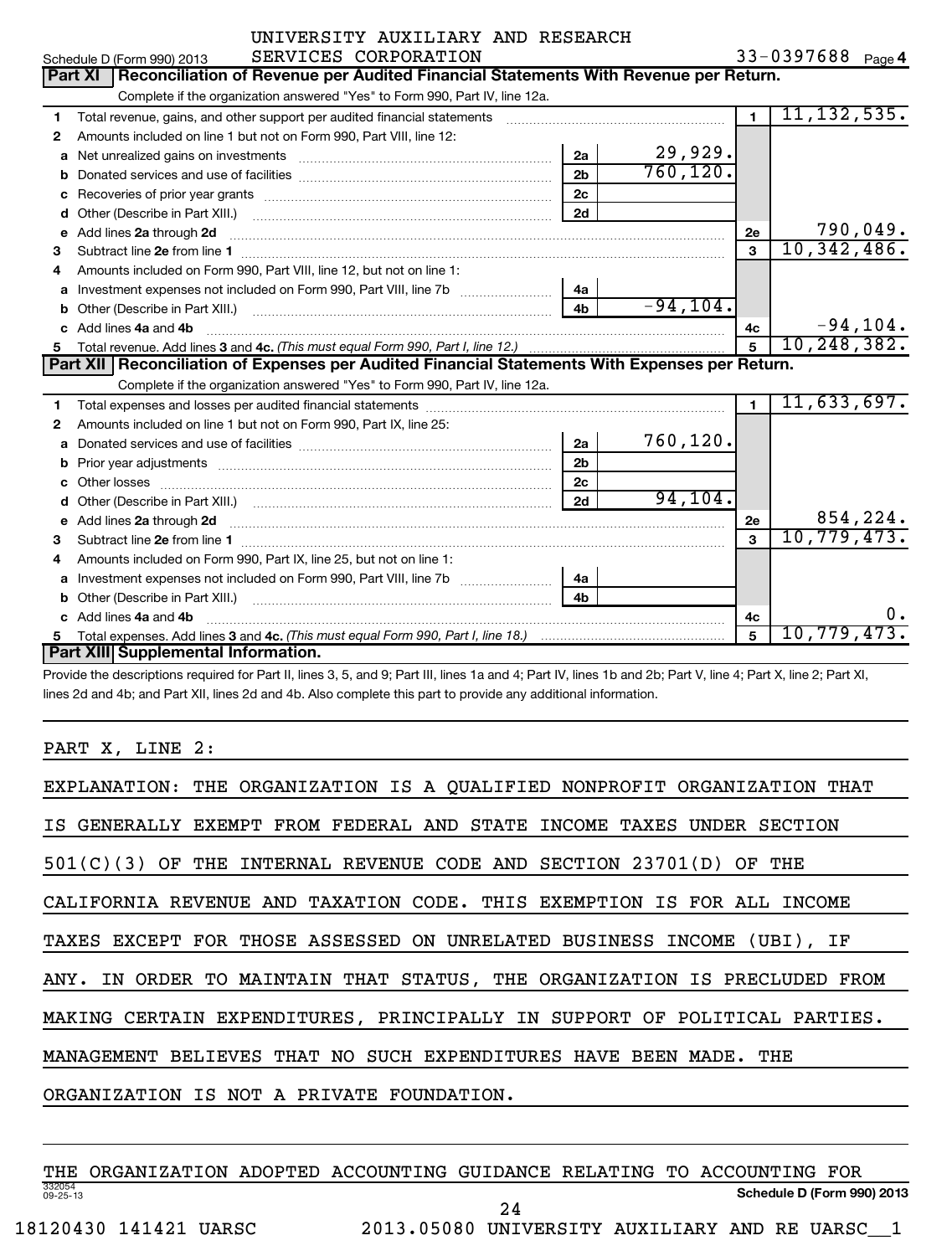**Part XIII | Supplemental Information** (continued)

UNCERTAINTY IN INCOME TAXES, WHICH IS PRIMARILY CODIFIED IN FINANCIAL ACCOUNTING STANDARDS BOARD (FASB) ACCOUNTING STANDARDS CODIFICATION (ASC) 740. THE ORGANIZATION FILES A FORM 990 (RETURN OF ORGANIZATION EXEMPT FROM INCOME TAX) ANNUALLY. WHEN THESE RETURNS ARE FILED, IT IS HIGHLY CERTAIN THAT SOME POSITIONS TAKEN WOULD BE SUSTAINED UPON EXAMINATION BY THE TAXING AUTHORITIES, WHILE OTHERS ARE SUBJECT TO UNCERTAINTY ABOUT THE MERITS OF THE TAX POSITION TAKEN OR THE AMOUNT OF THE POSITION THAT WOULD ULTIMATELY BE SUSTAINED. EXAMPLES OF TAX POSITIONS COMMON TO THE ORGANIZATION INCLUDE SUCH MATTERS AS THE TAX-EXEMPT STATUS OF THE ENTITY AND VARIOUS POSITIONS RELATIVE TO POTENTIAL SOURCES OF UBI. UBI IS REPORTED ON FORM 990-T, AS APPROPRIATE. THE BENEFIT OF TAX POSITION IS RECOGNIZED IN THE FINANCIAL STATEMENTS IN THE PERIOD DURING WHICH, BASED ON ALL AVAILABLE EVIDENCE, MANAGEMENT BELIEVES IT IS MORE LIKELY THAN NOT THAT THE POSITION WILL BE SUSTAINED UPON EXAMINATION, INCLUDING THE RESOLUTION OF APPEALS OR LITIGATION PROCESSES, IF ANY.

TAX POSITIONS ARE NOT OFFSET OR AGGREGATED WITH OTHER POSITIONS. TAX POSITIONS THAT MEET THE MORE-LIKELY-THAN-NOT RECOGNITION THRESHOLD ARE MEASURED AS THE LARGEST AMOUNT OF TAX BENEFIT THAT IS MORE THAN 50 PERCENT LIKELY TO BE REALIZED ON SETTLEMENT WITH THE APPLICABLE TAXING AUTHORITY. THE PORTION OF THE BENEFITS ASSOCIATED WITH TAX POSITIONS TAKEN THAT EXCEEDS THE AMOUNT MEASURED AS DESCRIBED ABOVE IS REFLECTED AS A LIABILITY FOR UNRECOGNIZED TAX BENEFITS IN THE ACCOMPANYING STATEMENTS OF FINANCIAL POSITION, ALONG WITH ANY ASSOCIATED INTEREST AND PENALTIES THAT WOULD BE PAYABLE TO THE TAXING AUTHORITIES UPON EXAMINATION. AS OF JUNE 30, 2014 AND 2013, THE ORGANIZATION HAS ADDRESSED UNCERTAINTY IN ITS INCOME TAX POSITION UNDER THE GUIDANCE, AND THERE ARE NO UNRECOGNIZED/DERECOGNIZED TAX BENEFITS REQUIRING AN ACCRUAL.

```
332055
09-25-13
```
**Schedule D (Form 990) 2013**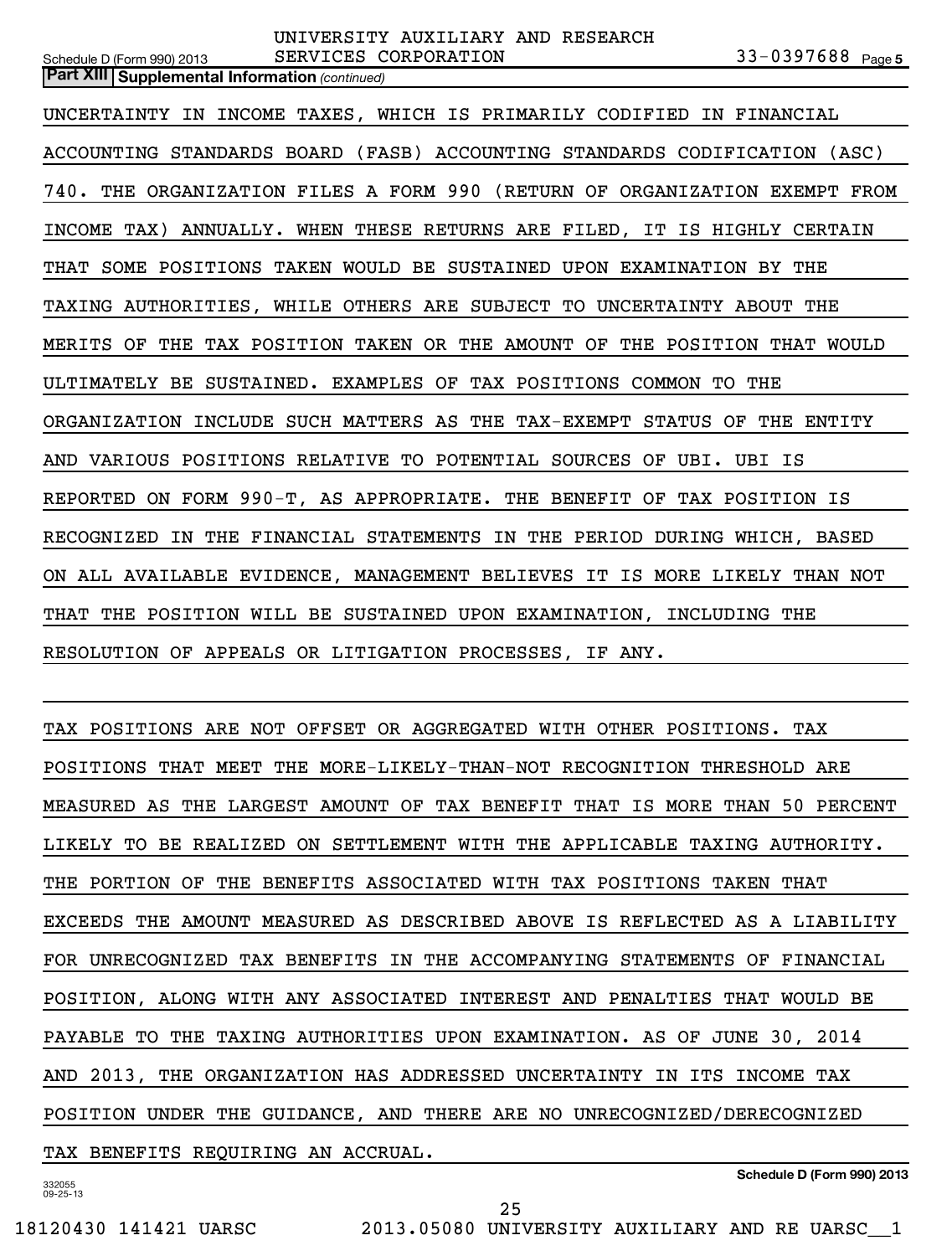**Part XIII | Supplemental Information** (continued)

FORMS 990 AND 990-T FILED BY THE ORGANIZATION ARE SUBJECT TO EXAMINATION BY THE INTERNAL REVENUE SERVICE UP TO THREE YEARS FROM THE EXTENDED DUE DATE OF EACH RETURN. MANAGEMENT BELIEVES FORMS 990 AND 990-T HAVE BEEN FILED APPROPRIATELY. FORMS 990 AND 990-T FILED BY THE ORGANIZATION ARE NO LONGER SUBJECT TO EXAMINATION FOR THE FISCAL YEARS ENDED JUNE 30, 2010 AND PRIOR.

PART XI, LINE 4B - OTHER ADJUSTMENTS:

RENT EXPENSE - NETTED TO REVENUE - 104.

PART XII, LINE 2D - OTHER ADJUSTMENTS:

RENT EXPENSE - NETTED TO REVENUE **EXPENSE 194,104.** 

**Schedule D (Form 990) 2013**

332055 09-25-13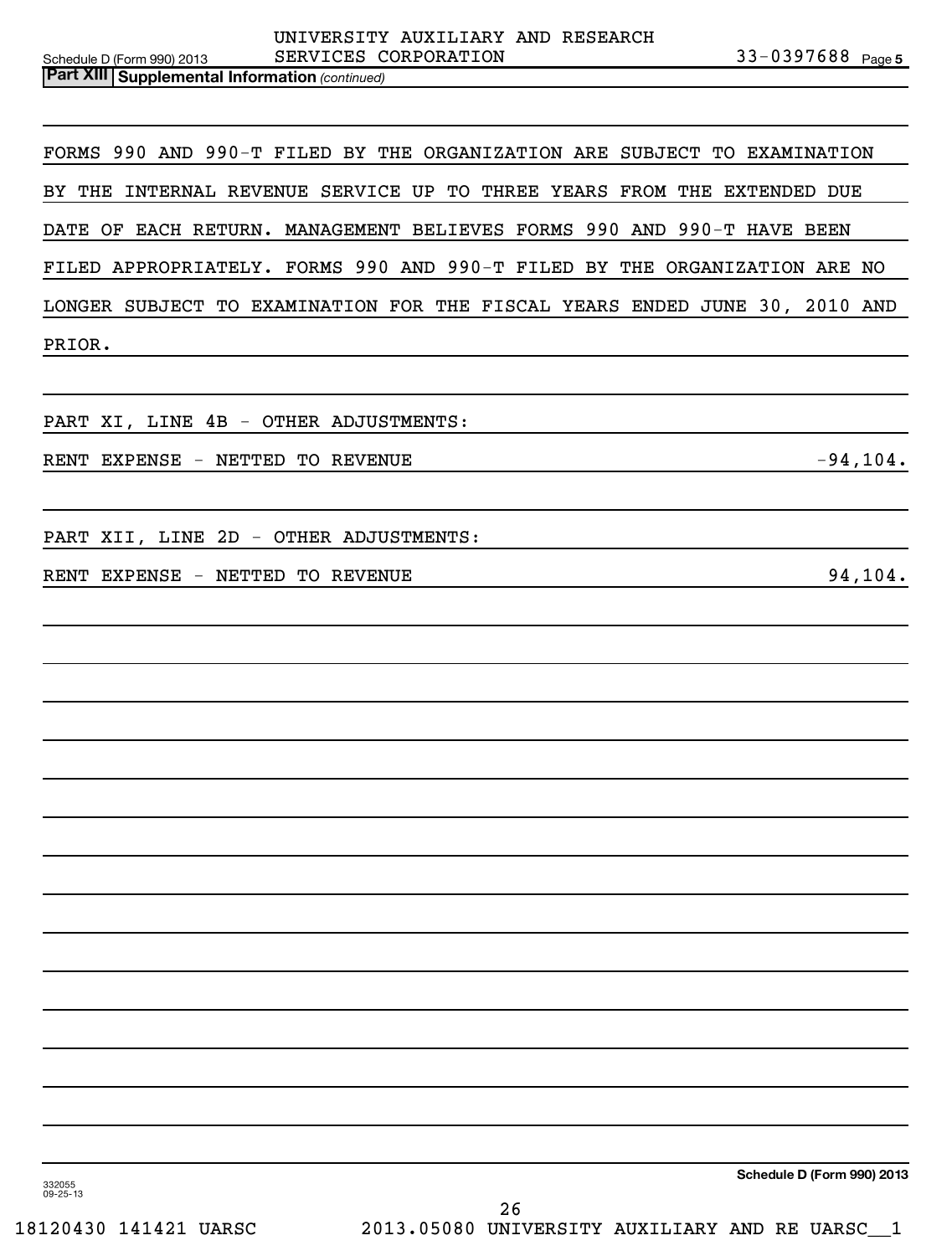| <b>Grants and Other Assistance to Organizations,</b><br><b>SCHEDULE I</b><br>(Form 990)<br>Governments, and Individuals in the United States<br>Complete if the organization answered "Yes" to Form 990, Part IV, line 21 or 22.<br>Attach to Form 990.<br>Department of the Treasury<br><b>Internal Revenue Service</b><br>Information about Schedule I (Form 990) and its instructions is at www irs gov/form990 |                      |                                   |                             |                                         |                                                                |                                           |                                                     |  |
|--------------------------------------------------------------------------------------------------------------------------------------------------------------------------------------------------------------------------------------------------------------------------------------------------------------------------------------------------------------------------------------------------------------------|----------------------|-----------------------------------|-----------------------------|-----------------------------------------|----------------------------------------------------------------|-------------------------------------------|-----------------------------------------------------|--|
| Name of the organization                                                                                                                                                                                                                                                                                                                                                                                           | SERVICES CORPORATION | UNIVERSITY AUXILIARY AND RESEARCH |                             |                                         |                                                                |                                           | <b>Employer identification number</b><br>33-0397688 |  |
| Part I<br><b>General Information on Grants and Assistance</b>                                                                                                                                                                                                                                                                                                                                                      |                      |                                   |                             |                                         |                                                                |                                           |                                                     |  |
| Does the organization maintain records to substantiate the amount of the grants or assistance, the grantees' eligibility for the grants or assistance, and the selection<br>$\mathbf{1}$<br>Describe in Part IV the organization's procedures for monitoring the use of grant funds in the United States.<br>$\mathbf{2}$                                                                                          |                      |                                   |                             |                                         |                                                                |                                           | $\boxed{\text{X}}$ Yes<br>l No                      |  |
| Part II<br>Grants and Other Assistance to Governments and Organizations in the United States. Complete if the organization answered "Yes" to Form 990, Part IV, line 21, for any                                                                                                                                                                                                                                   |                      |                                   |                             |                                         |                                                                |                                           |                                                     |  |
| recipient that received more than \$5,000. Part II can be duplicated if additional space is needed.<br>1 (a) Name and address of organization<br>or government                                                                                                                                                                                                                                                     | $(b)$ EIN            | (c) IRC section<br>if applicable  | (d) Amount of<br>cash grant | (e) Amount of<br>non-cash<br>assistance | (f) Method of<br>valuation (book,<br>FMV, appraisal,<br>other) | (g) Description of<br>non-cash assistance | (h) Purpose of grant<br>or assistance               |  |
|                                                                                                                                                                                                                                                                                                                                                                                                                    |                      |                                   |                             |                                         |                                                                |                                           |                                                     |  |
|                                                                                                                                                                                                                                                                                                                                                                                                                    |                      |                                   |                             |                                         |                                                                |                                           |                                                     |  |
|                                                                                                                                                                                                                                                                                                                                                                                                                    |                      |                                   |                             |                                         |                                                                |                                           |                                                     |  |
|                                                                                                                                                                                                                                                                                                                                                                                                                    |                      |                                   |                             |                                         |                                                                |                                           |                                                     |  |
|                                                                                                                                                                                                                                                                                                                                                                                                                    |                      |                                   |                             |                                         |                                                                |                                           |                                                     |  |
|                                                                                                                                                                                                                                                                                                                                                                                                                    |                      |                                   |                             |                                         |                                                                |                                           |                                                     |  |
| Enter total number of section 501(c)(3) and government organizations listed in the line 1 table<br>2<br>Enter total number of other organizations listed in the line 1 table<br>3<br>LHA For Paperwork Reduction Act Notice, see the Instructions for Form 990.                                                                                                                                                    |                      |                                   |                             |                                         |                                                                |                                           | Schedule I (Form 990) (2013)                        |  |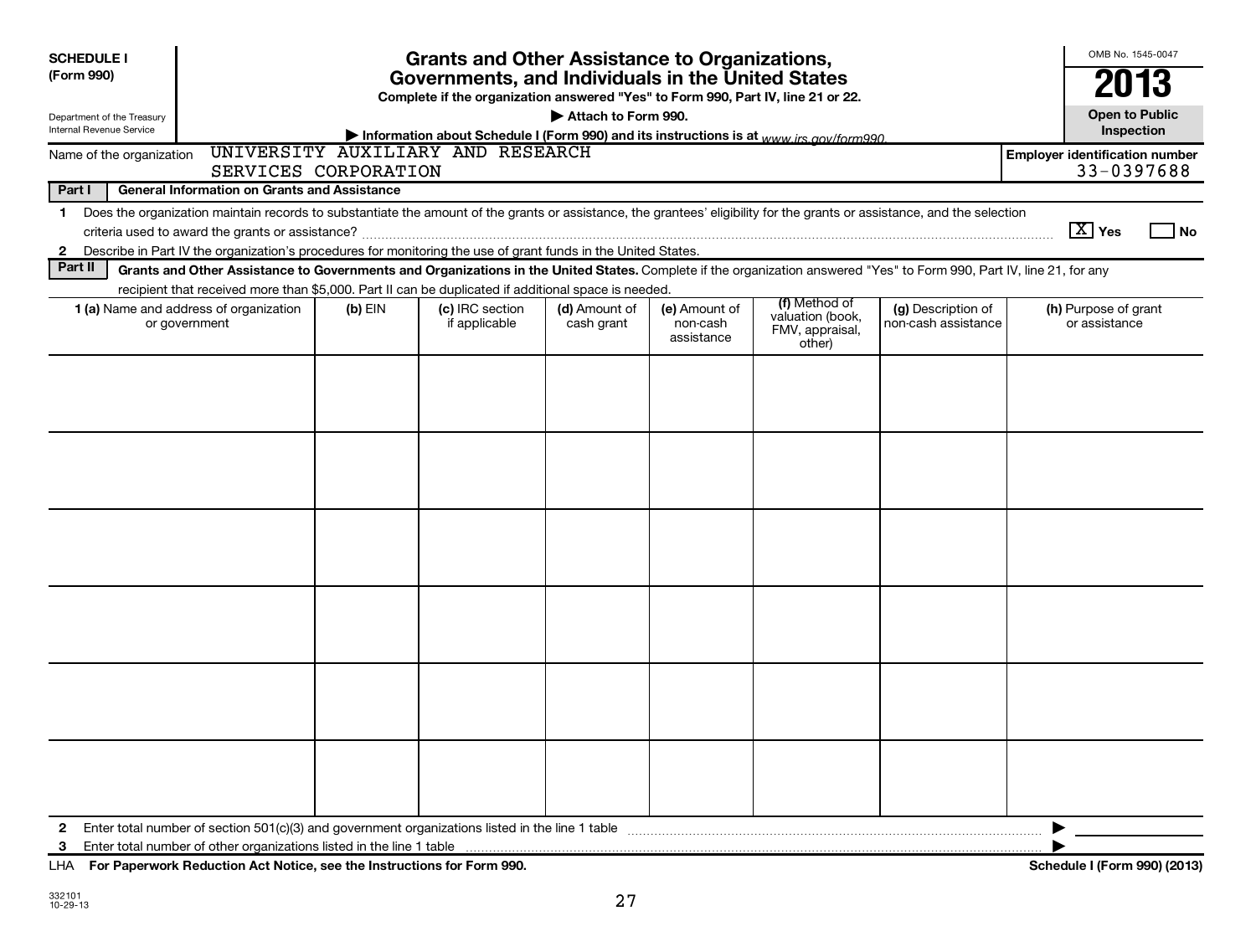# Schedule I (Form 990) (2013) SERVICES CORPORATION And the state of the state of the SS of the SS of the SS of the Page

**2**

Part III | Grants and Other Assistance to Individuals in the United States. Complete if the organization answered "Yes" to Form 990, Part IV, line 22. Part III can be duplicated if additional space is needed.

| (a) Type of grant or assistance           | (b) Number of<br>recipients | (c) Amount of<br>cash grant | (d) Amount of non-<br>cash assistance | (e) Method of valuation<br>(book, FMV, appraisal, other) | (f) Description of non-cash assistance |
|-------------------------------------------|-----------------------------|-----------------------------|---------------------------------------|----------------------------------------------------------|----------------------------------------|
|                                           |                             |                             |                                       |                                                          |                                        |
| CAL STATE SAN MARCOS STUDENT SCHOLARSHIPS | 17                          | 8, 214.                     |                                       | 0. CASH VALUE                                            |                                        |
|                                           |                             |                             |                                       |                                                          |                                        |
|                                           |                             |                             |                                       |                                                          |                                        |
|                                           |                             |                             |                                       |                                                          |                                        |
|                                           |                             |                             |                                       |                                                          |                                        |
|                                           |                             |                             |                                       |                                                          |                                        |
|                                           |                             |                             |                                       |                                                          |                                        |
|                                           |                             |                             |                                       |                                                          |                                        |
|                                           |                             |                             |                                       |                                                          |                                        |

Part IV | Supplemental Information. Provide the information required in Part I, line 2, Part III, column (b), and any other additional information.

PART I, LINE 2:

EXPLANATION: GRANTS GIVEN TO CSUSM ARE FOR STUDENT SCHOLARSHIPS AND THE

UNIVERSITY MONITORS THE FUNDS GIVEN TO EACH STUDENT. THE FINANCIAL AID

OFFICE OF THE UNIVERSITY QUALIFIES APPLICANTS FOR SCHOLARSHIPS BASED ON

CRITERIA OVER WHICH UARSC HAS NO CONTROL. EXPENDITURES ON GRANTS AND

CONTRACTS ARE CLOSELY MONITORED BY THE UARSC STAFF TO COMPLY WITH SPONSOR

REQUIREMENTS.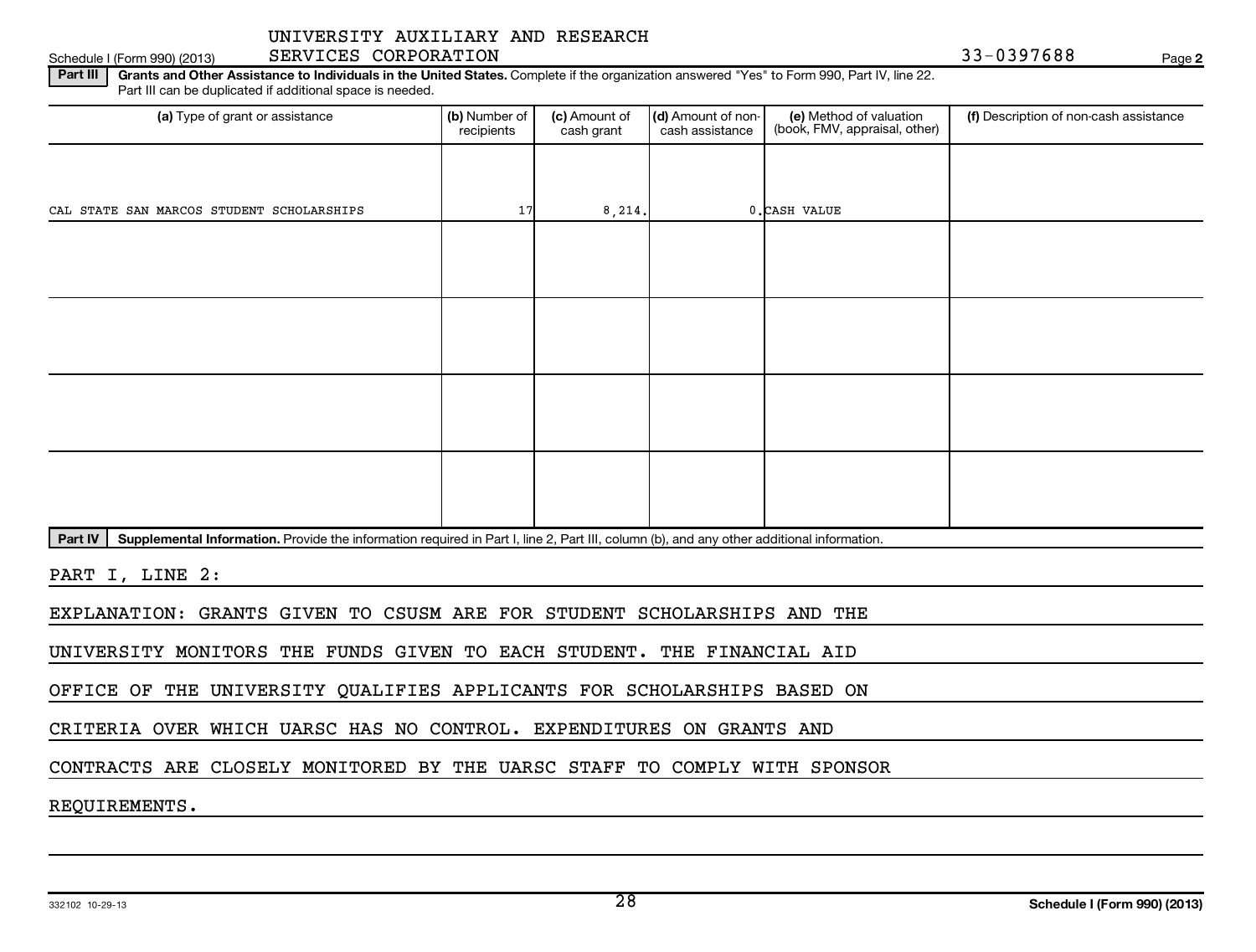|   | <b>SCHEDULE J</b><br>(Form 990)                                                                                               | <b>Compensation Information</b><br>For certain Officers, Directors, Trustees, Key Employees, and Highest                                   |  | OMB No. 1545-0047          |                                       |                         |  |  |
|---|-------------------------------------------------------------------------------------------------------------------------------|--------------------------------------------------------------------------------------------------------------------------------------------|--|----------------------------|---------------------------------------|-------------------------|--|--|
|   |                                                                                                                               | <b>Compensated Employees</b>                                                                                                               |  | 2013                       |                                       |                         |  |  |
|   |                                                                                                                               | Complete if the organization answered "Yes" on Form 990, Part IV, line 23.                                                                 |  | <b>Open to Public</b>      |                                       |                         |  |  |
|   | Department of the Treasury<br>Internal Revenue Service                                                                        | Attach to Form 990. > See separate instructions.<br>Information about Schedule J (Form 990) and its instructions is at www irs gov/form990 |  | Inspection                 |                                       |                         |  |  |
|   | Name of the organization                                                                                                      | UNIVERSITY AUXILIARY AND RESEARCH                                                                                                          |  |                            | <b>Employer identification number</b> |                         |  |  |
|   |                                                                                                                               | SERVICES CORPORATION                                                                                                                       |  | 33-0397688                 |                                       |                         |  |  |
|   | Part I                                                                                                                        | <b>Questions Regarding Compensation</b>                                                                                                    |  |                            |                                       |                         |  |  |
|   |                                                                                                                               |                                                                                                                                            |  |                            | Yes                                   | No.                     |  |  |
|   |                                                                                                                               | Check the appropriate box(es) if the organization provided any of the following to or for a person listed in Form 990,                     |  |                            |                                       |                         |  |  |
|   |                                                                                                                               | Part VII, Section A, line 1a. Complete Part III to provide any relevant information regarding these items.                                 |  |                            |                                       |                         |  |  |
|   | First-class or charter travel                                                                                                 | Housing allowance or residence for personal use                                                                                            |  |                            |                                       |                         |  |  |
|   | Travel for companions                                                                                                         | Payments for business use of personal residence                                                                                            |  |                            |                                       |                         |  |  |
|   |                                                                                                                               | Tax indemnification and gross-up payments<br>Health or social club dues or initiation fees                                                 |  |                            |                                       |                         |  |  |
|   |                                                                                                                               | Discretionary spending account<br>Personal services (e.g., maid, chauffeur, chef)                                                          |  |                            |                                       |                         |  |  |
|   |                                                                                                                               |                                                                                                                                            |  |                            |                                       |                         |  |  |
|   |                                                                                                                               | <b>b</b> If any of the boxes on line 1a are checked, did the organization follow a written policy regarding payment or                     |  |                            |                                       |                         |  |  |
|   |                                                                                                                               |                                                                                                                                            |  | 1b                         |                                       |                         |  |  |
| 2 |                                                                                                                               | Did the organization require substantiation prior to reimbursing or allowing expenses incurred by all directors,                           |  |                            |                                       |                         |  |  |
|   |                                                                                                                               | trustees, and officers, including the CEO/Executive Director, regarding the items checked in line 1a?                                      |  | $\mathbf{2}$               |                                       |                         |  |  |
|   |                                                                                                                               |                                                                                                                                            |  |                            |                                       |                         |  |  |
| З |                                                                                                                               | Indicate which, if any, of the following the filing organization used to establish the compensation of the organization's                  |  |                            |                                       |                         |  |  |
|   |                                                                                                                               | CEO/Executive Director. Check all that apply. Do not check any boxes for methods used by a related organization to                         |  |                            |                                       |                         |  |  |
|   |                                                                                                                               | establish compensation of the CEO/Executive Director, but explain in Part III.                                                             |  |                            |                                       |                         |  |  |
|   |                                                                                                                               | Written employment contract                                                                                                                |  |                            |                                       |                         |  |  |
|   | Compensation committee<br>$\lfloor \underline{X} \rfloor$ Compensation survey or study<br>Independent compensation consultant |                                                                                                                                            |  |                            |                                       |                         |  |  |
|   | Form 990 of other organizations<br>Approval by the board or compensation committee                                            |                                                                                                                                            |  |                            |                                       |                         |  |  |
|   |                                                                                                                               |                                                                                                                                            |  |                            |                                       |                         |  |  |
| 4 |                                                                                                                               | During the year, did any person listed in Form 990, Part VII, Section A, line 1a, with respect to the filing                               |  |                            |                                       |                         |  |  |
|   | organization or a related organization:                                                                                       |                                                                                                                                            |  |                            |                                       |                         |  |  |
| а |                                                                                                                               | Receive a severance payment or change-of-control payment?                                                                                  |  | 4a                         |                                       | х                       |  |  |
|   |                                                                                                                               |                                                                                                                                            |  | 4b                         |                                       | $\overline{\textbf{X}}$ |  |  |
|   |                                                                                                                               |                                                                                                                                            |  | 4c                         |                                       | $\overline{\texttt{X}}$ |  |  |
|   |                                                                                                                               | If "Yes" to any of lines 4a-c, list the persons and provide the applicable amounts for each item in Part III.                              |  |                            |                                       |                         |  |  |
|   |                                                                                                                               |                                                                                                                                            |  |                            |                                       |                         |  |  |
|   |                                                                                                                               | Only section 501(c)(3) and 501(c)(4) organizations must complete lines 5-9.                                                                |  |                            |                                       |                         |  |  |
|   |                                                                                                                               | For persons listed in Form 990, Part VII, Section A, line 1a, did the organization pay or accrue any compensation                          |  |                            |                                       |                         |  |  |
|   | contingent on the revenues of:                                                                                                |                                                                                                                                            |  |                            |                                       |                         |  |  |
| a |                                                                                                                               |                                                                                                                                            |  | 5a                         |                                       | X                       |  |  |
|   |                                                                                                                               |                                                                                                                                            |  | 5 <sub>b</sub>             |                                       | $\overline{\mathbf{x}}$ |  |  |
|   |                                                                                                                               | If "Yes" to line 5a or 5b, describe in Part III.                                                                                           |  |                            |                                       |                         |  |  |
| 6 |                                                                                                                               | For persons listed in Form 990, Part VII, Section A, line 1a, did the organization pay or accrue any compensation                          |  |                            |                                       |                         |  |  |
|   | contingent on the net earnings of:                                                                                            |                                                                                                                                            |  |                            |                                       |                         |  |  |
|   |                                                                                                                               |                                                                                                                                            |  |                            |                                       |                         |  |  |
|   |                                                                                                                               |                                                                                                                                            |  | 6b                         |                                       | $\overline{\mathtt{x}}$ |  |  |
|   |                                                                                                                               | If "Yes" to line 6a or 6b, describe in Part III.                                                                                           |  |                            |                                       |                         |  |  |
|   |                                                                                                                               | 7 For persons listed in Form 990, Part VII, Section A, line 1a, did the organization provide any non-fixed payments                        |  |                            |                                       |                         |  |  |
|   |                                                                                                                               |                                                                                                                                            |  | 7                          |                                       | х                       |  |  |
| 8 |                                                                                                                               | Were any amounts reported in Form 990, Part VII, paid or accrued pursuant to a contract that was subject to the                            |  |                            |                                       |                         |  |  |
|   |                                                                                                                               |                                                                                                                                            |  | 8                          |                                       | х                       |  |  |
| 9 |                                                                                                                               | If "Yes" to line 8, did the organization also follow the rebuttable presumption procedure described in                                     |  |                            |                                       |                         |  |  |
|   |                                                                                                                               |                                                                                                                                            |  | 9                          |                                       |                         |  |  |
|   |                                                                                                                               | LHA For Paperwork Reduction Act Notice, see the Instructions for Form 990.                                                                 |  | Schedule J (Form 990) 2013 |                                       |                         |  |  |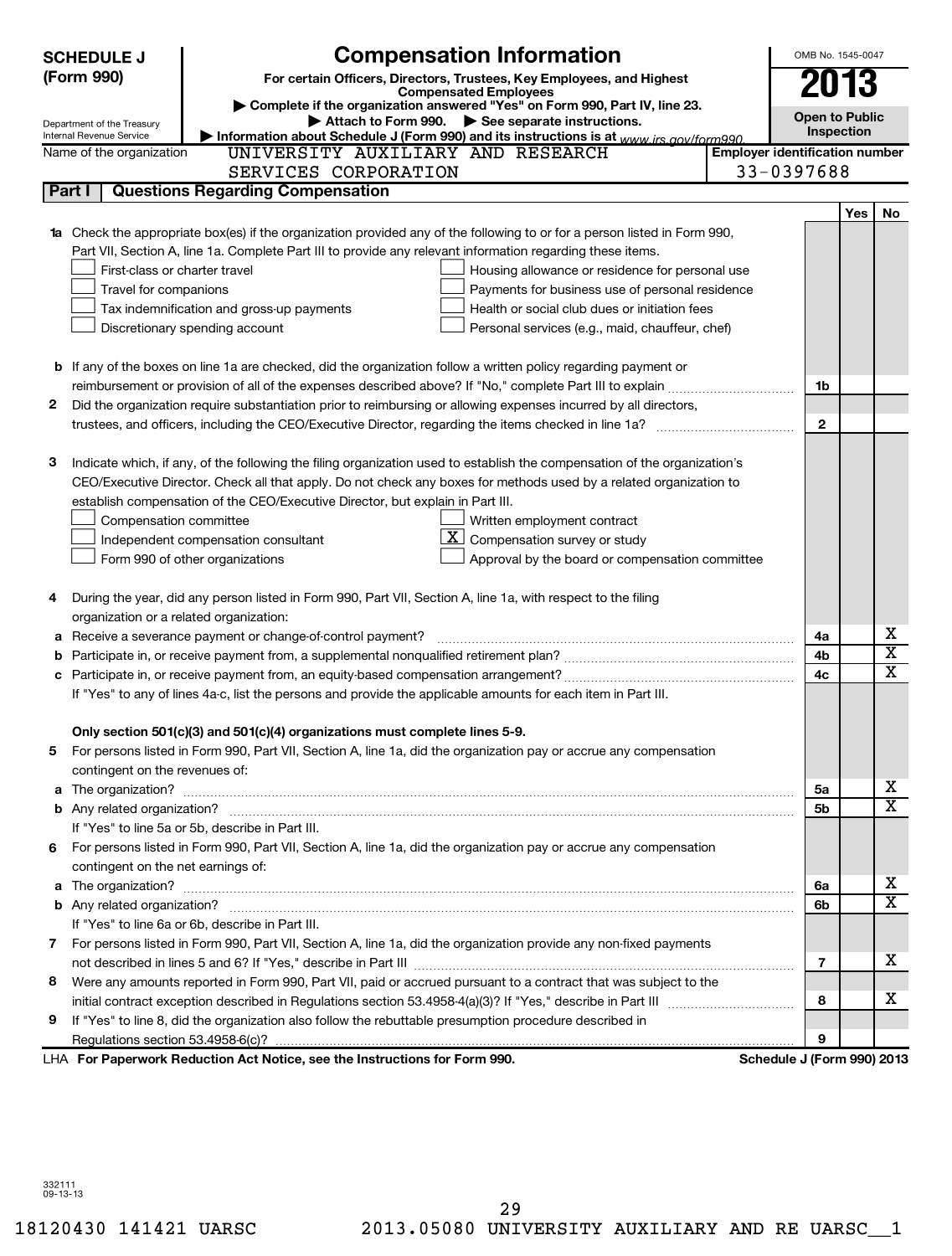# Schedule J (Form 990) 2013 SERVICES CORPORATION 33-0397688 Page

Part II | Officers, Directors, Trustees, Key Employees, and Highest Compensated Employees. Use duplicate copies if additional space is needed.

For each individual whose compensation must be reported in Schedule J, report compensation from the organization on row (i) and from related organizations, described in the instructions, on row (ii). Do not list any individuals that are not listed on Form 990, Part VII.

Note. The sum of columns (B)(i)-(iii) for each listed individual must equal the total amount of Form 990, Part VII, Section A, line 1a, applicable column (D) and (E) amounts for that individual.

|                             |      |                          | (B) Breakdown of W-2 and/or 1099-MISC compensation |                                           | (C) Retirement and<br>other deferred | (D) Nontaxable<br>benefits | (E) Total of columns<br>$(B)(i)-(D)$ | (F) Compensation<br>reported as deferred |
|-----------------------------|------|--------------------------|----------------------------------------------------|-------------------------------------------|--------------------------------------|----------------------------|--------------------------------------|------------------------------------------|
| (A) Name and Title          |      | (i) Base<br>compensation | (ii) Bonus &<br>incentive<br>compensation          | (iii) Other<br>reportable<br>compensation | compensation                         |                            |                                      | in prior Form 990                        |
| $(1)$ LINDA HAWK            | (i)  | 0.                       | 0.                                                 | 0.                                        | 0.                                   | 0.                         | 0 <sup>1</sup>                       | 0.                                       |
| <b>DIRECTOR</b>             | (ii) | 194,538.                 | $\overline{0}$ .                                   | $\overline{\mathfrak{o}}$ .               | 40, 435.                             | 15,220.                    | 250, 193.                            | $\overline{0}$ .                         |
| (2) GRAHAM OBEREM           | (i)  | $\mathbf 0$ .            | $\overline{0}$ .                                   | 0.                                        | 0                                    | 0.                         | $\Omega$                             | $\overline{0}$ .                         |
| <b>DIRECTOR</b>             | (ii) | 199, 252.                | $\overline{\mathfrak{o}}$ .                        | $\overline{0}$ .                          | 41,397.                              | 15,555.                    | 256, 204.                            | $\overline{0}$ .                         |
| (3) MATTHEW J. CEPPI        | (i)  | 0.                       | $\overline{\mathfrak{o}}$ .                        | $\overline{0}$ .                          | 0                                    | 0.                         | $\Omega$ .                           | $\overline{0}$ .                         |
| <b>DIRECTOR</b>             | (ii) | 161,068.                 | $\overline{\mathfrak{o}}$ .                        | $\overline{0}$ .                          | 33,490.                              | 8,344.                     | 202,902.                             | $\overline{0}$ .                         |
| (4) DORA KNOBLOCK           | (i)  | $\mathbf 0$ .            | $\overline{0}$ .                                   | $\overline{0}$ .                          | 0                                    | $\mathbf 0$ .              | $\Omega$ .                           | $\overline{0}$ .                         |
| SECRETARY - FORMER          | (ii) | 125, 262.                | $\overline{0}$ .                                   | $\overline{0}$ .                          | 25,994.                              | 19,576.                    | 170,832.                             | $\overline{0}$ .                         |
| <b>GREG SVATORA</b><br>(5)  | (i)  | $\overline{0}$ .         | $\overline{\mathfrak{o}}$ .                        | $\overline{0}$ .                          | 0.                                   | 0.                         | $\overline{0}$ .                     | $\overline{0}$ .                         |
| TREASURER/FINANCE DIRECTOR  | (ii) | 124,889.                 | $\overline{\mathfrak{o}}$ .                        | $\overline{0}$ .                          | 25,860.                              | 19, 148.                   | 169,897.                             | $\overline{\mathfrak{o}}$ .              |
| <b>BELLA NEWBERG</b><br>(6) | (i)  | $\overline{0}$ .         | $\overline{\mathfrak{o}}$ .                        | $\overline{0}$ .                          | 0.                                   | $\overline{0}$ .           | $\mathbf 0$ .                        | $\overline{0}$ .                         |
| INTERIM EXECUTIVE DIRECTOR  | (ii) | 117, 142.                | $\overline{0}$ .                                   | $\overline{0}$ .                          | 24, 347.                             | 20,512.                    | 162,001                              | $\overline{0}$ .                         |
|                             | (i)  |                          |                                                    |                                           |                                      |                            |                                      |                                          |
|                             | (ii) |                          |                                                    |                                           |                                      |                            |                                      |                                          |
|                             | (i)  |                          |                                                    |                                           |                                      |                            |                                      |                                          |
|                             | (ii) |                          |                                                    |                                           |                                      |                            |                                      |                                          |
|                             | (i)  |                          |                                                    |                                           |                                      |                            |                                      |                                          |
|                             | (ii) |                          |                                                    |                                           |                                      |                            |                                      |                                          |
|                             | (i)  |                          |                                                    |                                           |                                      |                            |                                      |                                          |
|                             | (ii) |                          |                                                    |                                           |                                      |                            |                                      |                                          |
|                             | (i)  |                          |                                                    |                                           |                                      |                            |                                      |                                          |
|                             | (ii) |                          |                                                    |                                           |                                      |                            |                                      |                                          |
|                             | (i)  |                          |                                                    |                                           |                                      |                            |                                      |                                          |
|                             | (ii) |                          |                                                    |                                           |                                      |                            |                                      |                                          |
|                             | (i)  |                          |                                                    |                                           |                                      |                            |                                      |                                          |
|                             | (ii) |                          |                                                    |                                           |                                      |                            |                                      |                                          |
|                             | (i)  |                          |                                                    |                                           |                                      |                            |                                      |                                          |
|                             | (ii) |                          |                                                    |                                           |                                      |                            |                                      |                                          |
|                             | (i)  |                          |                                                    |                                           |                                      |                            |                                      |                                          |
|                             | (ii) |                          |                                                    |                                           |                                      |                            |                                      |                                          |
|                             | (i)  |                          |                                                    |                                           |                                      |                            |                                      |                                          |
|                             | (ii) |                          |                                                    |                                           |                                      |                            |                                      |                                          |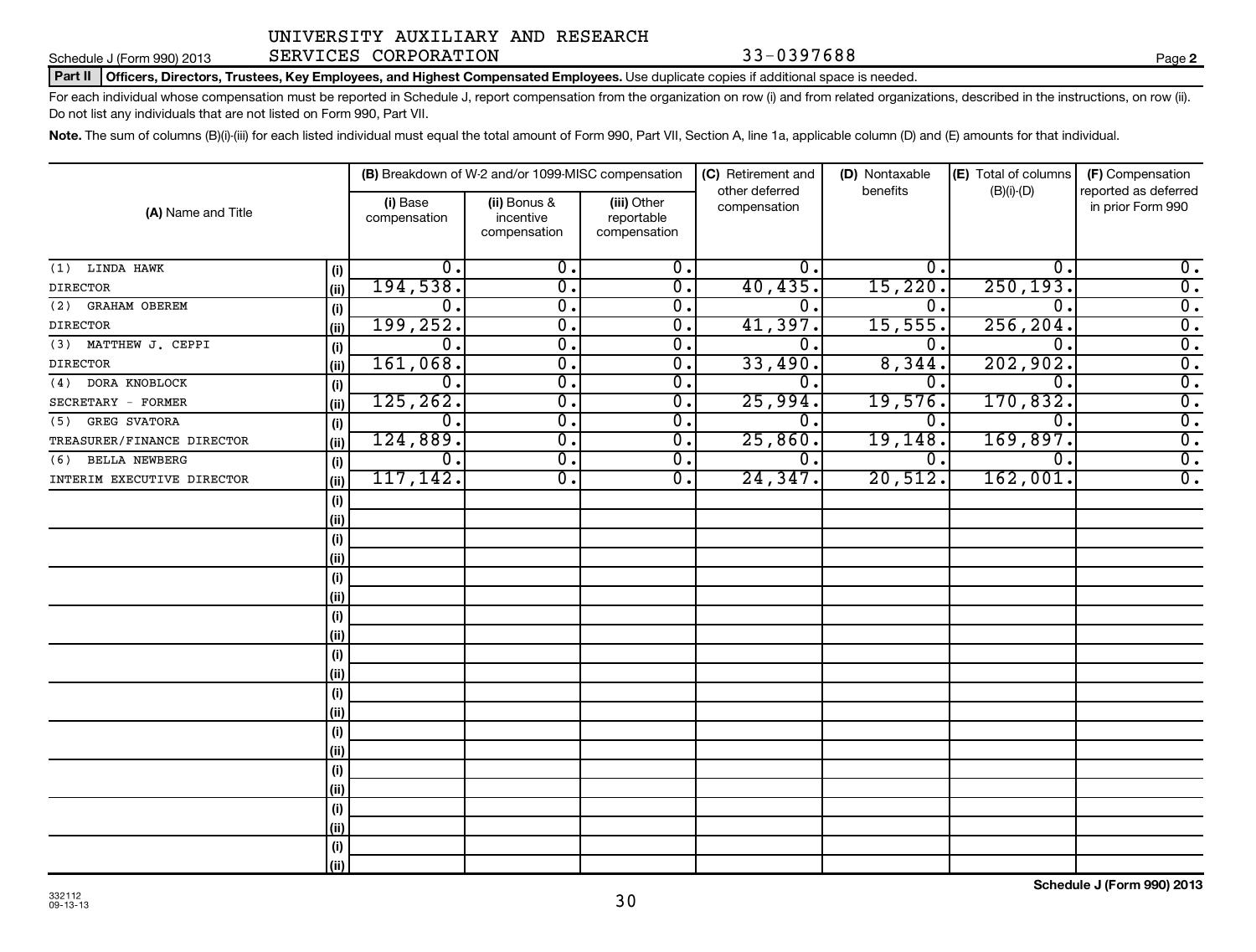# **Part III Supplemental Information**

Provide the information, explanation, or descriptions required for Part I, lines 1a, 1b, 3, 4a, 4b, 4c, 5a, 5b, 6a, 6b, 7, and 8, and for Part II. Also complete this part for any additional information.

## PART I, LINE 3:

EXPLANATION: THE OFFICERS LISTED ON SCHEDULE J ARE EMPLOYEES OF THE

RELATED ORGANIZATION, CALIFORNIA STATE UNIVERSITY SAN MARCOS. THE

RELATED ORGANIZATION HAS POLICIES IN PLACE WHICH ARE USED TO DETERMINE

COMPENSATION. COMPENSATION FOR THE BOARD'S OFFICERS IS REVIEWED ON AN

ANNUAL BASIS. THE REVIEW OF CURRENT SALARY LEVELS FOR EACH EXECUTIVE

EMPLOYEE IS PERFORMED BY ANALYZING EXECUTIVE COMPENSATION OF OTHER

SIMILAR AUXILIARY ORGANIZATIONS WITHIN THE CALIFORNIA STATE UNIVERSITY

SYSTEM, AS WELL AS SURVEYS OF OTHER NON-PROFIT CHARITABLE ORGANIZATIONS

OF SIMILAR ASSET SIZE AND FUNCTIONS. THE RECOMMENDED SALARY IS THEN

INCLUDED WITH THE ORGANIZATION'S FISCAL YEAR OPERATING BUDGET, WHICH IS

REVIEWED AND APPROVED BY THE BOARD OF DIRECTORS.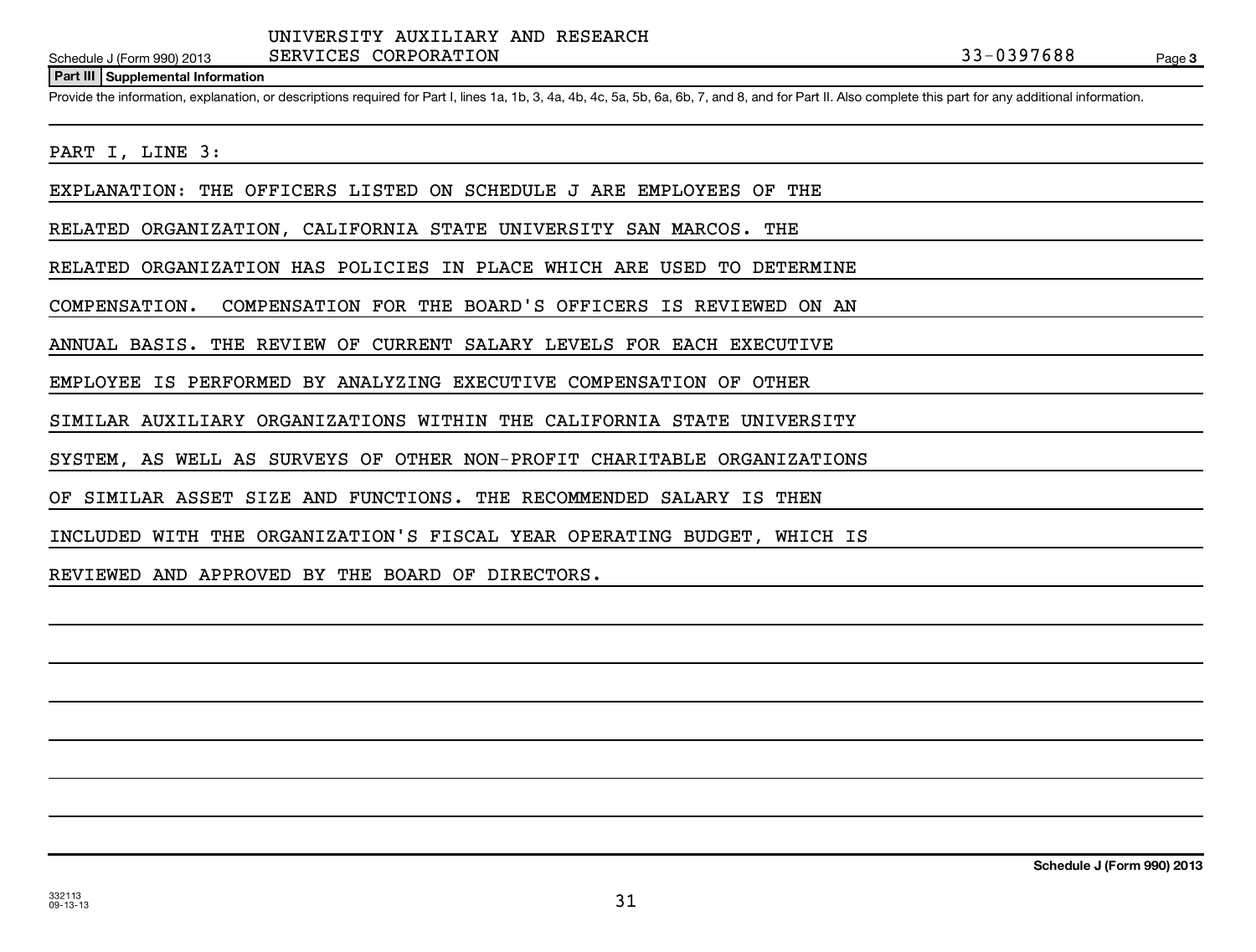| <b>SCHEDULE O</b>    |
|----------------------|
| (Form 990 or 990-EZ) |

### **Complete to provide information for responses to specific questions on Supplemental Information to Form 990 or 990-EZ**

**Form 990 or 990-EZ or to provide any additional information. | Attach to Form 990 or 990-EZ.**

Department of the Treasury Internal Revenue Service Name of the organization

**Information about Schedule O (Form 990 or 990-EZ) and its instructions is at www.irs.gov/form990.** 

**Inspection Employer identification number** SERVICES CORPORATION 33-0397688

OMB No. 1545-0047

**Open to Public**

FORM 990, PART III, LINE 1, DESCRIPTION OF ORGANIZATION MISSION:

UNIVERSITY AUXILIARY AND RESEARCH

THE UNIVERSITY AUXILIARY AND RESEARCH SERVICES CORPORATION IS A

NON-PROFIT TAX EXEMPT ORGANIZATION ESTABLISHED TO PROVIDE

ADMINISTRATIVE AND OTHER BUSINESS SERVICES TO CALIFORNIA STATE

UNIVERSITY SAN MARCOS. SERVICES INCLUDE THE ADMINISTRATION OF RESEARCH

AND TRAINING GRANT AWARDS TO CAMPUS FACULTY, AND OPERATION OF VARIOUS

CAMPUS COMMERCIAL OPERATIONS INCLUDING THE BOOKSTORE AND FOOD SERVICES.

OTHER SERVICES PROVIDED INCLUDE FINANCIAL MANAGEMENT SUPPORT TO OTHER

CAMPUS ENTITIES AND PROGRAMS.

FORM 990, PART VI, SECTION B, LINE 11:

EXPLANATION: AN ELECTRONIC FORM OF THE 990 IS EMAILED TO EACH BOARD MEMBER

PRIOR TO FILING. THE FORM 990 IS ALSO REVIEWED BY THE EXECUTIVE DIRECTOR

PRIOR TO FILING.

FORM 990, PART VI, SECTION B, LINE 12C:

EXPLANATION: AT THE BEGINNING OF EACH FISCAL YEAR ALL MEMBERS OF THE

AUXILIARY'S BOARD OF DIRECTORS ARE REQUIRED TO SIGN A CONFLICT OF INTEREST

STATEMENT. THIS POLICY ALSO APPLIES TO ALL DIRECTOR LEVEL POSITIONS,

INCLUDING THE EXECUTIVE DIRECTOR, AND ALL OTHER POSITIONS THAT HAVE

SIGNIFICANT EXPOSURE AND/OR DECISION MAKING AUTHORITY TO WARRANT REGULAR

MONITORING OF THE CONFLICT OF INTEREST ACTIVITIES.

FORM 990, PART VI, SECTION B, LINE 15:

EXPLANATION: THE ORGANIZATION'S OFFICERS ARE EMPLOYEES OF THE RELATED

ORGANIZATION, CALIFORNIA STATE UNIVERSITY SAN MARCOS. THE RELATED

332211 09-04-13 LHA For Paperwork Reduction Act Notice, see the Instructions for Form 990 or 990-EZ. Schedule O (Form 990 or 990-EZ) (2013)

32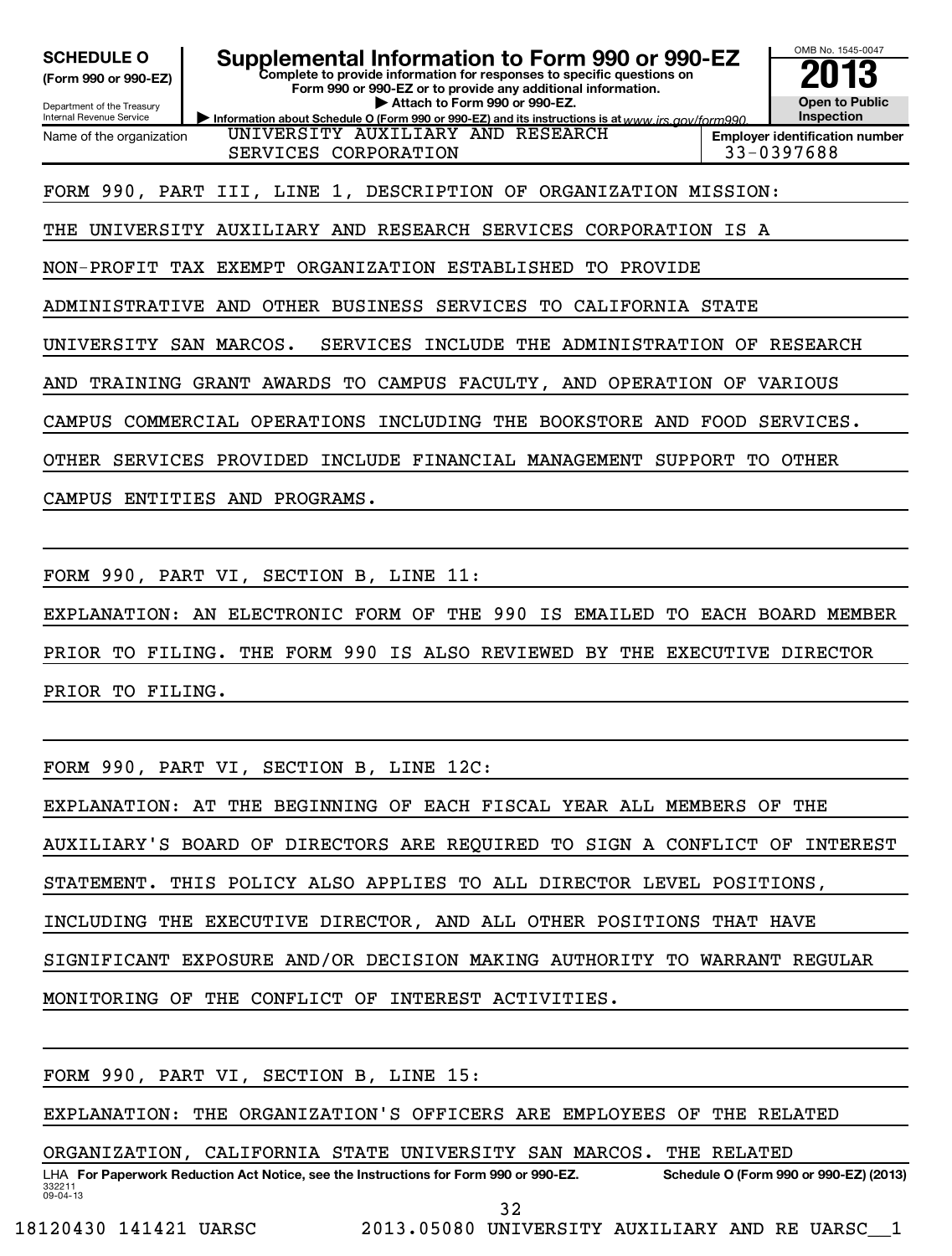| Schedule O (Form 990 or 990-EZ) (2013)                                                   | Page 2                                              |
|------------------------------------------------------------------------------------------|-----------------------------------------------------|
| UNIVERSITY AUXILIARY AND<br>RESEARCH<br>Name of the organization<br>SERVICES CORPORATION | <b>Employer identification number</b><br>33-0397688 |
| WHICH ARE<br>ORGANIZATION HAS<br>POLICIES<br>PLACE<br>USED<br>TO.<br>IN                  | DETERMINE                                           |
| BOARD'S OFFICERS<br>COMPENSATION FOR THE<br>COMPENSATION.<br>IS.                         | REVIEWED<br>ON.<br>AN                               |
| CURRENT SALARY LEVELS FOR EACH EXECUTIVE<br>ANNUAL BASIS. THE REVIEW OF                  |                                                     |
| EMPLOYEE IS PERFORMED BY ANALYZING EXECUTIVE COMPENSATION OF                             | OTHER<br>SIMILAR                                    |
| AUXILIARY ORGANIZATIONS WITHIN THE CALIFORNIA STATE UNIVERSITY SYSTEM, AS                |                                                     |
| OF<br>OTHER NON-PROFIT CHARITABLE ORGANIZATIONS OF<br>WELL AS<br><b>SURVEYS</b>          | SIMILAR                                             |
| FUNCTIONS.<br>THE<br>RECOMMENDED<br>SIZE<br>AND<br>SALARY<br>IS<br>THEN<br>ASSET         | INCLUDED<br>WITH<br>THE                             |
| ORGANIZATION'S FISCAL YEAR OPERATING BUDGET, WHICH IS REVIEWED AND                       | APPROVED                                            |
| DIRECTORS.<br>THE<br>BOARD<br>OF<br>BY.                                                  |                                                     |
|                                                                                          |                                                     |
|                                                                                          |                                                     |

FORM 990, PART VI, SECTION C, LINE 19:

EXPLANATION: THE GOVERNING DOCUMENTS, CONFLICT OF INTEREST POLICY,

FINANCIAL STATEMENTS, AND FORMS 990 (FROM THE PREVIOUS THREE YEARS) ARE

AVAILABLE FOR INSPECTION OR COPYING AT THE ORGANIZATION'S MAIN OFFICE

DURING NORMAL BUSINESS HOURS WITHOUT INQUIRING AS TO THE REASON FOR THE

PUBLIC INSPECTION REQUEST.

**Schedule O (Form 990 or 990-EZ) (2013)**

332212 09-04-13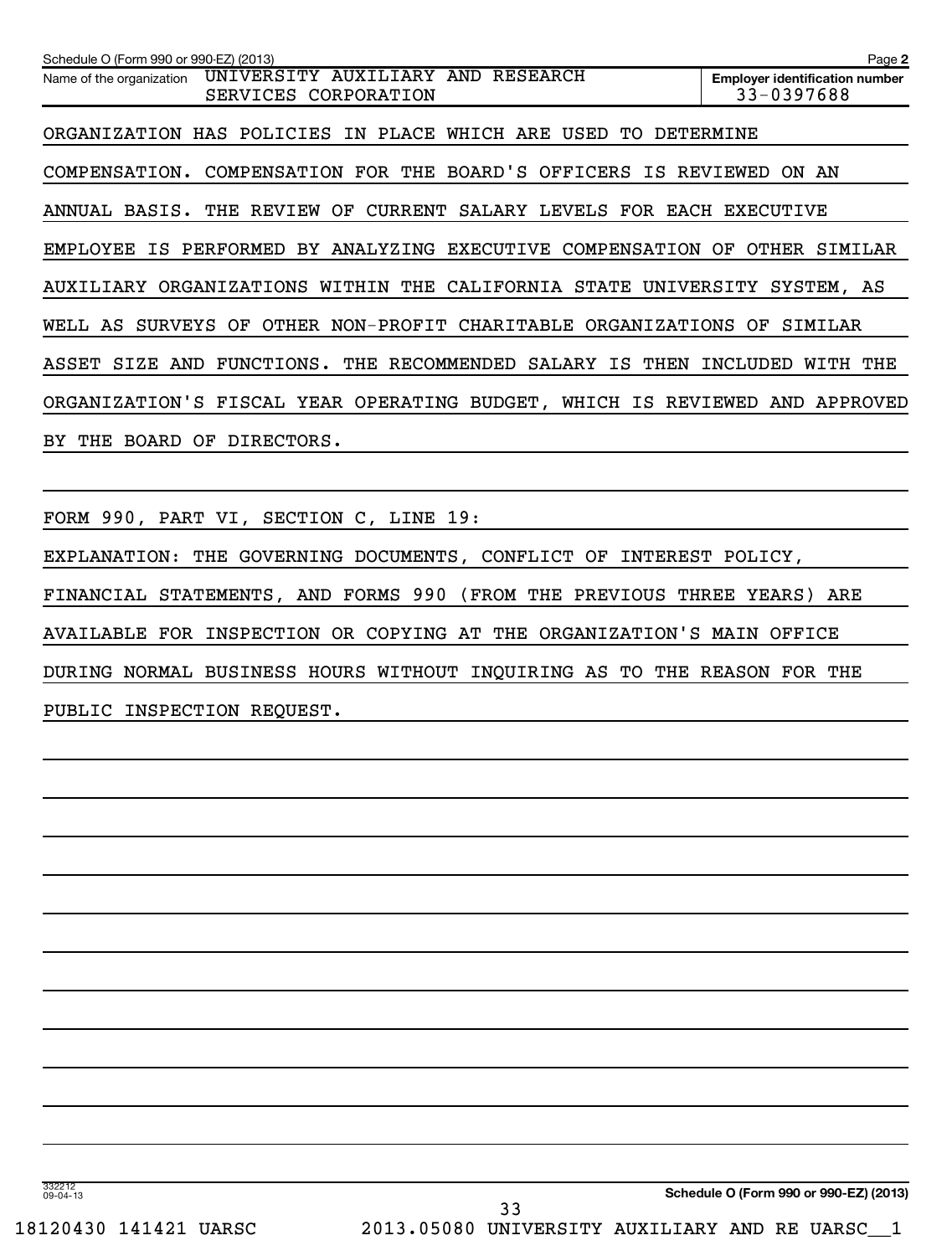| <b>Related Organizations and Unrelated Partnerships</b><br><b>SCHEDULE R</b><br>(Form 990)<br>>Complete if the organization answered "Yes" on Form 990, Part IV, line 33, 34, 35b, 36, or 37.<br>$\blacktriangleright$ See separate instructions. |                                                                                                                                                                                                                          |                                                                    |                                                     |                                      |                                                             |                                               |                                     |                                                            |  |
|---------------------------------------------------------------------------------------------------------------------------------------------------------------------------------------------------------------------------------------------------|--------------------------------------------------------------------------------------------------------------------------------------------------------------------------------------------------------------------------|--------------------------------------------------------------------|-----------------------------------------------------|--------------------------------------|-------------------------------------------------------------|-----------------------------------------------|-------------------------------------|------------------------------------------------------------|--|
| Department of the Treasury                                                                                                                                                                                                                        |                                                                                                                                                                                                                          | Attach to Form 990.                                                |                                                     |                                      |                                                             |                                               | <b>Open to Public</b><br>Inspection |                                                            |  |
| Internal Revenue Service                                                                                                                                                                                                                          | Information about Schedule R (Form 990) and its instructions is at www irs gov/form990<br>UNIVERSITY AUXILIARY AND RESEARCH<br><b>Employer identification number</b><br>Name of the organization<br>SERVICES CORPORATION |                                                                    |                                                     |                                      |                                                             |                                               |                                     |                                                            |  |
| Part I                                                                                                                                                                                                                                            | Identification of Disregarded Entities Complete if the organization answered "Yes" on Form 990, Part IV, line 33.                                                                                                        |                                                                    |                                                     |                                      |                                                             |                                               |                                     |                                                            |  |
|                                                                                                                                                                                                                                                   | (a)<br>Name, address, and EIN (if applicable)<br>of disregarded entity                                                                                                                                                   | (b)<br>Primary activity                                            | (c)<br>Legal domicile (state or<br>foreign country) | (d)<br>Total income                  | (e)<br>End-of-year assets                                   |                                               | (f)<br>Direct controlling<br>entity |                                                            |  |
|                                                                                                                                                                                                                                                   |                                                                                                                                                                                                                          |                                                                    |                                                     |                                      |                                                             |                                               |                                     |                                                            |  |
|                                                                                                                                                                                                                                                   |                                                                                                                                                                                                                          |                                                                    |                                                     |                                      |                                                             |                                               |                                     |                                                            |  |
| Part II                                                                                                                                                                                                                                           | Identification of Related Tax-Exempt Organizations Complete if the organization answered "Yes" on Form 990, Part IV, line 34 because it had one or more related tax-exempt<br>organizations during the tax year.         |                                                                    |                                                     |                                      |                                                             |                                               |                                     |                                                            |  |
|                                                                                                                                                                                                                                                   | (a)<br>Name, address, and EIN<br>of related organization                                                                                                                                                                 | (b)<br>Primary activity                                            | (c)<br>Legal domicile (state or<br>foreign country) | (d)<br><b>Exempt Code</b><br>section | (e)<br>Public charity<br>status (if section<br>501(c)(3)    | (f)<br>Direct controlling<br>entity           | Yes                                 | $(g)$<br>Section 512(b)(13)<br>controlled<br>entity?<br>No |  |
| SAN MARCOS, CA 92096                                                                                                                                                                                                                              | CALIFORNIA STATE UNIVERSITY SAN MARCOS -<br>33-0535371, 333 S. TWIN OAKS VALLEY ROAD                                                                                                                                     | CALIFORNIA STATE<br>UNIVERSITY – HIGHER<br>EDUCATIONAL INSTITUTION | CALIFORNIA                                          | 115                                  | TRUSTEES OF<br>CALIFORNIA STATE<br>GOVERNMENT<br>UNIVERSITY |                                               |                                     | X                                                          |  |
| MARCOS, CA 92096                                                                                                                                                                                                                                  | SAN MARCOS UNIVERSITY CORPORATION<br>33-0971982, 333 S. TWIN OAKS VALLEY RD.,<br>SAN                                                                                                                                     | ON-CAMPUS PROGRAM<br>MANAGEMENT                                    | CALIFORNIA                                          | 501(C)(3)                            | LINE 5                                                      | TRUSTEES OF<br>CALIFORNIA STATE<br>UNIVERSITY |                                     | х                                                          |  |
|                                                                                                                                                                                                                                                   | ASSOCIATED STUDENTS, INC CALIFORNIA STATE<br>UNIVERSITY SAN MARCOS - 33-0556915, 333 S.<br>TWIN OAKS VALLEY RD., SAN MARCOS, CA 92096                                                                                    | STUDENT LEADERSHIP,<br>ACTIVITIES, & RECREATION                    | CALIFORNIA                                          | 501(C)(3)                            | LINE 5                                                      | TRUSTEES OF<br>CALIFORNIA STATE<br>UNIVERSITY |                                     | x                                                          |  |
|                                                                                                                                                                                                                                                   | CALIFORNIA STATE UNIVERSITY SAN MARCOS<br>FOUNDATION - 80-0390564, 333 S. TWIN OAKS<br>VALLEY RD., SAN MARCOS, CA 92096                                                                                                  | <b>FUNDRAISING &amp; GRANTS</b><br>ADMINISTRATION                  | CALIFORNIA                                          | 501(C)(3)                            | LINE 5                                                      | TRUSTEES OF<br>CALIFORNIA STATE<br>UNIVERSITY |                                     | X                                                          |  |

**For Paperwork Reduction Act Notice, see the Instructions for Form 990. Schedule R (Form 990) 2013**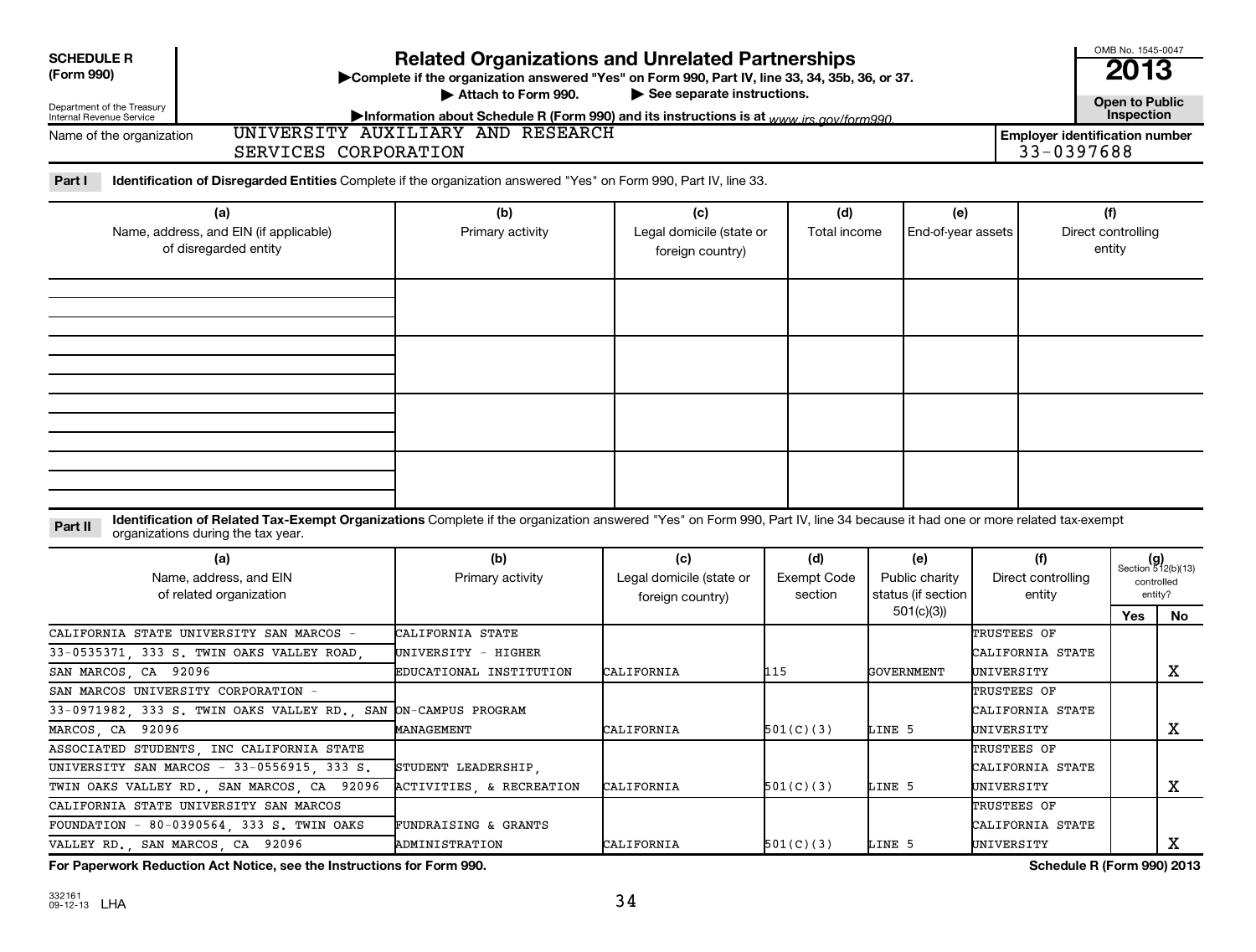Schedule R (Form 990) 2013 SERVICES CORPORATION (Page 33-0397688 Page 33-0397688 Page

**2**

Part III Identification of Related Organizations Taxable as a Partnership Complete if the organization answered "Yes" on Form 990, Part IV, line 34 because it had one or more related<br>Read to consistions tracted as a partne organizations treated as a partnership during the tax year.

| organizations treated as a partnership during the tax year.                                                                                                                                                                                                               |                  |                                  |                              |                      |                                                                                            |           |                                    |                         |                |                       |              |                                                                   |                      |                       |                                                                                                                                |
|---------------------------------------------------------------------------------------------------------------------------------------------------------------------------------------------------------------------------------------------------------------------------|------------------|----------------------------------|------------------------------|----------------------|--------------------------------------------------------------------------------------------|-----------|------------------------------------|-------------------------|----------------|-----------------------|--------------|-------------------------------------------------------------------|----------------------|-----------------------|--------------------------------------------------------------------------------------------------------------------------------|
| (a)                                                                                                                                                                                                                                                                       | (b)              | (c)                              | (d)                          |                      | (e)                                                                                        |           | (f)                                |                         | (g)<br>(h)     |                       |              | (i)                                                               | (j)                  |                       | (k)                                                                                                                            |
| Name, address, and EIN<br>of related organization                                                                                                                                                                                                                         | Primary activity | Legal<br>domicile                | Direct controlling<br>entity |                      |                                                                                            |           | Share of total<br>income           | Share of<br>end-of-year |                |                       |              | Code V-UBI<br>amount in box<br>20 of Schedule<br>Disproportionate |                      | General or Percentage | ownership                                                                                                                      |
|                                                                                                                                                                                                                                                                           |                  | (state or<br>foreign<br>country) |                              |                      | Predominant income<br>(related, unrelated,<br>excluded from tax under<br>sections 512-514) |           |                                    |                         | assets         |                       | allocations? |                                                                   | managing<br>partner? |                       |                                                                                                                                |
|                                                                                                                                                                                                                                                                           |                  |                                  |                              |                      |                                                                                            |           |                                    |                         |                |                       | Yes   No     | K-1 (Form 1065) Yes No                                            |                      |                       |                                                                                                                                |
|                                                                                                                                                                                                                                                                           |                  |                                  |                              |                      |                                                                                            |           |                                    |                         |                |                       |              |                                                                   |                      |                       |                                                                                                                                |
|                                                                                                                                                                                                                                                                           |                  |                                  |                              |                      |                                                                                            |           |                                    |                         |                |                       |              |                                                                   |                      |                       |                                                                                                                                |
|                                                                                                                                                                                                                                                                           |                  |                                  |                              |                      |                                                                                            |           |                                    |                         |                |                       |              |                                                                   |                      |                       |                                                                                                                                |
|                                                                                                                                                                                                                                                                           |                  |                                  |                              |                      |                                                                                            |           |                                    |                         |                |                       |              |                                                                   |                      |                       |                                                                                                                                |
|                                                                                                                                                                                                                                                                           |                  |                                  |                              |                      |                                                                                            |           |                                    |                         |                |                       |              |                                                                   |                      |                       |                                                                                                                                |
|                                                                                                                                                                                                                                                                           |                  |                                  |                              |                      |                                                                                            |           |                                    |                         |                |                       |              |                                                                   |                      |                       |                                                                                                                                |
|                                                                                                                                                                                                                                                                           |                  |                                  |                              |                      |                                                                                            |           |                                    |                         |                |                       |              |                                                                   |                      |                       |                                                                                                                                |
|                                                                                                                                                                                                                                                                           |                  |                                  |                              |                      |                                                                                            |           |                                    |                         |                |                       |              |                                                                   |                      |                       |                                                                                                                                |
|                                                                                                                                                                                                                                                                           |                  |                                  |                              |                      |                                                                                            |           |                                    |                         |                |                       |              |                                                                   |                      |                       |                                                                                                                                |
|                                                                                                                                                                                                                                                                           |                  |                                  |                              |                      |                                                                                            |           |                                    |                         |                |                       |              |                                                                   |                      |                       |                                                                                                                                |
|                                                                                                                                                                                                                                                                           |                  |                                  |                              |                      |                                                                                            |           |                                    |                         |                |                       |              |                                                                   |                      |                       |                                                                                                                                |
|                                                                                                                                                                                                                                                                           |                  |                                  |                              |                      |                                                                                            |           |                                    |                         |                |                       |              |                                                                   |                      |                       |                                                                                                                                |
|                                                                                                                                                                                                                                                                           |                  |                                  |                              |                      |                                                                                            |           |                                    |                         |                |                       |              |                                                                   |                      |                       |                                                                                                                                |
|                                                                                                                                                                                                                                                                           |                  |                                  |                              |                      |                                                                                            |           |                                    |                         |                |                       |              |                                                                   |                      |                       |                                                                                                                                |
| Identification of Related Organizations Taxable as a Corporation or Trust Complete if the organization answered "Yes" on Form 990, Part IV, line 34 because it had one or more related<br>Part IV<br>organizations treated as a corporation or trust during the tax year. |                  |                                  |                              |                      |                                                                                            |           |                                    |                         |                |                       |              |                                                                   |                      |                       |                                                                                                                                |
| (a)                                                                                                                                                                                                                                                                       |                  |                                  | (b)                          | (c)                  | (d)                                                                                        |           | (e)                                |                         | (f)            |                       |              | (g)                                                               | (h)                  |                       |                                                                                                                                |
| Name, address, and EIN                                                                                                                                                                                                                                                    |                  |                                  | Primary activity             | Legal domicile       | Direct controlling                                                                         |           | Type of entity<br>(C corp, S corp, |                         | Share of total |                       |              | Share of                                                          | Percentage           |                       | $\begin{array}{c} \textbf{(i)}\\ \text{Section}\\ 512 \text{(b)} \text{(13)}\\ \text{controlled}\\ \text{entity?} \end{array}$ |
| of related organization                                                                                                                                                                                                                                                   |                  |                                  |                              | (state or<br>foreign | entity                                                                                     | or trust) | income                             |                         |                | end-of-year<br>assets | ownership    |                                                                   |                      |                       |                                                                                                                                |
|                                                                                                                                                                                                                                                                           |                  |                                  |                              | country)             |                                                                                            |           |                                    |                         |                |                       |              |                                                                   |                      |                       | Yes   No                                                                                                                       |
|                                                                                                                                                                                                                                                                           |                  |                                  |                              |                      |                                                                                            |           |                                    |                         |                |                       |              |                                                                   |                      |                       |                                                                                                                                |
|                                                                                                                                                                                                                                                                           |                  |                                  |                              |                      |                                                                                            |           |                                    |                         |                |                       |              |                                                                   |                      |                       |                                                                                                                                |
|                                                                                                                                                                                                                                                                           |                  |                                  |                              |                      |                                                                                            |           |                                    |                         |                |                       |              |                                                                   |                      |                       |                                                                                                                                |
|                                                                                                                                                                                                                                                                           |                  |                                  |                              |                      |                                                                                            |           |                                    |                         |                |                       |              |                                                                   |                      |                       |                                                                                                                                |
|                                                                                                                                                                                                                                                                           |                  |                                  |                              |                      |                                                                                            |           |                                    |                         |                |                       |              |                                                                   |                      |                       |                                                                                                                                |
|                                                                                                                                                                                                                                                                           |                  |                                  |                              |                      |                                                                                            |           |                                    |                         |                |                       |              |                                                                   |                      |                       |                                                                                                                                |
|                                                                                                                                                                                                                                                                           |                  |                                  |                              |                      |                                                                                            |           |                                    |                         |                |                       |              |                                                                   |                      |                       |                                                                                                                                |
|                                                                                                                                                                                                                                                                           |                  |                                  |                              |                      |                                                                                            |           |                                    |                         |                |                       |              |                                                                   |                      |                       |                                                                                                                                |
|                                                                                                                                                                                                                                                                           |                  |                                  |                              |                      |                                                                                            |           |                                    |                         |                |                       |              |                                                                   |                      |                       |                                                                                                                                |
|                                                                                                                                                                                                                                                                           |                  |                                  |                              |                      |                                                                                            |           |                                    |                         |                |                       |              |                                                                   |                      |                       |                                                                                                                                |
|                                                                                                                                                                                                                                                                           |                  |                                  |                              |                      |                                                                                            |           |                                    |                         |                |                       |              |                                                                   |                      |                       |                                                                                                                                |
|                                                                                                                                                                                                                                                                           |                  |                                  |                              |                      |                                                                                            |           |                                    |                         |                |                       |              |                                                                   |                      |                       |                                                                                                                                |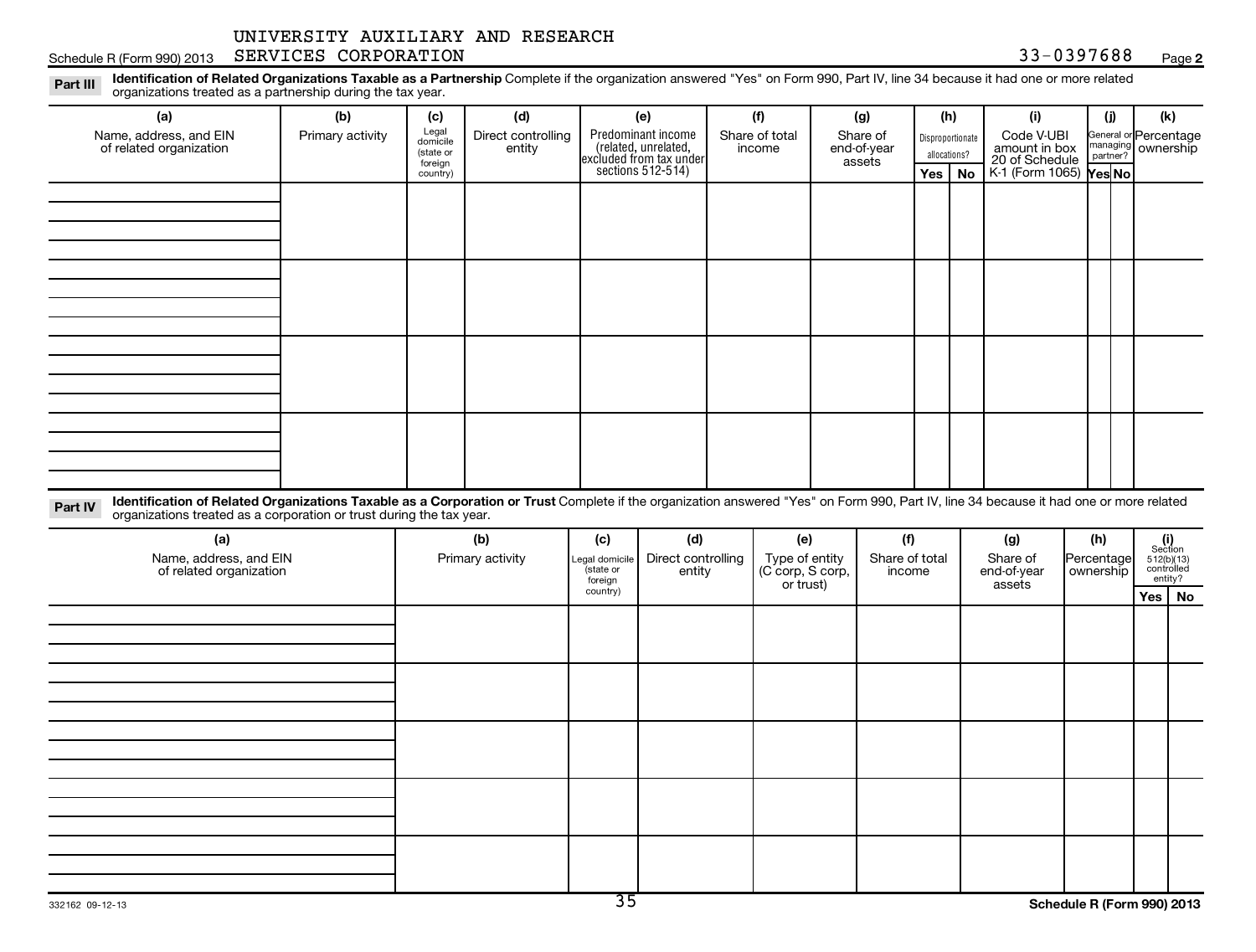|                                                                                                                                                                                                                                | Schedule R (Form 990) 2013 SERVICES CORPORATION                                                                                                                                                                                |                    |                        | 33-0397688                                   |                 |                         | Page 3                  |
|--------------------------------------------------------------------------------------------------------------------------------------------------------------------------------------------------------------------------------|--------------------------------------------------------------------------------------------------------------------------------------------------------------------------------------------------------------------------------|--------------------|------------------------|----------------------------------------------|-----------------|-------------------------|-------------------------|
| Part V                                                                                                                                                                                                                         | Transactions With Related Organizations Complete if the organization answered "Yes" on Form 990, Part IV, line 34, 35b, or 36.                                                                                                 |                    |                        |                                              |                 |                         |                         |
|                                                                                                                                                                                                                                | Note. Complete line 1 if any entity is listed in Parts II, III, or IV of this schedule.                                                                                                                                        |                    |                        |                                              |                 | Yes                     | No                      |
|                                                                                                                                                                                                                                | During the tax year, did the organization engage in any of the following transactions with one or more related organizations listed in Parts II-IV?                                                                            |                    |                        |                                              |                 |                         |                         |
|                                                                                                                                                                                                                                |                                                                                                                                                                                                                                |                    |                        |                                              | 1a              |                         | $\overline{\mathbf{X}}$ |
| b                                                                                                                                                                                                                              | Gift, grant, or capital contribution to related organization(s) manufaction contracts and contribution to related organization(s) manufaction contribution to related organization(s) manufactured contribution contribution o |                    |                        |                                              | 1 <sub>b</sub>  | $\overline{\mathbf{x}}$ |                         |
|                                                                                                                                                                                                                                |                                                                                                                                                                                                                                |                    |                        |                                              | 1 <sub>c</sub>  | $\overline{\mathbf{x}}$ |                         |
|                                                                                                                                                                                                                                | d Loans or loan guarantees to or for related organization(s) www.communities.com/www.communities.com/www.communities.com/www.communities.com/www.communities.com/www.communities.com/www.communities.com/www.communities.com/w |                    |                        |                                              | 1 <sub>d</sub>  |                         | $\overline{\mathbf{x}}$ |
|                                                                                                                                                                                                                                | e Loans or loan guarantees by related organization(s) manufaction content to content the manufacture content of the manufacture content of the manufacture content of the manufacture content of the local content of the manu |                    |                        |                                              | 1e              |                         | $\overline{\textbf{X}}$ |
|                                                                                                                                                                                                                                |                                                                                                                                                                                                                                |                    |                        |                                              |                 |                         |                         |
| f                                                                                                                                                                                                                              | Dividends from related organization(s) www.andron.com/www.andron.com/www.andron.com/www.andron.com/www.andron.com/www.andron.com/www.andron.com/www.andron.com/www.andron.com/www.andron.com/www.andron.com/www.andron.com/www |                    |                        |                                              | 1f              |                         | х                       |
|                                                                                                                                                                                                                                | Sale of assets to related organization(s) material content and content to the content of the content of the content of the content of the content of the content of the content of the content of the content of the content o |                    |                        |                                              | 1 <sub>g</sub>  |                         | $\overline{\mathbf{x}}$ |
|                                                                                                                                                                                                                                |                                                                                                                                                                                                                                |                    |                        |                                              |                 |                         | $\overline{\text{x}}$   |
|                                                                                                                                                                                                                                |                                                                                                                                                                                                                                |                    |                        |                                              |                 |                         | $\overline{\textbf{x}}$ |
|                                                                                                                                                                                                                                |                                                                                                                                                                                                                                |                    |                        |                                              | 1j              | $\overline{\mathbf{X}}$ |                         |
|                                                                                                                                                                                                                                |                                                                                                                                                                                                                                |                    |                        |                                              |                 |                         |                         |
|                                                                                                                                                                                                                                |                                                                                                                                                                                                                                |                    |                        |                                              | 1k              |                         | x                       |
|                                                                                                                                                                                                                                |                                                                                                                                                                                                                                |                    |                        |                                              | 11              | X                       |                         |
|                                                                                                                                                                                                                                |                                                                                                                                                                                                                                |                    |                        |                                              | 1 <sub>m</sub>  |                         | $\overline{\mathbf{x}}$ |
|                                                                                                                                                                                                                                |                                                                                                                                                                                                                                |                    |                        |                                              | 1n              |                         | $\overline{\mathbf{x}}$ |
|                                                                                                                                                                                                                                | o Sharing of paid employees with related organization(s) manufaction(s) and contain a substitution of the state or state or state or state or state or state or state or state or state or state or state or state or state or |                    |                        |                                              | 10 <sub>o</sub> | х                       |                         |
|                                                                                                                                                                                                                                |                                                                                                                                                                                                                                |                    |                        |                                              |                 |                         |                         |
|                                                                                                                                                                                                                                |                                                                                                                                                                                                                                |                    |                        |                                              | 1 <sub>p</sub>  | X                       |                         |
| q                                                                                                                                                                                                                              |                                                                                                                                                                                                                                |                    |                        |                                              | 1q              | X                       |                         |
|                                                                                                                                                                                                                                |                                                                                                                                                                                                                                |                    |                        |                                              |                 |                         |                         |
| Other transfer of cash or property to related organization(s) material contents and content to the content of the content of the content of the content of the content of the content of the content of the content of the con |                                                                                                                                                                                                                                |                    |                        |                                              |                 |                         | х                       |
|                                                                                                                                                                                                                                |                                                                                                                                                                                                                                |                    |                        |                                              |                 |                         | $\overline{\mathbf{x}}$ |
|                                                                                                                                                                                                                                | 2 If the answer to any of the above is "Yes," see the instructions for information on who must complete this line, including covered relationships and transaction thresholds.                                                 |                    |                        |                                              |                 |                         |                         |
|                                                                                                                                                                                                                                | (a)<br>Name of related organization                                                                                                                                                                                            | (b)<br>Transaction | (c)<br>Amount involved | (d)<br>Method of determining amount involved |                 |                         |                         |

|     | Name of related organization | $\sim$<br>Transaction<br>type (a-s) | $\mathbf{v}$<br>Amount involved | $\sim$<br>Method of determining amount involved |
|-----|------------------------------|-------------------------------------|---------------------------------|-------------------------------------------------|
|     | (1)                          |                                     |                                 |                                                 |
| (2) |                              |                                     |                                 |                                                 |
| (3) |                              |                                     |                                 |                                                 |
| (4) |                              |                                     |                                 |                                                 |
| (5) |                              |                                     |                                 |                                                 |
| (6) |                              | --                                  |                                 |                                                 |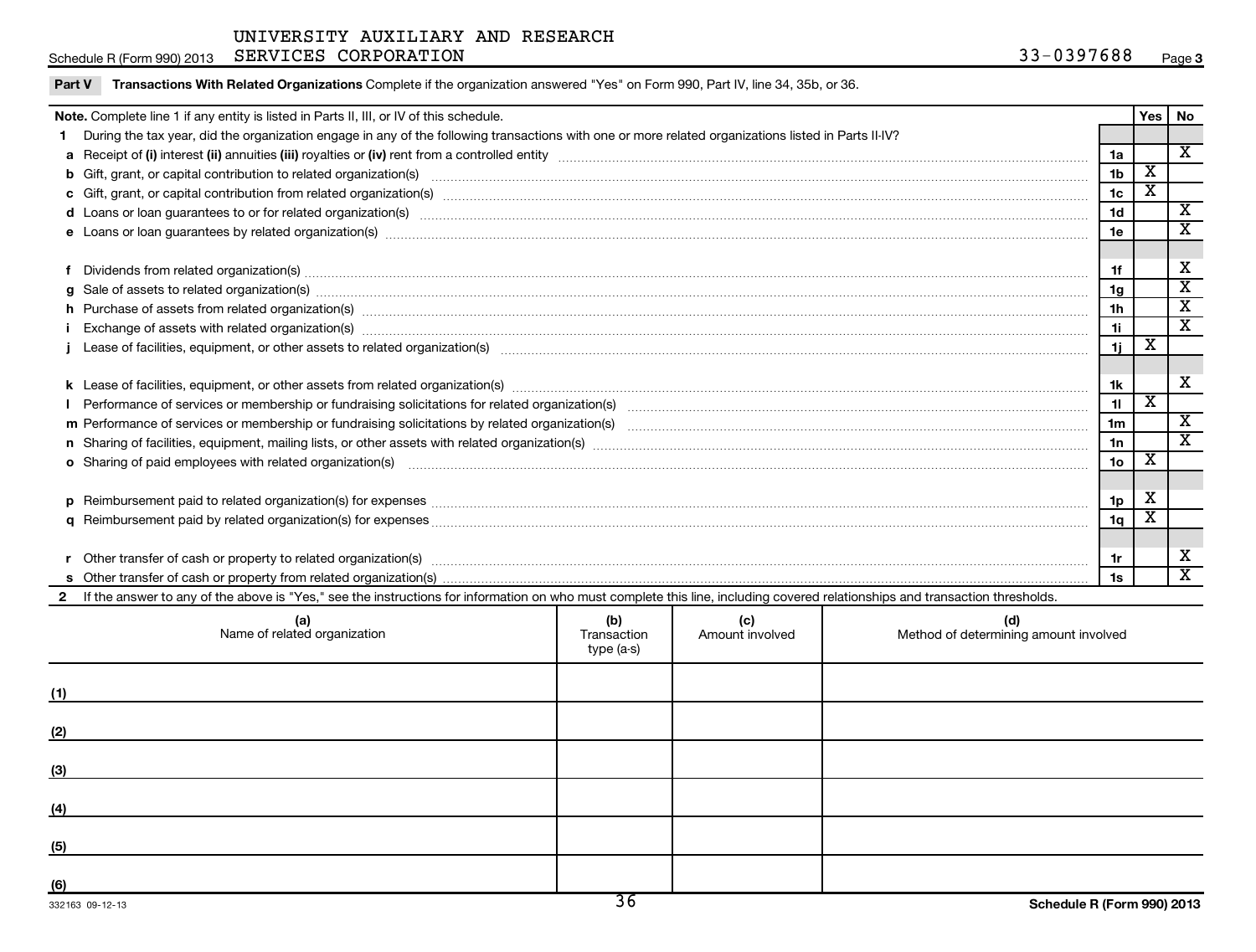Schedule R (Form 990) 2013 SERVICES CORPORATION (Page 33-0397688 Page 33-0397688 Page

#### Part VI Unrelated Organizations Taxable as a Partnership Complete if the organization answered "Yes" on Form 990, Part IV, line 37.

Provide the following information for each entity taxed as a partnership through which the organization conducted more than five percent of its activities (measured by total assets or gross revenue) that was not a related organization. See instructions regarding exclusion for certain investment partnerships.

| (a)<br>Name, address, and EIN<br>of entity | (b)<br>Primary activity | (c)<br>Legal domicile<br>(state or foreign<br>country) | (d)<br>Predominant income<br>(related, unrelated, $\frac{\text{Area all}}{\text{501(c)(3)}}$<br>excluded from tax<br>under section 512-514)<br>Ves No | $(e)$<br>Are all | (f)<br>Share of<br>total<br>income | (g)<br>Share of<br>end-of-year<br>assets | (h) | Yes No | (i)<br>Dispropor-<br>Code V-UBI<br>dionate amount in box 20 managing<br>allocations? of Schedule K-1<br>Yes No (Form 1065)<br>Yes No | (i)<br>Yes NO | (k) |
|--------------------------------------------|-------------------------|--------------------------------------------------------|-------------------------------------------------------------------------------------------------------------------------------------------------------|------------------|------------------------------------|------------------------------------------|-----|--------|--------------------------------------------------------------------------------------------------------------------------------------|---------------|-----|
|                                            |                         |                                                        |                                                                                                                                                       |                  |                                    |                                          |     |        |                                                                                                                                      |               |     |
|                                            |                         |                                                        |                                                                                                                                                       |                  |                                    |                                          |     |        |                                                                                                                                      |               |     |
|                                            |                         |                                                        |                                                                                                                                                       |                  |                                    |                                          |     |        |                                                                                                                                      |               |     |
|                                            |                         |                                                        |                                                                                                                                                       |                  |                                    |                                          |     |        |                                                                                                                                      |               |     |
|                                            |                         |                                                        |                                                                                                                                                       |                  |                                    |                                          |     |        |                                                                                                                                      |               |     |
|                                            |                         |                                                        |                                                                                                                                                       |                  |                                    |                                          |     |        |                                                                                                                                      |               |     |
|                                            |                         |                                                        |                                                                                                                                                       |                  |                                    |                                          |     |        |                                                                                                                                      |               |     |
|                                            |                         |                                                        |                                                                                                                                                       |                  |                                    |                                          |     |        |                                                                                                                                      |               |     |

**Schedule R (Form 990) 2013**